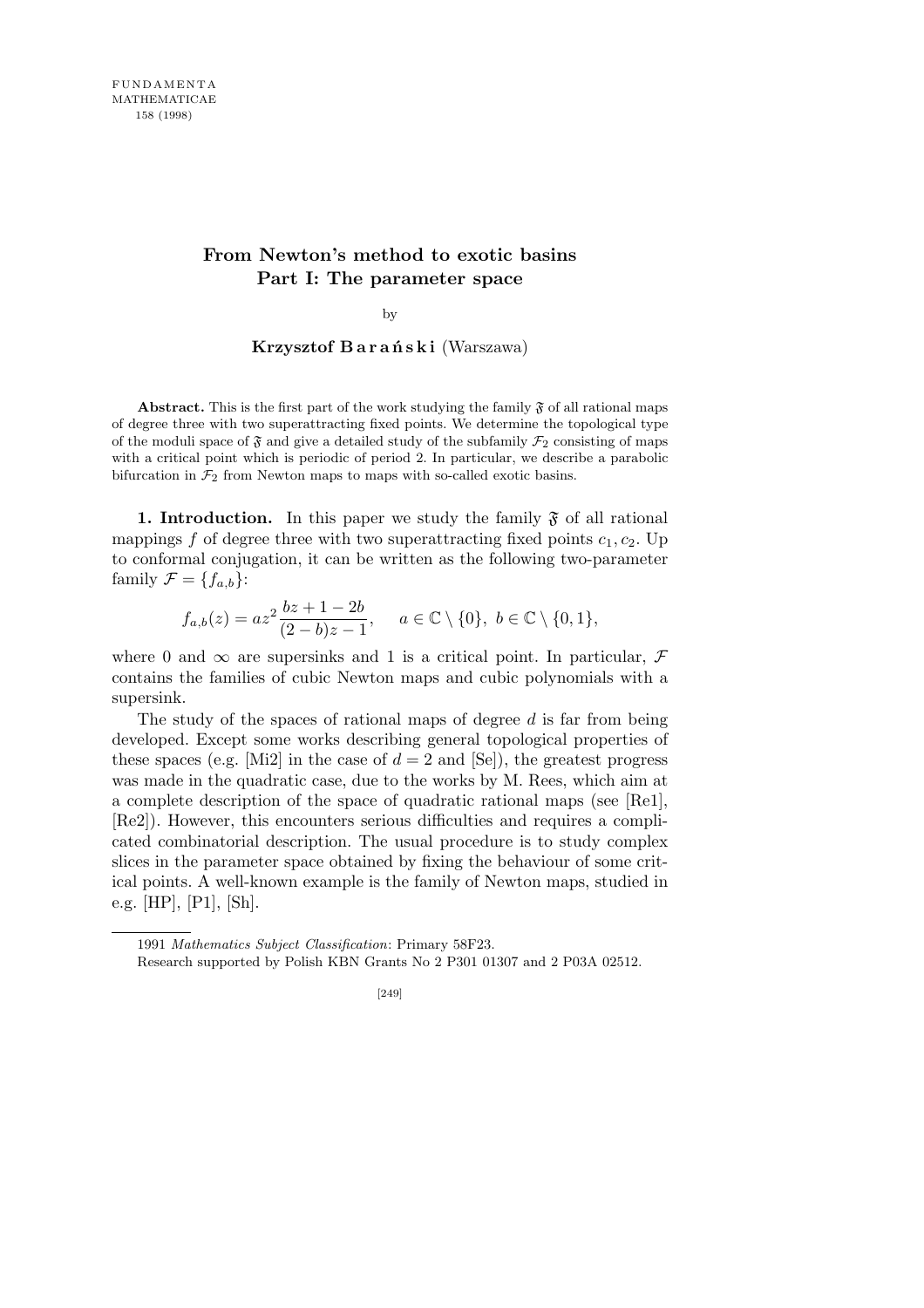This work contributes to the study of the space of cubic rational maps. We examine the two-parameter family  $\mathcal F$  consisting of cubic rational maps with two supersinks. The work was motivated by the paper [P1] by Feliks Przytycki. He introduced the notion of "exotic" basins for rational maps as non-simply connected completely invariant basins of attraction containing *k* critical points with *k* less than the degree of the map. He also described a one-parameter family of maps joining a cubic Newton map to maps with exotic basins and asked if Mandelbrot-like sets in the parameter plane of cubic Newton maps (see [CGS], [DH2]) move continuously under the change of parameters to "exotic" Mandelbrot-like sets.

In this work we answer this question in the affirmative. We also give a description of the space  $\mathcal F$  and a detailed study of a one-parameter subfamily  $\mathcal{F}_2 \subset \mathcal{F}$  consisting of maps with a periodic critical point of period two. The work is divided into two papers. In the first one we describe the parameter space of  $\mathcal F$  and  $\mathcal F_2$  and prove the existence of a parabolic bifurcation in  $\mathcal F_2$ from a Newton map via a parabolic map to maps with exotic or non-exotic basins. The second paper generalizes this result to the case of a parabolic bifurcation of Mandelbrot-like sets in *F*.

Let us summarize the content of the paper. Section 2 presents preliminary facts about the families  $\mathfrak F$  and  $\mathcal F$ . In Section 3 we determine the topology of the moduli space  $\mathcal{M}(\mathfrak{F})$  (i.e. the space of holomorphic conjugacy classes of maps from  $\mathfrak{F}$ ).  $\mathcal{M}(\mathfrak{F})$  is an orbifold which is the quotient space of  $\mathfrak{F}$  under the action of the Möbius group. We prove that  $\mathcal{M}(\mathfrak{F})$  is an algebraic set in  $\mathbb{C}^3$  of complex dimension two, with singularities at points corresponding to Newton maps. In particular,  $\mathcal{M}(\mathfrak{F})$  is not a manifold. This is a difference compared to the case of the moduli space of quadratic rational maps and of cubic polynomials. (Both these spaces are homeomorphic to  $\mathbb{C}^2$ —see  $[Mi2]$ .)

Since maps from  $\mathfrak F$  have two "free" critical points, by fixing the behaviour of one of them, one can obtain various one-parameter subfamilies of maps of degree three. One of the simplest cases is when we require that one of the two critical points is double-critical. This gives (up to conformal conjugation) the family of cubic polynomials with a critical fixed point. (For the description of the space of cubic polynomials we refer to [BH].) Another condition is making one of the "free" critical points fixed. This leads to the well-known family of cubic Newton maps (see [CGS], [He], [Ta], [Ro]). In Section 4 we study a one-parameter family  $\mathcal{F}_2 \subset \mathcal{F}$  defined by another simple condition. We require that the critical point 1 is periodic with period two.  $\mathcal{F}_2$  is parameterized by a parameter  $\lambda \in \Lambda$ , with  $\Lambda$  equal to  $\mathbb{C}$ without a finite number of singular parameters where  $f_{\lambda}$  degenerates to a map of lower degree. We study the behaviour of the fourth "free" critical point *uλ*.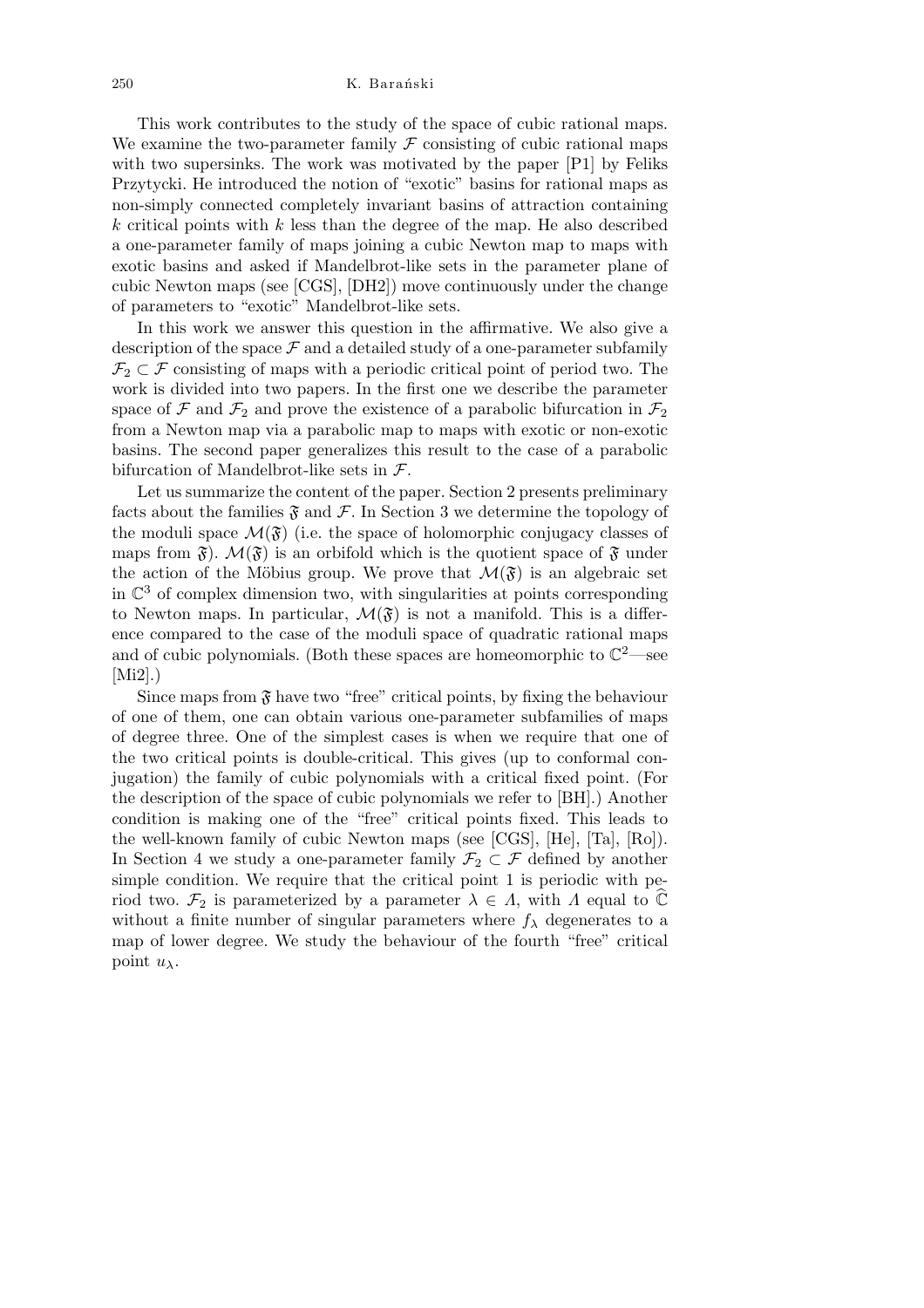Subsection 4.1 contains basic definitions and describes the general properties of  $\mathcal{F}_2$ . Subsection 4.2 is devoted to the study of the plane *Λ* near singular parameters. We describe some similarities between neighbourhoods of some singular parameters and neighbourhoods of some points of the Julia sets of quadratic polynomials.

In Subsection 4.3 we prove a classification theorem for the hyperbolic components in *Λ* (Theorem 4.9). We study here the components of the set of parameters for which  $u_{\lambda}$  is in the immediate basin of the supersinks 0 or *∞*. Such components can be "exotic" (when the immediate basin is exotic) or "regular" (in the other case). We show that the regular components are topological discs, and the exotic ones are punctured discs with a singular parameter in the "centre".

Subsection 4.4 presents some facts about the combinatorics of cubic Newton maps, most of them coming from [He] and [Ta].

Subsection 4.5 describes a parabolic bifurcation from a Newton map in  $\mathcal{F}_2$  to maps with exotic or non-exotic immediate basins of a supersink (Theorem 4.20). There exists a curve on the plane *Λ* joining a Newton map  $N \in \mathcal{F}_2$  to a parabolic map *P* with a fixed point of multiplier 1. Then using results from [DH1] we prove the existence of two curves starting at *P*, one contained in an exotic component and the other in a regular one. In fact these curves are internal rays in these components.

In the second part of the work we will prove the existence of a parabolic bifurcation of Mandelbrot-like sets in *F*. Starting from a Mandelbrot-like set in cubic Newton maps (see [DH2]) and continuously changing parameters (*a, b*) we obtain a parabolic Mandelbrot-like set contained in the family of maps with a fixed point of multiplier 1. Then it bifurcates to two paths of Mandelbrot-like sets, an exotic and a regular one. The regular path ends at the Mandelbrot-like set in the space of cubic polynomials (cf. [BH]). Note that Theorem 4.20 describes the bifurcation of the "centre" of the main cardioid in such Mandelbrot-like sets.

**Acknowledgments.** This work is a part of the author's Ph.D. thesis, written at Warsaw University. The author wishes to express his special thanks to Prof. Feliks Przytycki, his thesis advisor, for his kind help and a great number of comments and suggestions he provided during the preparation of the paper.

*Notation*. We denote by  $\widehat{\mathbb{C}}$  the Riemann sphere  $\mathbb{C} \cup \{\infty\}$ . D denotes the open unit disc  $\{z \in \mathbb{C} : |z| < 1\}$ ,  $\mathbb{D}_r = \{z \in \mathbb{C} : |z| < r\}$  and  $\mathbb{D}_r(x) = \{z \in$  $\mathbb{C}: |z - x| < r$ . By a *topological disc* we mean a set homeomorphic to D. The closure, interior and boundary of a set *A* are denoted respectively by cl *A*, int *A* and *∂A*. We write *J*(*f*) for the Julia set of a rational map *f*. If *s* is an attracting periodic point for a map  $f$ , then we write  $B(s)$  for the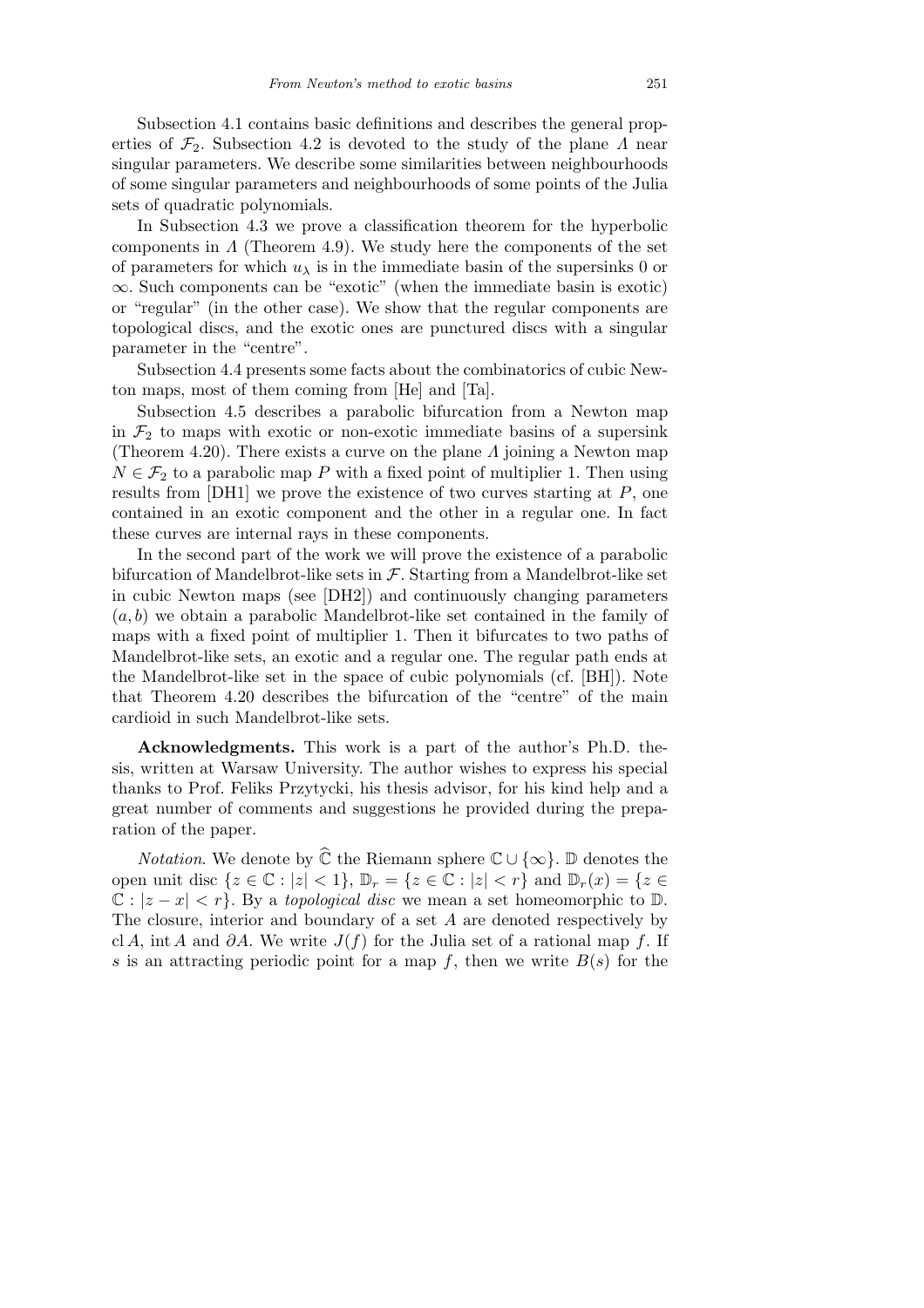immediate basin of attraction to *s*, i.e. the component of the entire basin of *s* containing *s*. We use the symbols  $f(z) = \mathcal{O}(g(z))$ ,  $f(z) = o(g(z))$  in the usual sense.

**2. Preliminaries.** Recall that  $\mathfrak{F}$  denotes the family of all cubic rational maps with two superattracting fixed points  $c_1, c_2$ . First we find a suitable parameterization of  $\mathfrak{F}$ . Take a map from  $\mathfrak{F}$  and apply a conformal change of coordinates such that  $c_1 = 0$ ,  $c_2 = \infty$ . Then *f* has the following form:

(1) 
$$
f(z) = z^2 \frac{z + \alpha}{\beta z + \gamma}, \quad \alpha, \beta, \gamma \in \mathbb{C}, \gamma \neq 0, \gamma - \alpha \beta \neq 0.
$$

Consider first the case when *f* has no critical points except 0 and  $\infty$ . This condition is equivalent to  $\alpha = \beta = 0$ . Then  $f(z) = z^3/\gamma$  and the map is conformally conjugate to  $z<sup>3</sup>$ . (Thus, the maps with exactly two critical points are represented by one point in the moduli space.) Neglecting this trivial case, we assume from now on that *f* has at least three critical points. Applying a suitable conformal change of coordinates to a map of the form (1) we can assume f has two supersinks  $0, \infty$ , and the third critical point is  $c_3 = 1$ . This means  $\beta(\alpha + 2) + \gamma(2\alpha + 3) = 0$ . Note that since  $\gamma \neq 0$ , this implies  $\alpha + 2 \neq 0$ . Hence, we can write f in the form

$$
f(z) = -\frac{\alpha + 2}{\gamma} z^2 \frac{z + \alpha}{(2\alpha + 3)z - \alpha - 2}
$$

*.*

Introducing new parameters  $a = -(\alpha + 2)/\gamma$  and  $b = 1/(\alpha + 2)$  we obtain

(2) 
$$
f_{a,b}(z) = az^2 \frac{bz + 1 - 2b}{(2 - b)z - 1}, \quad a \in \mathbb{C} \setminus \{0\}, b \in \mathbb{C} \setminus \{0, 1\}.
$$

DEFINITION 2.1. Let  $\mathcal{F} = \{f_{a,b}\}_{a,b}$  be the family of all the maps of the form  $(2)$ .

This family will be studied throughout the paper. One can easily check that:

the critical points of 
$$
f_{a,b}
$$
 are  $0, \infty, 1, u = \frac{2b - 1}{b(2 - b)}$ ;  
\n(3) 
$$
f_{a,b}(0) = 0, f_{a,b}(\infty) = \infty, f_{a,b}(1) = a, f_{a,b}(u) = \frac{a(2b - 1)^3}{b(2 - b)^3}.
$$

Consider singular values of the parameters  $a, b$ . When  $a = 0$  (resp.  $\infty$ ), the map  $f_{a,b}$  degenerates to the constant 0 (resp.  $\infty$ ). Assume  $a \neq 0, \infty$ . For  $b = \infty$ ,  $f_{a,b}$  is the quadratic polynomial  $az(2-z)$  and 0 is not a critical point. Similarly, for  $b = 0$ ,  $f_{a,b}$  becomes the quadratic rational map  $a \frac{z^2}{2z-1}$ 2*z−*1 and  $\infty$  is not a critical point. Finally, for  $b = 1$ ,  $f_{a,b}(z) = az^2$ , where 1 is not a critical point. Moreover, we have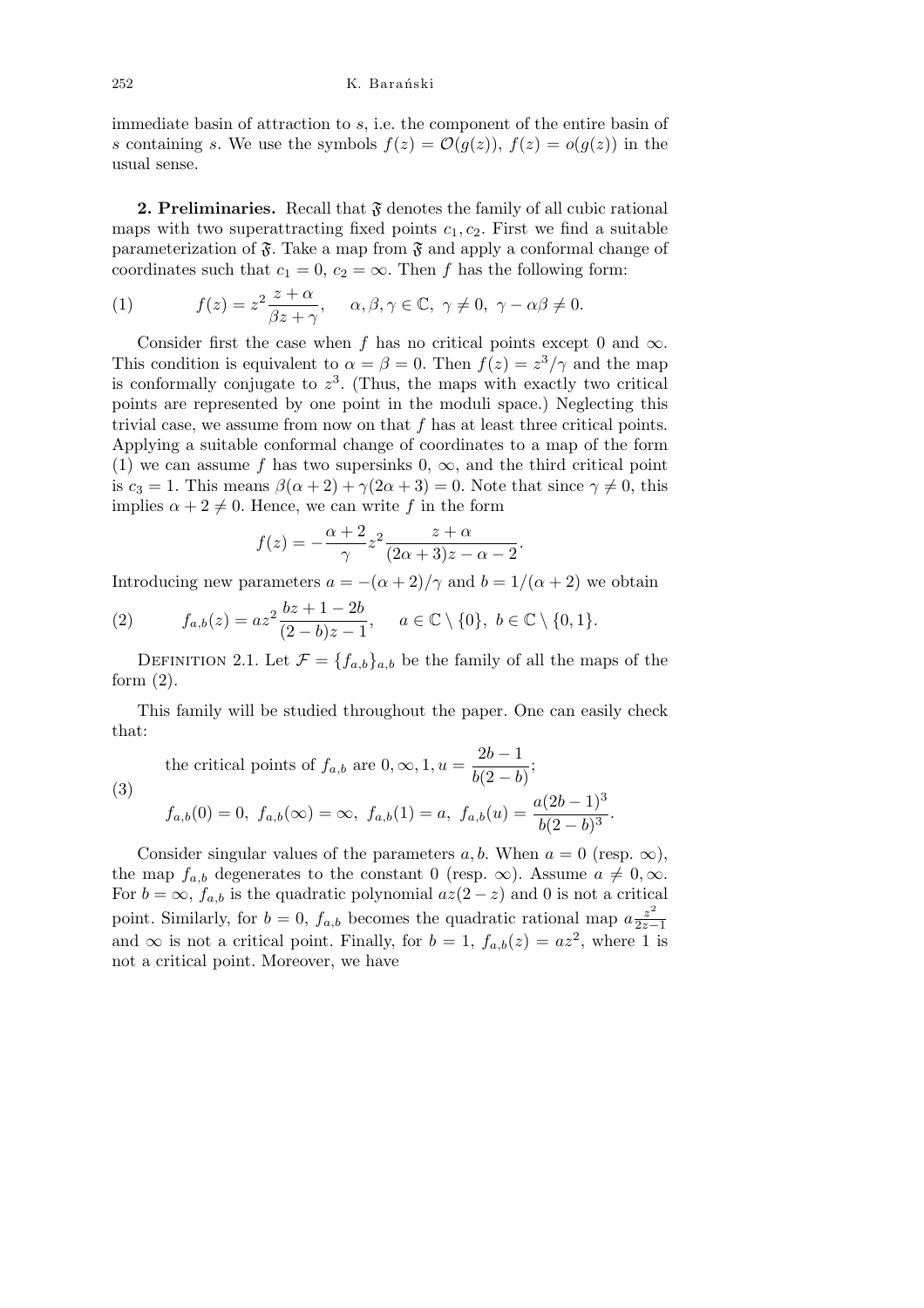### LEMMA 2.2. Let  $a_0 \neq 0, \infty$ . Then:

• *If*  $(a, b) \rightarrow (a_0, \infty)$ , *then*  $f_{a,b}(z) \rightarrow a_0z(2-z)$  *uniformly in the spherical metric on every set*  $U \subset \widehat{C}$  *such that*  $0 \notin \text{cl } U$ *.* 

• If  $(a, b) \to (a_0, 0)$ , then  $f_{a,b}(z) \to a_0 \frac{z^2}{2z-1}$ 2*z−*1 *uniformly in the spherical metric on every set*  $U \subset \widehat{\mathbb{C}}$  *such that*  $\infty \notin \mathrm{cl} U$ *.* 

• If  $(a, b) \rightarrow (a_0, 1)$ , then  $f_{a,b}(z) \rightarrow a_0 z^2$  uniformly in the spherical *metric on every set*  $U \subset \widehat{\mathbb{C}}$  *such that*  $1 \notin \mathrm{cl} U$ *.* 

Proof. Let  $(a, b) \rightarrow (a_0, \infty)$ . Since  $az(2-z) \rightarrow a_0z(2-z)$  uniformly in the spherical metric on  $\widehat{\mathbb{C}}$ , it is sufficient to estimate the spherical distance between  $f_{a,b}(z)$  and  $az(2-z)$ . By (2),

$$
f_{a,b}(z) - az(2-z) = 2a \frac{z(z-1)^2}{(2-b)z-1}.
$$

By assumption, there exists  $\delta > 0$  such that  $|z| > \delta$  for every  $z \in U$ . Suppose  $|z|$   $\lt R$  for a large fixed  $R > 0$ . Then there exists a constant *c* independent of  $z \in U$  and of *a* near  $a_0$  such that

$$
|f_{a,b}(z) - az(2-z)| < c\frac{R^3}{\delta b},
$$

which tends to 0 as  $b \to \infty$ . Suppose now  $|z| \geq R$ . Then

$$
\frac{1}{f_{a,b}(z)} - \frac{1}{az(2-z)} = \frac{2(z-1)^2}{az^2(z-2)(b(z-2)+1)} < \frac{c'}{R^2b}
$$

for a constant *c'* independent of  $z \in U$  and of *a* near  $a_0$ . This implies that  $f_{a,b}(z)$  tends to  $a_0z(2-z)$  uniformly in the spherical metric on *U*. The other cases can be proved in the same way.

REMARK. Note that for  $b = 2$ ,  $f_{a,b}$  is the polynomial  $az^2(3-2z)$ .

**3. Orbifold structure of**  $\mathcal{M}(\mathfrak{F})$ **.** In this section we describe the moduli space of  $\mathfrak{F}$ , which we denote by  $\mathcal{M}(\mathfrak{F})$ . By "moduli space" we mean the space of all holomorphic conjugacy classes of maps from  $\mathfrak{F}$ . As shown in Section 2,  $\mathcal{M}(\mathfrak{F})$  is the union of the moduli space  $\mathcal{M}(\mathcal{F})$  and one point corresponding to the maps conjugate to  $z \mapsto z^3$ . Hence we now study the space  $\mathcal{M}(\mathcal{F})$ .

We identify  $\mathcal{M}(\mathcal{F})$  with the quotient space of

$$
\mathcal{F} \simeq \{(a, b) : a \in \mathbb{C} \setminus \{0\}, b \in \mathbb{C} \setminus \{0, 1\}\}\
$$

under the action of a suitable group of Möbius maps. We will determine the orbifold structure of  $\mathcal{M}(\mathcal{F})$ , i.e. we will find a holomorphic mapping  $H = H(a, b)$  with values in  $\mathbb{C}^3$  such that  $H(a_1, b_1) = H(a_2, b_2)$  if and only if  $(a_1, b_1)$  and  $(a_2, b_2)$  are in the same orbit of the action of the group. In particular, this gives a homeomorphism between  $\mathcal{M}(\mathcal{F})$  (with the usual quotient topology) and  $X \setminus \{v\}$ , where  $X \subset \mathbb{C}^3$  is an algebraic set of complex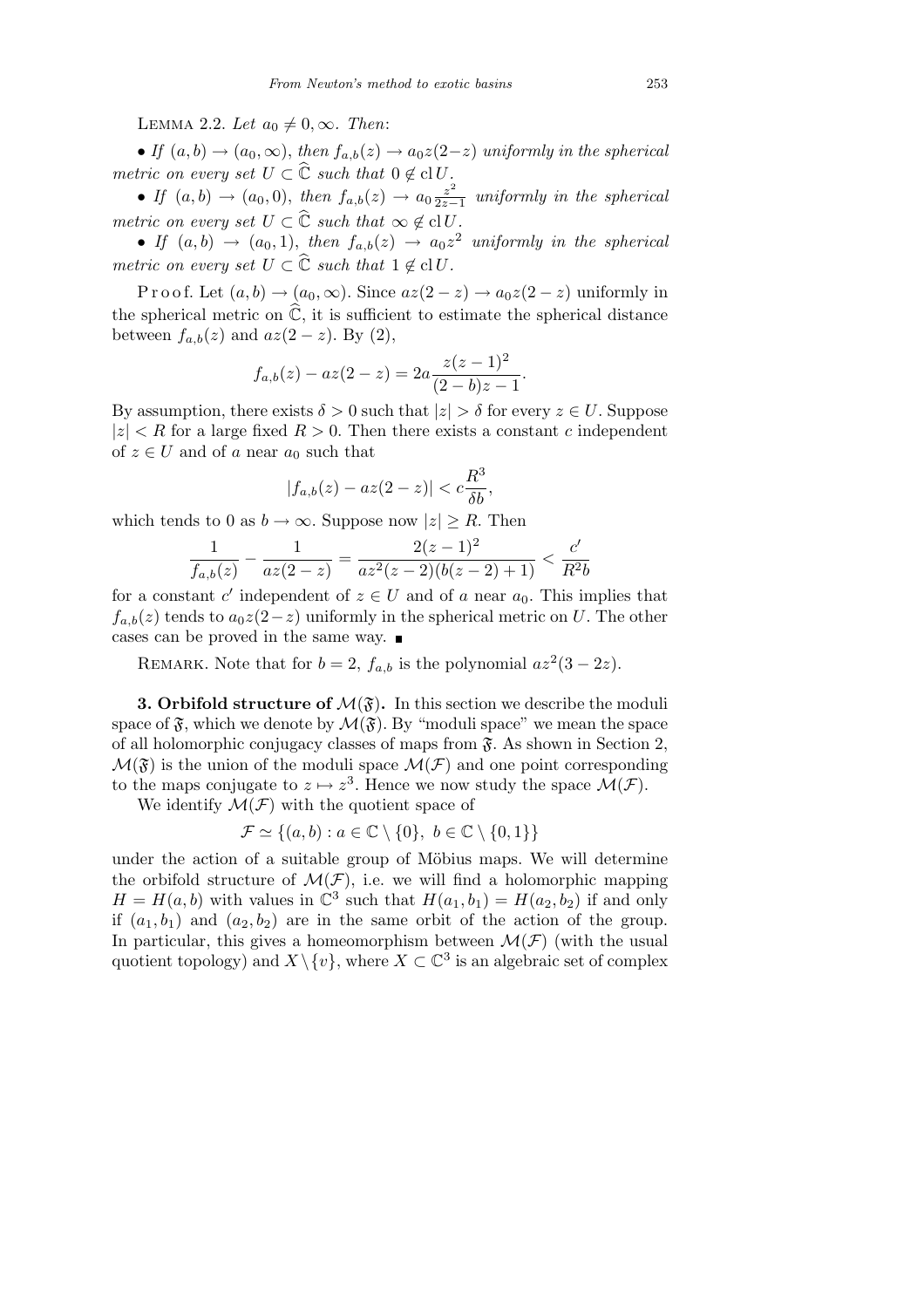dimension two. The point *v* corresponds to the unique point of  $\mathcal{M}(\mathfrak{F})\backslash\mathcal{M}(\mathcal{F})$ . The set *X* is not a manifold, since it has singularities at points corresponding to Newton maps in *F*.

DEFINITION 3.1. For  $\zeta = 0, 1, \infty$  denote by  $\mathcal{D}_{\zeta}$  the family of all maps from *F* for which  $\zeta$  is a double critical point. Let  $\mathcal{D} = \mathcal{D}_0 \cup \mathcal{D}_1 \cup \mathcal{D}_{\infty}$ . Denote also by  $\mathcal{N}_{(0,1,\infty)}$  (resp.  $\mathcal{N}_{(0,u,\infty)}$ ) the family of all Newton maps in  $\mathcal{F}$  with three supersinks  $0, 1, \infty$  (resp.  $0, u, \infty$ ). By a *Newton map* we mean here a map of degree three with three supersinks. Such a map is conformally conjugate to Newton's method for a cubic polynomial with three simple roots. Recall that *Newton's method* for a polynomial *p* is defined by

$$
N_p(z) = z - \frac{p(z)}{p'(z)}.
$$

Set also  $\mathcal{N} = \mathcal{N}_{(0,1,\infty)} \cup \mathcal{N}_{(0,u,\infty)}$ . Note that in the definition of  $\mathcal{N}_{(0,u,\infty)}$  we exclude the case  $u = 0, \infty$ . Note also that  $\mathcal{N} \cap \mathcal{D} \neq \emptyset$ , because a simple root of a polynomial can be a root of its second derivative and then the Newton method has a double critical point.

By  $(3)$ , we have

$$
\mathcal{D}_0 \simeq \{(a, b) : a \in \mathbb{C} \setminus \{0\}, b = 1/2\}, \n\mathcal{D}_{\infty} \simeq \{(a, b) : a \in \mathbb{C} \setminus \{0\}, b = 2\}, \n\mathcal{D}_1 \simeq \{(a, b) : a \in \mathbb{C} \setminus \{0\}, b = -1\}, \n\mathcal{N}_{(0,1,\infty)} \simeq \{(a, b) : a = 1, b \in \mathbb{C} \setminus \{0,1\}\}, \n\mathcal{N}_{(0,u,\infty)} \simeq \{(a, b) : a = \left(\frac{b-2}{2b-1}\right)^2, b \in \mathbb{C} \setminus \{0,1/2,1,2\}\}.
$$

The following lemma describes the action of Möbius maps on  $\mathcal{F}$ .

Lemma 3.2. *F splits into three disjoint sets invariant under the action of M¨obius maps*:

$$
\mathcal{F}=\mathcal{F}^{(1)}\cup\mathcal{F}^{(2)}\cup\mathcal{F}^{(3)},
$$

*where*  $\mathcal{F}^{(1)} = \mathcal{F} \setminus (\mathcal{D}_0 \cup \mathcal{D}_{\infty} \cup \mathcal{N})$  *is composed of maps with exactly two*  $simple \ supersinks, \mathcal{F}^{(2)} = (\mathcal{D}_0 \cup \mathcal{D}_{\infty}) \setminus \mathcal{N} \text{ consists of maps with exactly two}$ *supersinks*, *a simple one and a double one, and*  $\mathcal{F}^{(3)} = \mathcal{N}$  *is the family of maps with three supersinks* (*Newton maps*)*. Moreover* ,

$$
\mathcal{M}(\mathcal{F}^{(1)}) \simeq \mathcal{F}^{(1)}/\langle g_1, g_2 \rangle,
$$
  
\n
$$
\mathcal{M}(\mathcal{F}^{(2)}) \simeq \mathcal{F}^{(2)}/\langle g_1 \rangle,
$$
  
\n
$$
\mathcal{M}(\mathcal{N}_{(0,1,\infty)}) \simeq \mathcal{N}_{(0,1,\infty)}/\langle g_1, g_3 \rangle,
$$
  
\n
$$
\mathcal{N}_{(0,u,\infty)} \simeq_{g_2} \mathcal{N}_{(0,1,\infty)} \setminus (\mathcal{D}_0 \cup \mathcal{D}_\infty),
$$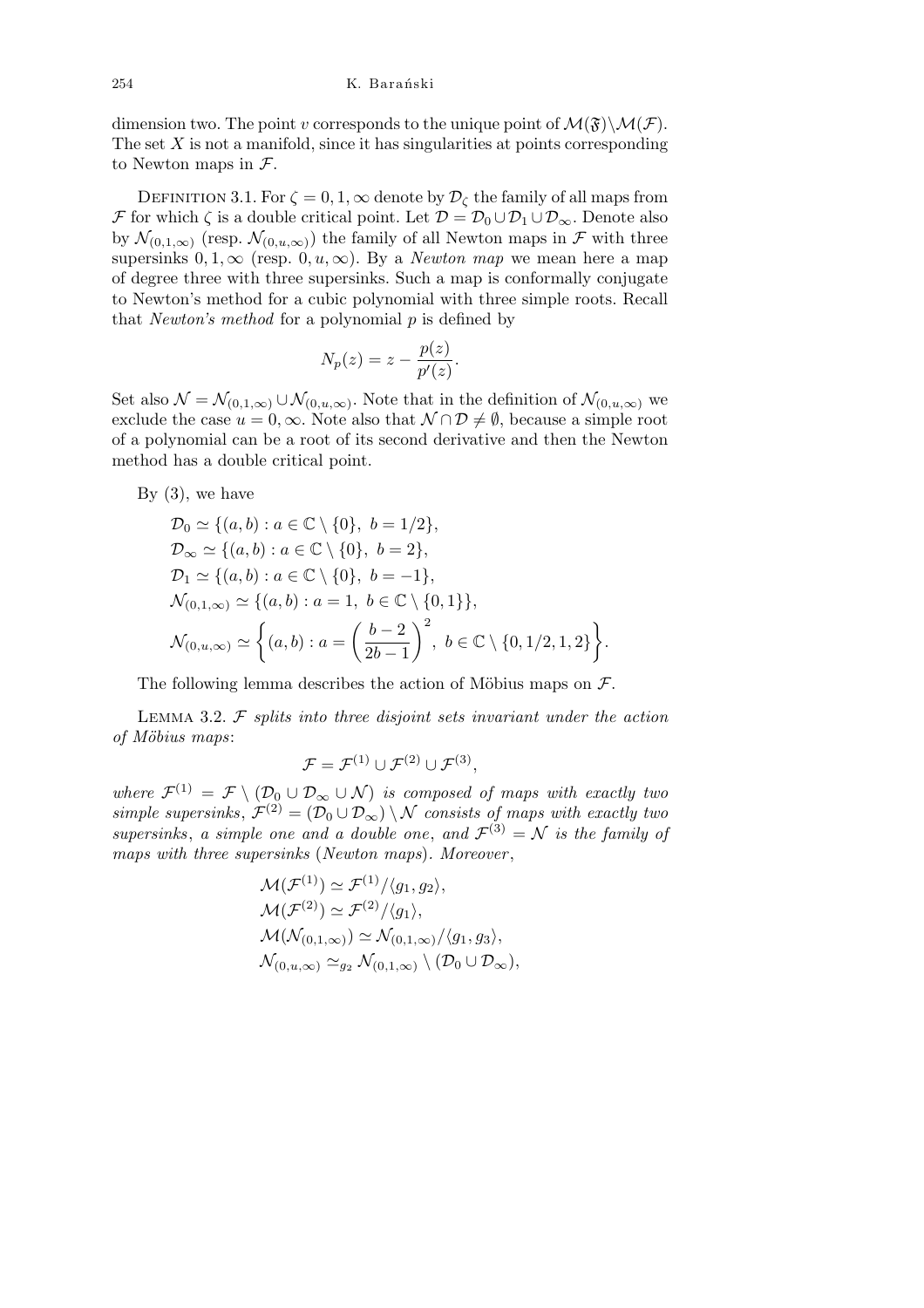*where*

$$
g_1(a,b) = \left(\frac{1}{a}, \frac{1}{b}\right), \qquad f_{g_1(a,b)} = h_1^{-1} \circ f_{a,b} \circ h_1, \ h_1(z) = \frac{1}{z},
$$
  
\n
$$
g_2(a,b) = \left(\frac{1}{a}\left(\frac{b-2}{2b-1}\right)^2, b\right), \ f_{g_2(a,b)} = h_2^{-1} \circ f_{a,b} \circ h_2, \ h_2(z) = \frac{2b-1}{b(2-b)} \cdot \frac{1}{z}
$$
  
\n
$$
g_3(1,b) = \left(1, \frac{b}{b-1}\right), \qquad f_{g_3(1,b)} = h_3^{-1} \circ f_{1,b} \circ h_3, \ h_3(z) = 1-z.
$$

P r o o f. Let *h* be a Möbius map conjugating two maps from  $\mathcal{F}^{(1)}$ . Then  $h({0, \infty}) = {0, \infty}$  and  $h({1, u}) = {1, u}$ . Composing (if necessary) *h* with  $h_2$  we get  $h(1) = 1$ . If  $h(0) \neq 0$ , compose *h* with  $h_1$ . Then *h* fixes  $0, 1, \infty$  so it is the identity.

If *h* conjugates two maps from  $\mathcal{F}^{(2)}$ , then  $h(1) = 1$  and  $h(\{0, \infty\}) =$  $\{0, \infty\}$  so after composing *h* (if necessary) with *h*<sub>1</sub> we have *h* = id.

Similarly, if *h* conjugates two maps with supersinks  $0, 1, \infty$ , then by composing it (if necessary) with  $h_1$  and  $h_3$  we get the identity.

Finally, it is clear that  $g_2$  identifies  $\mathcal{N}_{(0,u,\infty)}$  with  $\mathcal{N}_{(0,1,\infty)} \setminus (\mathcal{D}_0 \cup \mathcal{D}_\infty)$ .

Note that  $g_1$  acts on the entire space  $\mathcal{F}$ ,  $g_2$  acts on  $\mathcal{F} \setminus (\mathcal{D}_0 \cup \mathcal{D}_\infty)$  and  $g_3$  acts on  $\mathcal{N}_{(0,1,\infty)}$ . With this convention, we obtain

COROLLARY 3.3.  $\mathcal{M}(\mathcal{F}) \simeq \mathcal{F}/\langle g_1, g_2, g_3 \rangle$ .

REMARK. Note that on  $\mathcal{F} \setminus (\mathcal{D}_0 \cup \mathcal{D}_\infty)$  we have  $g_1^2 = g_2^2 = \text{id}$  and

$$
\langle g_1, g_2 \rangle \cong \mathbb{Z}_2 \otimes \mathbb{Z}_2.
$$

In fact, after the change of parameters  $\mu = a \frac{2b-1}{b-2}$  $\frac{2b-1}{b-2}$ ,  $\nu = b$  we get

$$
g_1(\mu, \nu) = \left(\frac{1}{\mu}, \frac{1}{\nu}\right), \quad g_2(\mu, \nu) = \left(\frac{1}{\mu}, \nu\right).
$$

Furthermore, on  $\mathcal{N}_{(0,1,\infty)}$  we have  $g_3^2 = \text{id}$  and

$$
\langle g_1, g_3 \rangle \cong S_3.
$$

(*S*<sup>3</sup> denotes the group of permutations of a three-element set.) If we consider *b* as a parameter in  $\mathcal{N}_{(0,1,\infty)}$ , then  $g_1$  is the symmetry with respect to the unit circle composed with the symmetry with respect to the real line and  $g_3$ is the symmetry with respect to the circle  $\{z : |z - 1| = 1\}$  composed with the symmetry with respect to the real line. See Fig. 1a.

Now we describe the orbifold structure of  $\mathcal{F}/\langle g_1, g_2 \rangle$ . Let

$$
H_1(a, b) = (x(a, b), y(b)),
$$

where

(4) 
$$
x(a,b) = a\frac{(2b-1)^2}{b} + \frac{1}{a} \cdot \frac{(b-2)^2}{b}, \quad y(b) = \frac{(b-1)^2}{b}
$$

*,*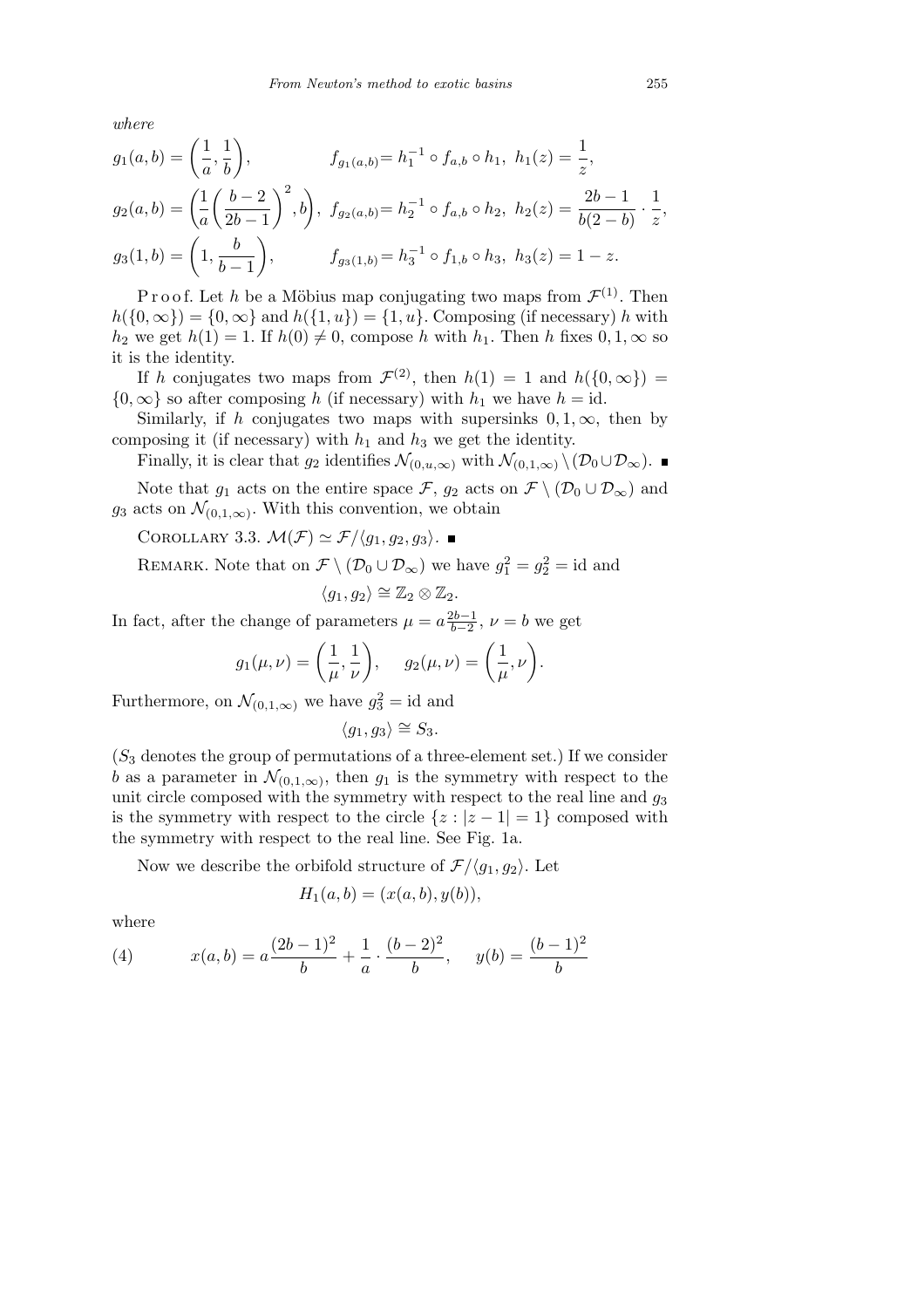

The action of  $\langle g_1, g_3 \rangle$  on the plane  $\{(1, b) : b \in \mathbb{C} \setminus \{0, 1\}\}\$ 



*{*( $\tilde{x}$ , 0) :  $\tilde{x}$  ∈  $\mathbb{C} \setminus$  {0}} (the quotient space of the plane (a) under the action of *g*1)

with  $\tilde{x} = -1$  moved to infinity

Fig. 1. The action of the Möbius group on Newton maps

for  $a \in \mathbb{C} \setminus \{0\}$ ,  $b \in \mathbb{C} \setminus \{0,1\}$ . Using Lemma 3.2, it is easy to check that  $H_1(a_1, b_1) = H_1(a_2, b_2)$  if and only if  $(a_1, b_1)$  and  $(a_2, b_2)$  are in the same orbit of the action of  $\langle g_1, g_2 \rangle$ . Note that  $H_1((\mathbb{C} \setminus \{0\}) \times (\mathbb{C} \setminus \{0,1\})) = X_1$ , where

$$
X_1 = (\mathbb{C} \times (\mathbb{C} \setminus \{0\})) \setminus \{(0,1/2)\}.
$$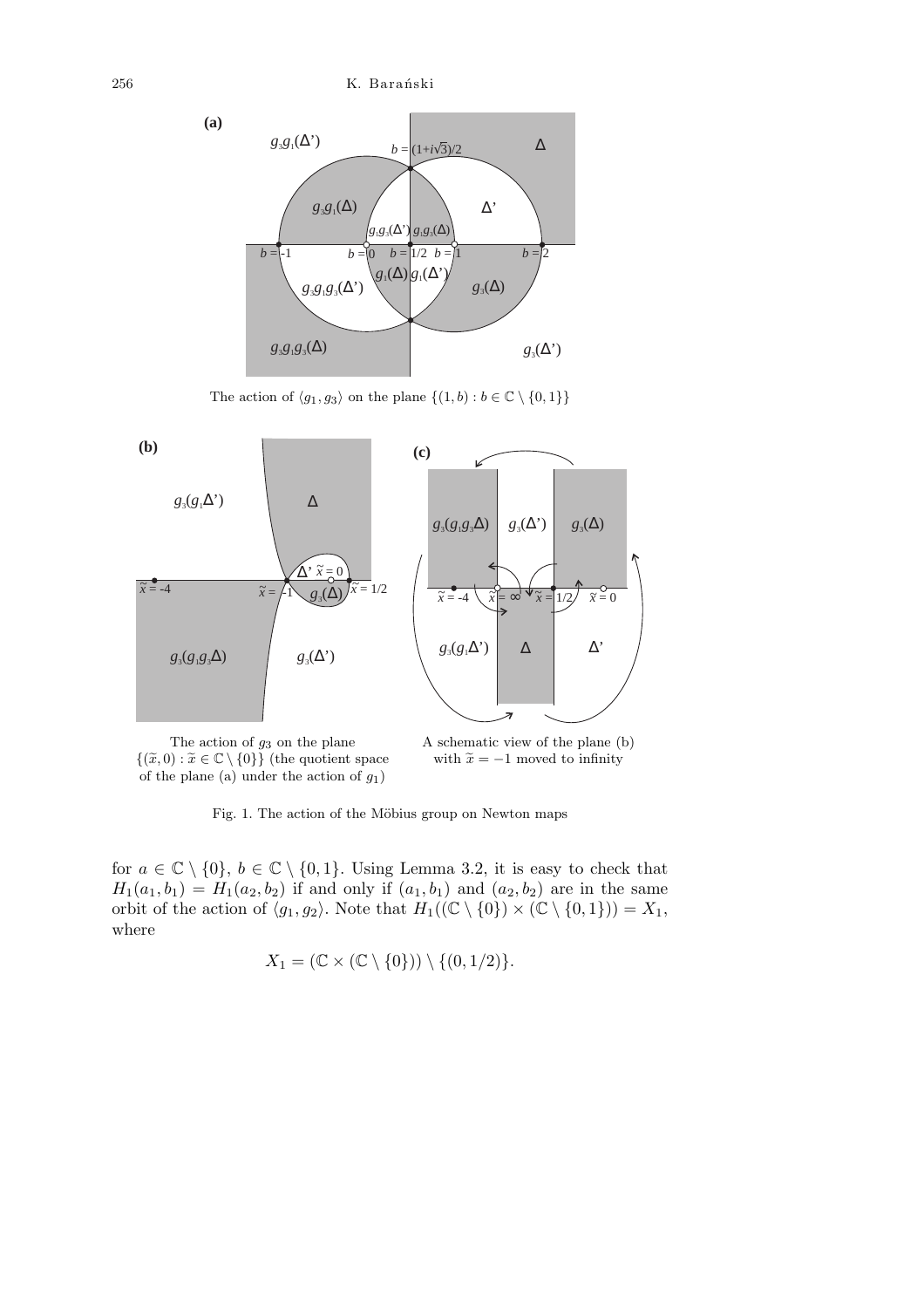(Here  $\mathbb{C} \times \{0\}$  corresponds to  $\{(a, b) : (b - 1)^2/b = 0\} = \{(a, b) : b = 1\}$  and the point  $(0, 1/2)$  corresponds to  $b = 2, a \rightarrow 0$  and  $b = 1/2, a \rightarrow \infty$ .) By general topology,  $\mathcal{F}/\langle g_1, g_2 \rangle$  is homeomorphic to  $X_1$ .

This together with Lemma 3.2 implies that  $\mathcal{M}(\mathcal{F})$  is the quotient space of  $X_1$  under the action of  $g_3$  on maps with three supersinks (Newton maps). Note that Newton maps in  $X_1$  correspond to the set

$$
\left\{ \left( \frac{(2b-1)^2 + (b-2)^2}{b}, b + \frac{(b-1)^2}{b} \right) \right\}_{b \in \mathbb{C} \setminus \{0,1\}} = \left\{ (5y(b) + 2, y(b)) \right\}_{b \in \mathbb{C} \setminus \{0,1\}}.
$$

Apply an affine change of coordinates in  $\mathbb{C} \times \mathbb{C}$  putting  $\tilde{x} = y$ ,  $\tilde{y} = x 5y - 2$ . In the coordinates  $(\tilde{x}, \tilde{y})$  the Newton maps in  $X_1$  form the punctured complex plane

$$
\{\widetilde{y} = 0\} = \{(\widetilde{x}, 0) : \widetilde{x} \in \mathbb{C} \setminus \{0\}\}.
$$

Recall that the action of  $\langle g_1, g_3 \rangle$  on  $\mathcal{N}_{(0,1,\infty)}$  is isomorphic to the action of *S*<sup>3</sup> (see Fig. 1a). Using Lemma 3.2, it is easy to check that if we define

$$
G(b) = \frac{(2b-1)^2(b-2)^2(b+1)^2}{b^2(b-1)^2}
$$

for  $b \in \mathbb{C} \setminus \{0,1\}$ , then  $G(b_1) = G(b_2)$  if and only if  $b_1$  and  $b_2$  are in the same orbit of the action of  $\langle g_1, g_3 \rangle$  on  $\mathcal{N}_{(0,1,\infty)}$ . Moreover,  $G(\mathbb{C} \setminus \{0,1\}) = \mathbb{C}$ . Now we can determine the orbifold structure of  $\mathcal{M}(\mathcal{F}) \simeq \mathcal{F}/\langle g_1, g_2, g_3 \rangle$ . For  $a \in \mathbb{C} \setminus \{0\}, b \in \mathbb{C} \setminus \{0,1\}$  define

$$
H(a,b)=(G(b),\widetilde{y}(a,b),y(b)\widetilde{y}(a,b)),
$$

where  $\tilde{y}(a, b) = x(a, b) - 5y(b) - 2$  and  $x(a, b)$ *, y*(*b*) are defined in (4). Note that if  $\tilde{y}(a, b) \neq 0$ , then  $H(a_1, b_1) = H(a_2, b_2)$  if and only if  $H_1(a_1, b_1) =$  $H_1(a_2, b_2)$ . Moreover,  $\widetilde{y}(a, b) = 0$  means that  $f_{a,b}$  is a Newton map and then  $H(a_1, b_1) = H(a_2, b_2)$  if and only if  $G(b_1) = G(b_2)$ . By Lemma 3.2, this implies that  $H(a_1, b_1) = H(a_2, b_2)$  if and only if  $(a_1, b_1)$  and  $(a_2, b_2)$  are in the same orbit of the action of  $\langle g_1, g_2, g_3 \rangle$ .

Let

(5) 
$$
X = H((\mathbb{C} \setminus \{0\}) \times (\mathbb{C} \setminus \{0,1\})) \cup \{v\},
$$

where  $v = (0, -9/2, -9/4)$  corresponds to the point  $(x, y) = (0, 1/2)$  (see the definition of  $X_1$ ). By general topology and Corollary 3.3, we obtain

COROLLARY 3.4.  $\mathcal{M}(\mathcal{F}) \simeq \mathcal{F}/\langle g_1, g_2, g_3 \rangle$  *is homeomorphic to*  $X \setminus \{v\}$ *.* 

Using the definition of  $H$ , by an easy calculation one can find a polynomial  $F: \mathbb{C}^3 \to \mathbb{C}$  such that all points  $(z_1, z_2, z_3) \in \mathbb{C}^3$  from *X* satisfy the equation

(6) 
$$
F(z_1, z_2, z_3) = 0.
$$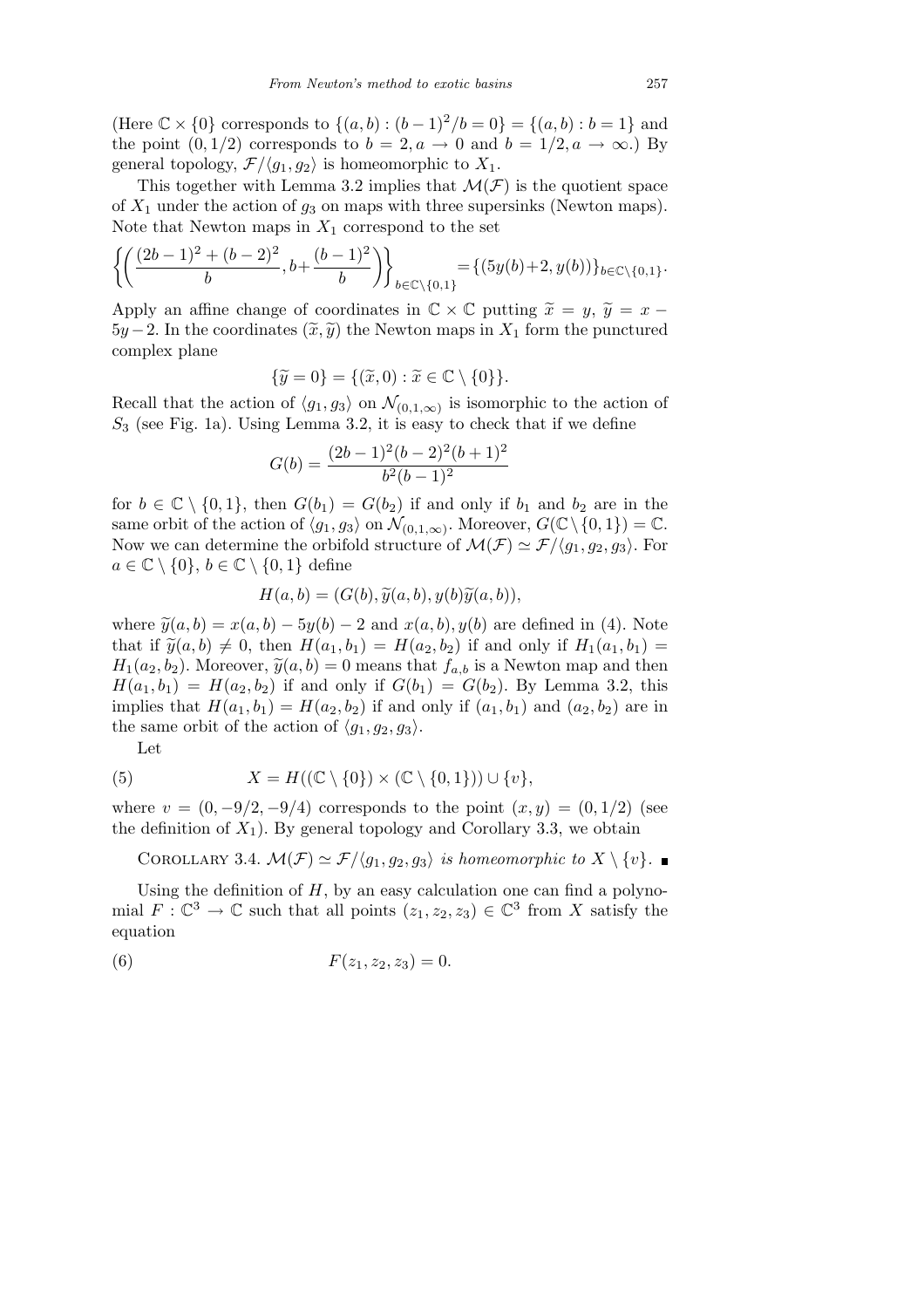On the other hand, one can easily check that for any given point  $(z_1, z_2, z_3) \in$  $\mathbb{C}^3$  such that (6) holds, either  $(z_1, z_2, z_3) = v$  or we can find  $a \in \mathbb{C} \setminus \{0\}$  and  $b \in \mathbb{C} \setminus \{0, 1\}$  such that  $H(a, b) = (z_1, z_2, z_3)$ . Therefore, we obtain

COROLLARY 3.5. The set X is an algebraic set in  $\mathbb{C}^3$  of complex dimen*sion two.*

Recall that the point *v* corresponds to  $(x, y) = (0, 1/2)$  (in the coordinates  $(\tilde{x}, \tilde{y})$  it is equal to  $(1/2, -9/2)$ . Hence *v* represents the values  $b = 2, a \rightarrow 0$  and  $b = 1/2, a \rightarrow \infty$ . Note that if in (1) we let  $\alpha \rightarrow 0$ ,  $\beta \rightarrow 0$ , then  $b \rightarrow 1/2$ ,  $a \rightarrow \infty$ . Hence *v* corresponds to  $\alpha = \beta = 0$ , which is the unique point of  $\mathcal{M}(\mathfrak{F}) \setminus \mathcal{M}(\mathcal{F})$ . Therefore, we can identify  $\mathcal{M}(\mathfrak{F})$  with the set *X*. Note that the Newton maps in *X* correspond to the set

 ${H(a, b) : \tilde{y}(a, b) = 0} = {(G(b), 0, 0) : b \in \mathbb{C} \setminus {0, 1}} = \mathbb{C} \times {0} \times {0}.$ 

Take a closer look at the action of  $g_3$  on Newton maps in  $X_1 \simeq \mathcal{F}/\langle g_1, g_2 \rangle$ (it is presented in Fig. 1b,c). It is easy to compute that on the plane  $\{(\tilde{x},0)\},\$ *g*<sub>3</sub> identifies the points  $\tilde{x} = (b-1)^2/b$ ,  $\tilde{x} = 1/(b(b-1))$  and  $\tilde{x} = b^2/(1-b)$ . A generic orbit consists of three points. The exceptional points are  $\tilde{x} = 1/2$ , which is identified only with  $\tilde{x} = -4$  (here  $b = -1, 1/2, 2$  and the map has a double supersink) and  $\tilde{x} = -1$ , which is not identified with any other point (here  $b = (1 \pm i\sqrt{3})/2$ ).  $g_3$  acts like rotation through  $2\pi/3$  near  $\tilde{x} = -1$  and like rotation through  $\pi$  near  $\tilde{x} = 1/2, \infty$  (see Fig. 1b,c).

For  $z \in \mathbb{C}$  let

$$
X_z = \{(z_1, z_2, z_3) \in X : z_1 = z\}.
$$

Note that  $X_z = \{H(a, b) : G(b) = z, a \in \mathbb{C} \setminus \{0\}\}\$  (for  $z = 0$  we must add the point *v*). Hence  $X_z$  corresponds to maps with fixed location of all critical points; moving the parameter *a* we change the location of the critical values  $(see (3)).$ 

DEFINITION 3.6. Let  $\mathbb{C}_{k}$  be the union of *k* complex planes with exactly one common point. For instance, we can take

$$
\mathbb{C}_{(k)} = \Big\{ (z_1, z_2) \in \mathbb{C} \times \mathbb{C} : \prod_{j=1}^k (z_1 - jz_2) = 0 \Big\}.
$$

The above description of the action of *g*<sup>3</sup> on Newton maps implies that *√* if  $z \neq 0, -27$  (i.e.  $b \neq -1, 1/2, 2, (1 \pm i\sqrt{3})/2$ , which means  $\tilde{x} \neq -4, -1, 1/2$ ), then  $X_z$  is homeomorphic to  $\mathbb{C}_{(3)}$ . In particular, this implies that *X* is not a manifold. For  $z = 0$  (i.e.  $b = -1, 1/2, 2, \tilde{x} = -4, 1/2$ ), the set  $X_0$  is homeomorphic to  $\mathbb{C}_{(2)}$ . Moreover,  $X_0$  corresponds to the maps with a double critical point, where one of the planes from  $\mathbb{C}_{(2)}$  (for  $\widetilde{x} = 1/2$ ) represents the maps with a double supersink, hence conformally conjugate to poly-*√* nomials. Finally, for  $z = -27$   $(b = (1 \pm i\sqrt{3})/2, \tilde{x} = -1)$ , the set  $X_{-27}$  is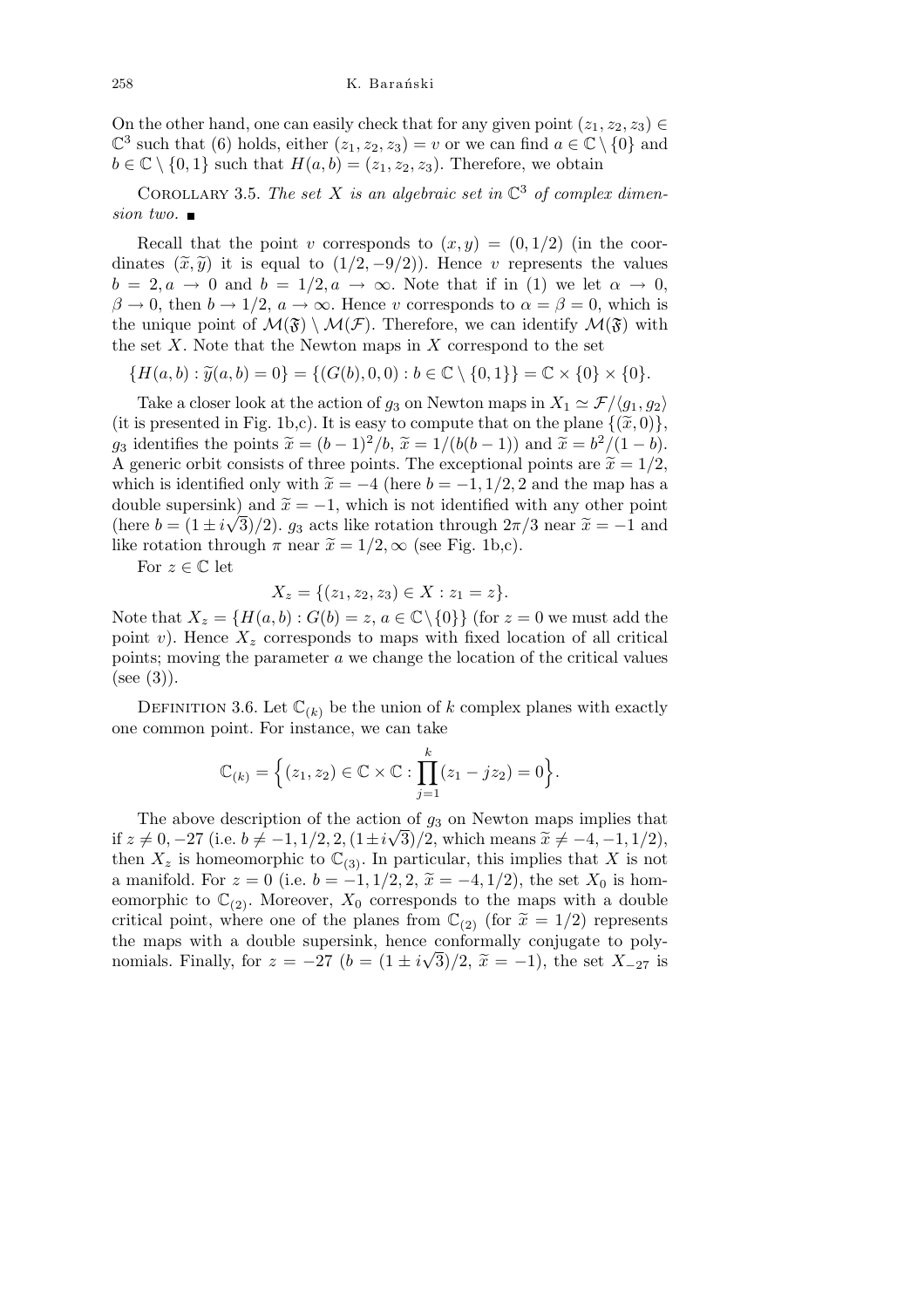homeomorphic to C. It is easy to check that the point (*−*27*,* 0*,* 0) corresponds to Newton's method for the polynomial  $z^3 - 1$ .

In this way we have proved

THEOREM 3.7.  $\mathcal{M}(\mathfrak{F})$  *can be identified with the set*  $X \subset \mathbb{C}^3$  *defined in* (5). *The set X is an algebraic set of complex dimension two. Moreover* ,

(a)  $\mathbb{C} \times \{0\} \times \{0\}$  *forms a set of singular points in X and corresponds to the Newton maps in*  $\mathcal{M}(\mathfrak{F})$ *.* 

(b) For every  $z \in \mathbb{C} \setminus \{0, -27\}$ ,  $X_z$  is homeomorphic to  $\mathbb{C}_{(3)}$ .

(c)  $X_0$  *is homeomorphic to*  $\mathbb{C}_{(2)}$  *and corresponds to the maps with a double critical point* (*one of the planes from*  $\mathbb{C}_{(2)}$  *represents the polynomials*).

(d) *X−*<sup>27</sup> *is homeomorphic to* C *and* (*−*27*,* 0*,* 0) *corresponds to Newton's method for the polynomial*  $z^3 - 1$ *.* 

REMARK. Note that apart from holomorphic conjugacy,  $f_{a,b}$  is conjugate to  $f_{\bar{a},\bar{b}}$  by  $z \mapsto \overline{z}$ .

## 4. The family  $\mathcal{F}_2$

**4.1.** *Definitions and basic properties*. In this section we study the family of maps  $f_{a,b} \in \mathcal{F}$  for which the critical point 1 is periodic with period two. By (3), this condition is equivalent to

$$
b = -\frac{a^2 + a - 1}{a(a^2 - a - 1)}.
$$

This defines a one-parameter family  $\mathcal{F}_2 \subset \mathcal{F}$ . Recall that  $f_{a,b}$  is conjugate to  $f_{1/a,1/b}$  by  $z \mapsto 1/z$ . To make this symmetry easier to notice (especially in figures), we replace *a* by another parameter  $\lambda$ , so that for  $f_{\lambda} \in \mathcal{F}_2$ ,  $f_{\lambda}$  is conjugate to  $f$ <sup>*-*</sup> $\lambda$ </sup>. Let  $\lambda = (a-1)/(a+1)$ . Then

(7) 
$$
a = \frac{1+\lambda}{1-\lambda}, \quad b = \frac{(1-\lambda)(\lambda^2 - 4\lambda - 1)}{(1+\lambda)(\lambda^2 + 4\lambda - 1)}.
$$

Let  $f_{\lambda} = f_{a,b}$  for  $a, b$  as in (7). Substituting (7) in (2) we obtain

$$
(8) \qquad f_{\lambda}(z) = \frac{\lambda + 1}{\lambda - 1} z^{2} \frac{(\lambda - 1)(\lambda^{2} - 4\lambda - 1)z - (3\lambda^{3} - 5\lambda^{2} + 9\lambda + 1)}{(3\lambda^{3} + 5\lambda^{2} + 9\lambda - 1)z - (\lambda + 1)(\lambda^{2} + 4\lambda - 1)}.
$$

Since  $f_{a,b}$  is conjugate to  $f_{1/a,1/b}$  by  $z \mapsto 1/z$ , and  $\lambda = (a-1)/(a+1)$ ,  $f_{\lambda}$  is conjugate to  $f$ <sup>*-*</sup> $\lambda$  by  $z \mapsto 1/z$ . These are all conformal conjugations between maps from  $\mathcal{F}_2$  except the case when *u* is periodic with period two (which holds for a finite number of parameters  $\lambda$ ). Moreover,  $f_{\lambda}$  is conjugate to  $f_{\overline{\lambda}}$ by  $z \mapsto \overline{z}$ .

In Section 3 we described singular parameters  $a, b$  in the family  $\mathcal{F}$ . Using this together with (7) one can characterize singular parameters  $\lambda$ .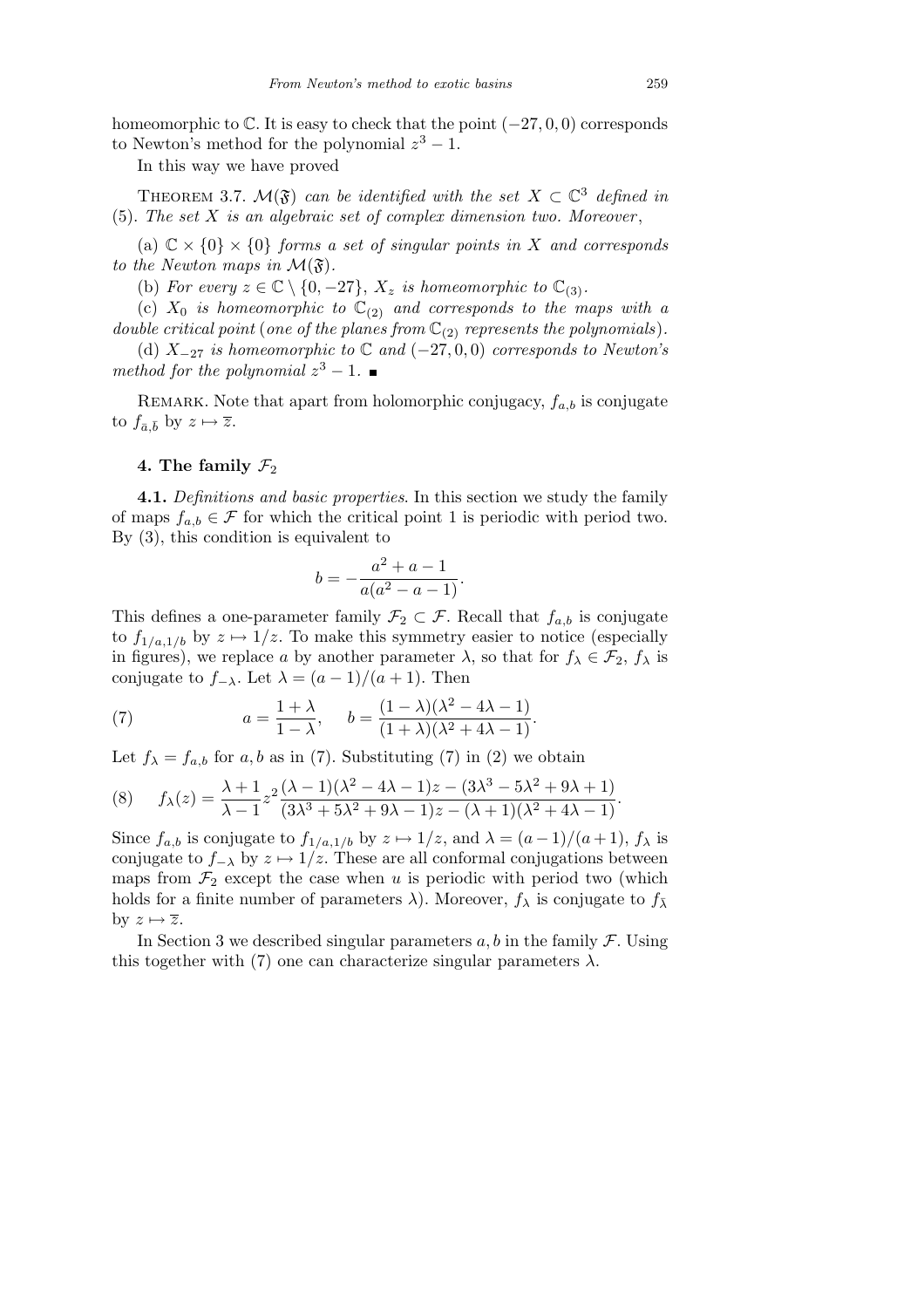For  $\lambda_1 = -1$ ,  $f_\lambda$  degenerates to the constant 0, and analogously for  $\lambda = -\lambda_1$ ,  $f_\lambda$  is the constant  $\infty$ . Assume  $\lambda \neq \pm \lambda_1$ . The condition  $b = \infty$  is  $\lambda = -\lambda_1$ ,  $f_\lambda$  is the constant  $\infty$ . Assume  $\lambda \neq \pm \lambda_1$ . The condition  $b = \infty$  is equivalent to  $\lambda^2 + 4\lambda - 1 = 0$ , which gives  $\lambda_2 = -2 - \sqrt{5}$  and  $\lambda_3 = -2 + \sqrt{5}$ . Recall that for these parameters,  $f_{\lambda}$  is the quadratic polynomial  $\frac{1+\lambda}{1-\lambda}z(2-z)$ and 0 is not a critical point. Similarly,  $b = 0$  is equivalent to  $\lambda^2 - 4\lambda - 1 = 0$ , i.e.  $\lambda = -\lambda_2, -\lambda_3$ . Here  $f_\lambda$  becomes the map  $\frac{1+\lambda}{1-\lambda} \cdot \frac{z^2}{2z-1}$ 2*z−*1 of degree two and *∞* is not a critical point. Finally, the condition  $b = 1$  means that  $\lambda = \lambda_4, \pm \lambda_5$ , where  $\lambda_4 = 0$ ,  $\lambda_5 = \sqrt{3} i$  and  $f_\lambda$  is the quadratic polynomial  $\frac{1+\lambda}{1-\lambda}z^2$ , where 1 is not a critical point. By (7), if  $\lambda$  tends to  $\pm \lambda_2, \ldots, \pm \lambda_5$ , then *a* tends to some finite non-zero number. Hence Lemma 2.2 gives

COROLLARY 4.1. • If  $\lambda \to \tilde{\lambda}$  for  $\tilde{\lambda} = \lambda_2, \lambda_3$ , then  $f_{\lambda}(z) \to \frac{1+\tilde{\lambda}}{1-\tilde{\lambda}}z(2-z)$ *uniformly in the spherical metric on every set*  $U \subset \widehat{C}$  *such that*  $0 \notin \mathrm{cl} U$ *.* 

• If  $\lambda \to \tilde{\lambda}$  for  $\tilde{\lambda} = -\lambda_2, -\lambda_3$ , then  $f_{\lambda}(z) \to \frac{1+\tilde{\lambda}}{1-\tilde{\lambda}} \cdot \frac{z^2}{2z-1}$ 2*z−*1 *uniformly in the spherical metric on every set*  $U \subset \widehat{C}$  *such that*  $\infty \notin \text{cl } U$ *.* 

**•** If  $\lambda \to \tilde{\lambda}$  for  $\tilde{\lambda} = \lambda_4, \pm \lambda_5$ , then  $f_{a,b}(z) \to \frac{1+\tilde{\lambda}}{1-\tilde{\lambda}}z^2$  *uniformly in the spherical metric on every set*  $U \subset \widehat{\mathbb{C}}$  *such that*  $1 \notin \mathrm{cl} U$ .

Note also that  $\lambda = \infty$  is not a singular parameter and  $f_{\infty}(z) = z^2 \frac{z-3}{3z-1}$ . From the above considerations we conclude that the family

$$
\mathcal{F}_2 = \{f_\lambda : \lambda \in \Lambda\}, \quad \Lambda = \widehat{\mathbb{C}} \setminus \{\pm \lambda_1, \ldots, \pm \lambda_5\},\
$$

is the family of all rational maps of degree three with superattracting fixed points  $0, \infty$  and critical point 1 of period two.

We study the behaviour of the critical point *u* of  $f_{\lambda}$  with respect to the parameter  $\lambda \in \Lambda$ . We write  $u = u_{\lambda}$ . By (3) and (7),

(9)  

$$
u_{\lambda} = \frac{(\lambda + 1)(\lambda^2 + 4\lambda - 1)(3\lambda^3 - 5\lambda^2 + 9\lambda + 1)}{(\lambda - 1)(\lambda^2 - 4\lambda - 1)(3\lambda^3 + 5\lambda^2 + 9\lambda - 1)},
$$

$$
f_{\lambda}(u_{\lambda}) = -\frac{(\lambda + 1)^2(\lambda^2 + 4\lambda - 1)(3\lambda^3 - 5\lambda^2 + 9\lambda + 1)^3}{(\lambda - 1)^2(\lambda^2 - 4\lambda - 1)(3\lambda^3 + 5\lambda^2 + 9\lambda - 1)^3}.
$$

DEFINITION 4.2. For  $\zeta = 0, \infty, 1, f_\lambda(1)$  let  $B(\zeta)$  be the immediate basin of attraction to *ζ* and let

$$
\Lambda_{\zeta} = \{ \lambda \in \Lambda : u_{\lambda} \in B(\zeta) \}.
$$

Recall that  $f_{\bar{\lambda}}$  is conjugate to  $f_{\lambda}$  by  $z \mapsto \overline{z}$  and  $f_{-\lambda}$  is conjugate to  $f_{\lambda}$ by  $z \mapsto 1/z$ . This means that symmetry with respect to the real axis in the parameter plane does not change the behaviour of  $u_\lambda$ . Similarly, symmetry with respect to the origin of the parameter plane only changes the role of 0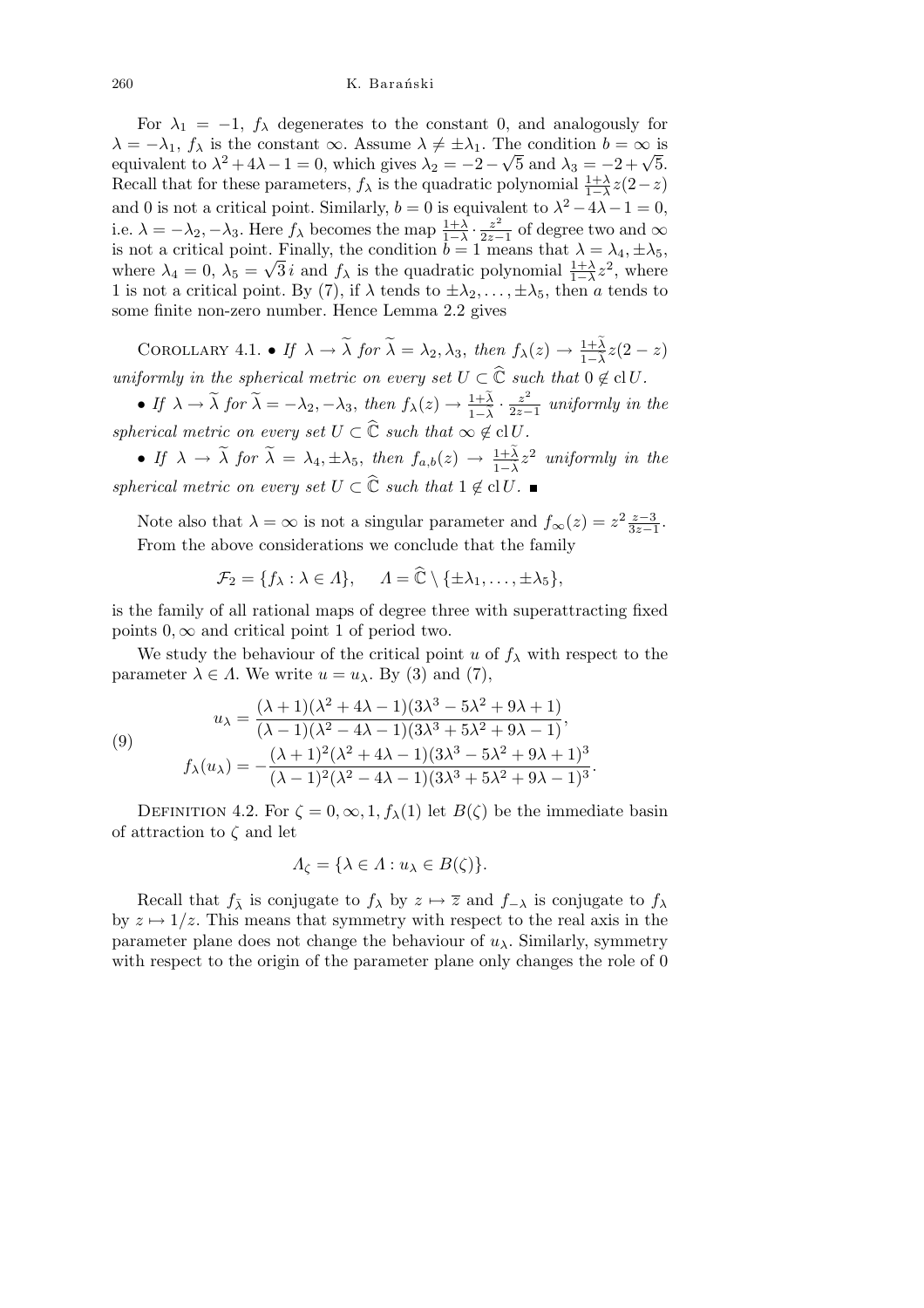

white:  $u_{\lambda}$  is in the basin of  $\infty$  black:  $u_{\lambda}$  is in the basin of 1 gray:  $u_\lambda$  is in the basin of  $0$   $\qquad\qquad$  light gray: else  $\pm N_1, \pm \overline{N}_1, \pm N_2$ : Newton maps  $\lambda_1 = -1$   $\lambda_2 = -2 - \sqrt{5}$   $\lambda_3 = -2 + \sqrt{5}$   $\lambda_4 = 0$   $\lambda_5 = \sqrt{3} i$  $\lambda_6 \approx -0.10 \quad \lambda_7 \approx 0.89 + 1.55i \quad \lambda_8 = \sqrt{5}/5 \quad \lambda_{9} = \sqrt{5} \quad \lambda_{10} = (\sqrt{3}/3)i$ Fig. 2. Parameter plane for *F*<sup>2</sup>

and *∞*. In particular, this implies

(10) 
$$
\Lambda_0 = \bar{\Lambda}_0, \quad \Lambda_\infty = \bar{\Lambda}_\infty, \quad \Lambda_0 = -\Lambda_\infty,
$$

$$
-\Lambda_1 = \Lambda_1 = \bar{\Lambda}_1, \quad -\Lambda_{f_\lambda(1)} = \Lambda_{f_\lambda(1)} = \bar{\Lambda}_{f_\lambda(1)},
$$

where  $−A = \{-z : z \in A\}$  and  $\overline{A} = \{\overline{z} : z \in A\}$  (see Fig. 2).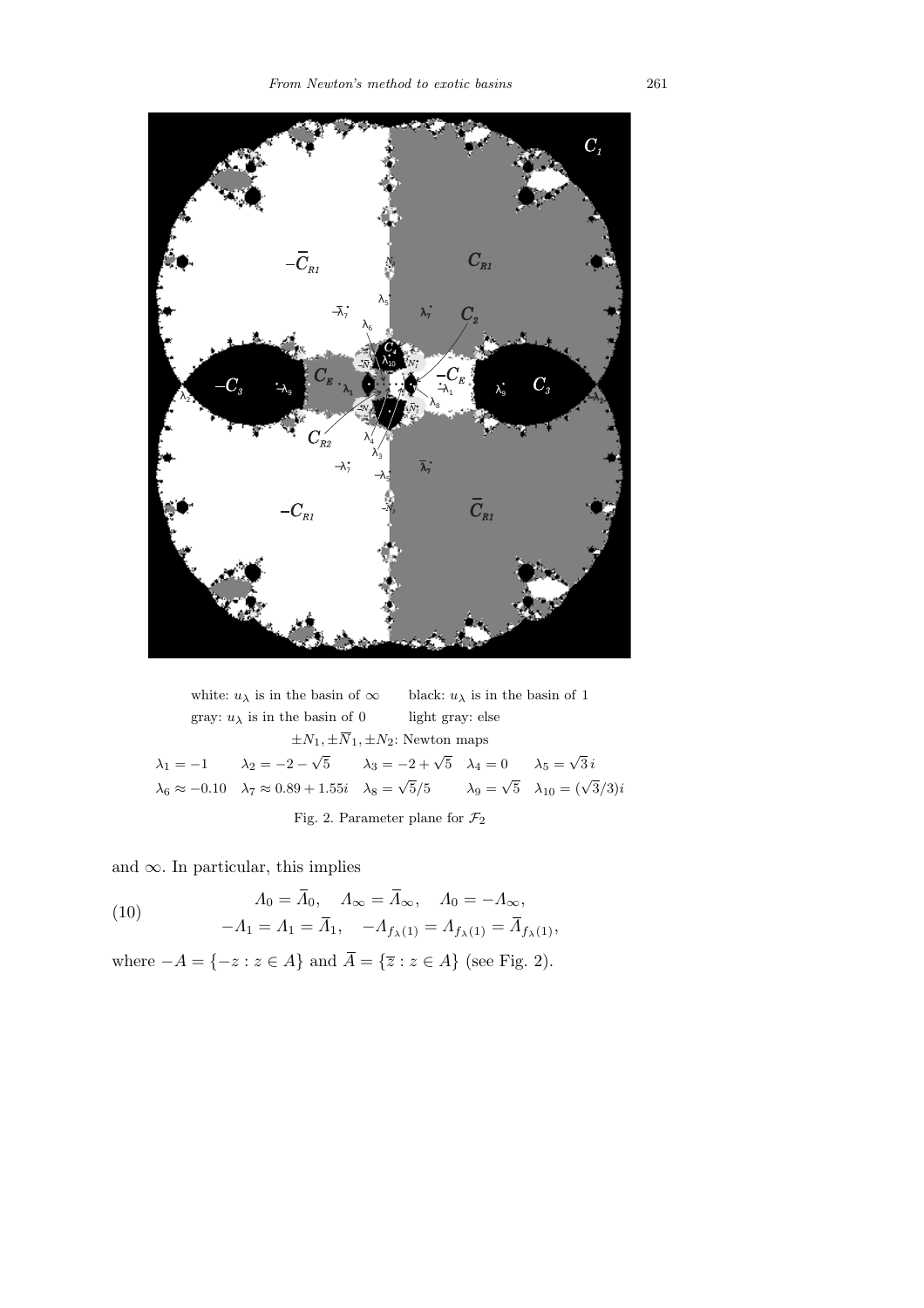We are going to describe all components of  $\Lambda_0$ ,  $\Lambda_\infty$ ,  $\Lambda_1$  and  $\Lambda_{f_\lambda(1)}$ . We will show that there are a finite number of them, and each has a "centre point", which can be either a singular parameter or a point from *Λ*. We will also determine which component is "exotic" and which is "regular". To explain what we mean, we need to state some definitions.

In [P1] Feliks Przytycki introduced the following notion of exotic basins:

DEFINITION 4.3. Let *f* be a rational map of degree  $d \geq 3$ . Suppose that *f* has an attracting fixed point *s* and let *B*(*s*) be the immediate basin of attraction of  $s$ . Then we call  $B(s)$  an *exotic basin* if the following hold:

- (i)  $B(s)$  is completely invariant, i.e.  $f^{-1}(B(s)) = B(s)$ ,
- (ii)  $B(s)$  is non-simply connected,
- (iii) *B*(*s*) contains less than *d* critical points counted with multiplicity.

Remark. An equivalent formulation of the condition (i) is to say that the entire basin of *s* is connected or that  $f$  has degree  $d$  on  $B(s)$ .

Note that if  $B(s)$  is simply connected, then it contains exactly deg  $f|_{B(s)}$ *−* 1 critical points counted with multiplicity because then *f|B*(*s*) is conjugate to a Blaschke product on the unit disc. In [P1] it is proved that if *f* is expanding on the Julia set and  $B(s)$  contains all but one critical points or values counted without multiplicity, then *f* has degree *d* on *B*(*s*), and moreover, the component of the set of rational maps of degree *d* expanding on the Julia set which contains *f*, also contains a polynomial. On the other hand, in [P1] examples are given of basins containing *k* critical points counted with multiplicity for an arbitrary  $k = 2, \ldots, 2d - 2$ . Note that the basin of  $\infty$  for a polynomial of degree *d* cannot be exotic. This follows from the observation that *∞* is the critical point of degree *d−*1 and a well-known fact that if  $B(s)$  is non-simply connected, then there are at least two critical points in it (counted without multiplicity).

The following fact was proved in [Ba]:

THEOREM 4.4. Let f be a rational map of degree  $d > 3$  and let s be an *attracting fixed point. Suppose that the immediate basin of attraction*  $B(s)$ *contains at least* 2*d −* 4 *critical points or values counted with multiplicity. Then f has degree d on B*(*s*)*. Moreover, for arbitrary*  $d > 3$  *and*  $k =$ 1*, . . . ,* 2*d −* 5 *there exists a rational map f with an attracting fixed point s such that B*(*s*) *contains exactly k critical points counted with multiplicity and the degree of*  $f$  *on*  $B(s)$  *is strictly less than*  $d$ .

Let us now return to our situation and consider a map  $f_{\lambda} \in \mathcal{F}_2$ . Only one critical point  $u_{\lambda}$  is "free" and can lie in the immediate basin of attraction of a sink. If  $u_{\lambda} \in B(\xi)$  for an attracting fixed point  $\xi \neq 0, \infty$ , then  $B(\xi)$ contains only one critical point, so it is simply connected and deg  $f_{\lambda}|_{B(\xi)} = 2$ .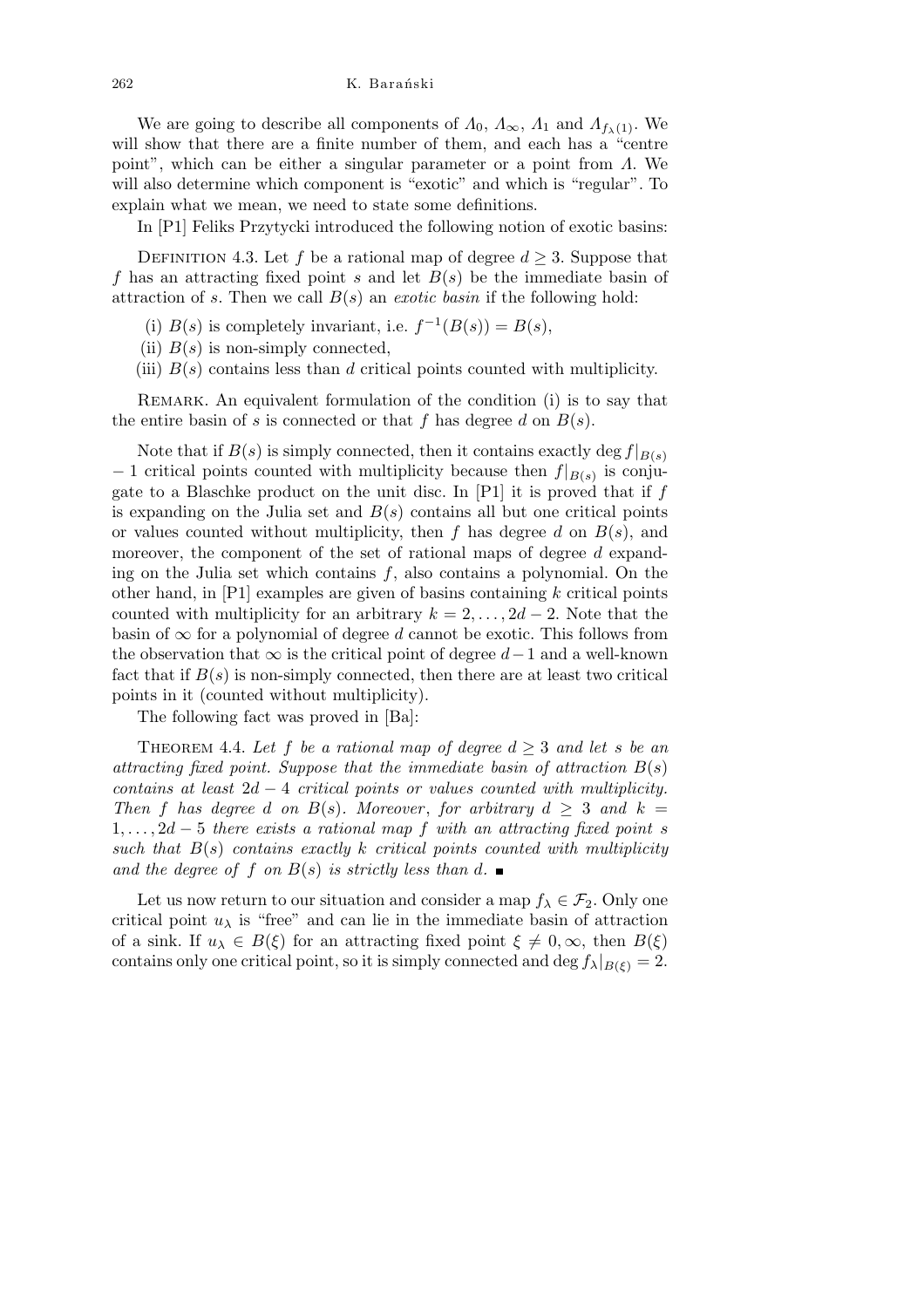

Fig. 3. A magnification of the parameter plane around 0. The four light-gray sets similar to the Mandelbrot set are the regions where  $u<sub>\lambda</sub>$  is in the basin of an attracting periodic orbit disjoint from 0, 1, *∞*.

Topologically this is the situation of a Newton map (i.e.  $f_{\lambda}(u_{\lambda}) = u_{\lambda}$ ) (see Subsection 4.4).

For  $B(0)$  and  $B(\infty)$ , Theorem 4.4 implies the following:

COROLLARY 4.5. Let  $\zeta = 0, \infty$ .

• *If*  $u_{\lambda} \notin B(\zeta)$ , *then*  $B(\zeta)$  *is simply connected and*  $f_{\lambda}$  *has degree two on B*(*ζ*)*.*

• *If*  $u_{\lambda} \in B(\zeta)$ , *then*  $f_{\lambda}$  *has degree three on*  $B(\zeta)$ *. In this case*  $B(\zeta)$  *is exotic if and only if*  $B(\zeta)$  *is non-simply connected.* 

*Moreover*,  $u_{\lambda} \in B(\zeta)$  *if and only if*  $f_{\lambda}(u_{\lambda}) \in B(\zeta)$ .

Let *C* be a component of  $\Lambda_{\zeta}$  for  $\zeta = 0, \infty$ . Then  $f_{\lambda}$  is hyperbolic and structurally stable for small perturbations (see [MSS]). Therefore either  $B(\zeta)$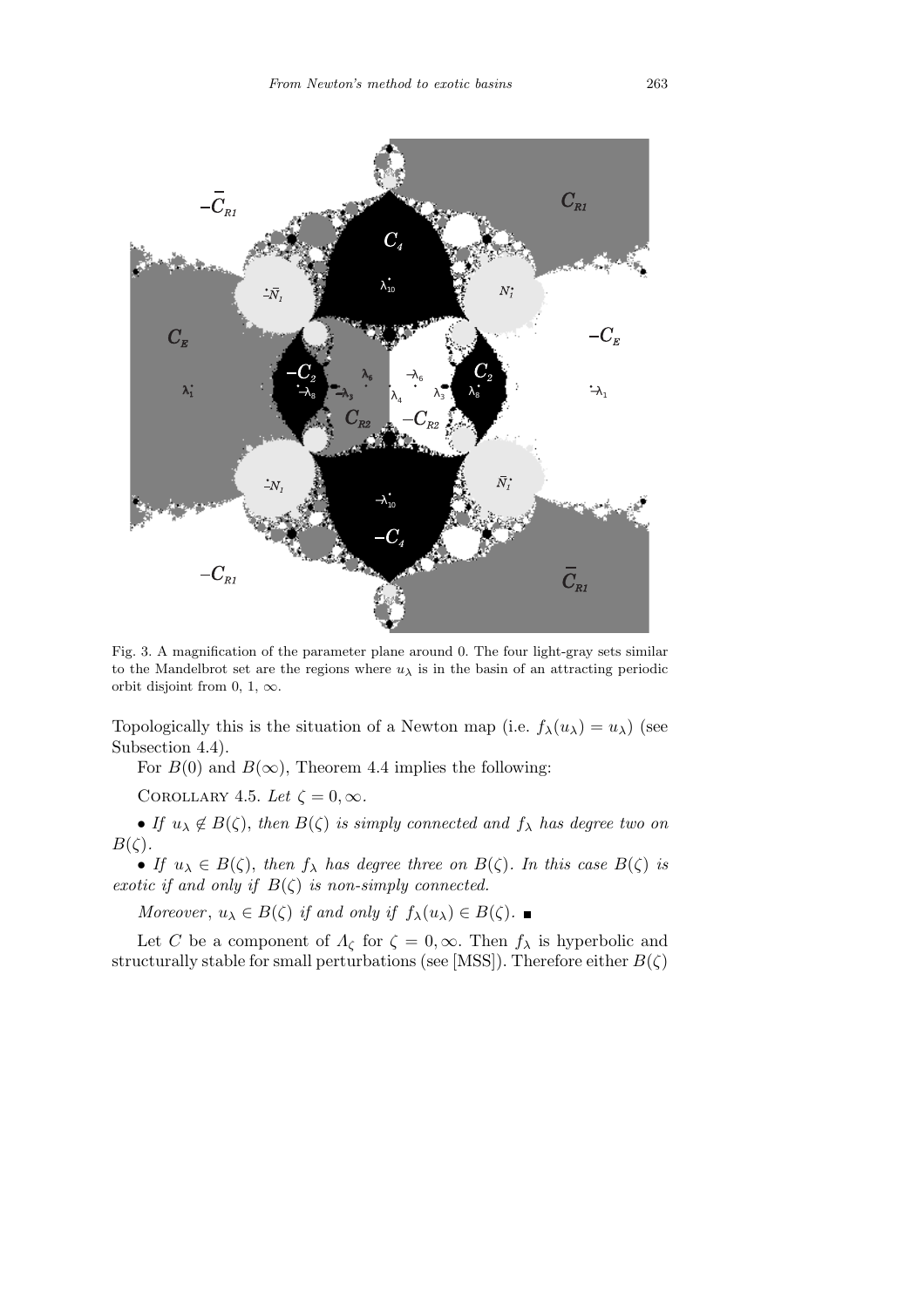is exotic for all  $\lambda \in C$ , or it is non-exotic for all  $\lambda \in C$ . Hence we can state the following definition:

DEFINITION 4.6. If  $B(\zeta)$  is exotic for  $\lambda \in C$ , then we call *C* an *exotic component*. Otherwise we call it a *regular component*.

By Corollary 4.5, *C* is exotic if and only if  $B(\zeta)$  is non-simply connected for  $\lambda \in C$ . Moreover, the following holds:

LEMMA 4.7. Let *C* be a component of  $Λ<sub>c</sub>$  for  $ζ = 0, ∞$ . If there exists  $\lambda \in C$  *such that*  $\zeta$  *is a double critical point for*  $f_{\lambda}$  (*i.e.*  $u_{\lambda} = \zeta$ ), *then C is regular.*

P r o o f. For the map  $f_{\lambda}$ ,  $\zeta$  is the unique critical point in  $B(\zeta)$ . Hence  $B(\zeta)$  is simply connected.

This fact will imply that every exotic component has a singular parameter as an isolated point in its boundary (see Theorem 4.15).

Using (3) and (7), it is easy to check that the following holds:

PROPOSITION 4.8. *If*  $\lambda \in \Lambda$ , *then*:

 $\bullet$  *u*<sub>λ</sub> = 0  $\Leftrightarrow$  *b* = 1/2  $\Leftrightarrow$  3λ<sup>3</sup> − 5λ<sup>2</sup> + 9λ + 1 = 0*. This holds when*  $\lambda = \lambda_6, \lambda_7, \overline{\lambda}_7$ , where  $\lambda_6 \approx -0.1046$ ,  $\lambda_7 \approx 0.8856 + 1.5495 i$ *. Moreover*,  $\lambda_6, \lambda_7, \overline{\lambda}_7$  *lie in regular components of*  $\Lambda_0$ .

•  $u_{\lambda} = \infty \Leftrightarrow b = 2 \Leftrightarrow \lambda = -\lambda_6, -\lambda_7, -\overline{\lambda}_7$ . Moreover,  $-\lambda_6, -\lambda_7, -\overline{\lambda}_7$  lie *in regular components of*  $\Lambda_{\infty}$ .

 $\bullet$  *u*<sub> $\lambda$ </sub> = 1  $\Leftrightarrow$  *b* = −1  $\Leftrightarrow$   $\lambda$  = ∞, 5 $\lambda$ <sup>2</sup>−1 = 0*. This holds when*  $\lambda$  = ∞, ± $\lambda$ <sub>8</sub>, *where*  $\lambda_8 = \sqrt{5}/5$ .

 $\bullet$   $u_{\lambda} = f_{\lambda}(1) \Leftrightarrow (\lambda^2 - 5)(3\lambda^2 + 1) = 0$ . This holds when  $\lambda = \pm \lambda_9, \pm \lambda_{10}$ ,  $\mathbf{u}_{\lambda} = J_{\lambda}(1) \Leftrightarrow (\lambda^2 - 5)(3\lambda)$ <br>where  $\lambda_9 = \sqrt{5}, \lambda_{10} = (\sqrt{3}/3)i$ .

We are going to prove the following theorem, which classifies all components of  $\Lambda_{\mathcal{C}}$ :

Theorem 4.9. *There are exactly four components of Λ*0: *three regular* ,  $C_{R1}$ ,  $\overline{C}_{R1}$ ,  $C_{R2}$ , and one exotic,  $C_E$ . Analogously,  $\Lambda_{\infty}$  consists of three *regular components*,  $-C_{R1}$ ,  $-\overline{C}_{R1}$ ,  $-C_{R2}$ , and one exotic,  $-C_E$ . There are *three components of*  $\Lambda_1$ :  $C_1$ ,  $C_2$ , *and*  $-C_2$ , *and four components of*  $\Lambda_{f_{\lambda}(1)}$ : *C*3, *−C*3, *C*<sup>4</sup> *and −C*4*. All regular components are topological discs and all exotic components are punctured discs. Moreover* ,

- $\lambda_1$  *is an isolated point in*  $\partial C_E$ ,
- *•*  $\lambda_2 \in \partial(-C_{R1}) \cap \partial(-\overline{C}_{R1}) \cap \partial C_1 \cap \partial(-C_3) \cap (\widehat{\mathbb{C}} \setminus \mathrm{cl} \Lambda_0),$
- $\bullet \lambda_3 \in \partial(-C_{R2}) \cap (\mathbb{\hat{C}} \setminus \mathrm{cl} \Lambda_0),$
- $\bullet$   $\lambda_4 \in \partial C_{R2} \cap \partial (-C_{R2}),$
- $\bullet \lambda_5 \in \partial C_{R1} \cap \partial (-\overline{C}_{R1}),$
- $\lambda_6 \in C_{R2}, \lambda_7 \in C_{R1}, \lambda_8 \in C_2, \lambda_9 \in C_3, \lambda_{10} \in C_4, \infty \in C_1$ .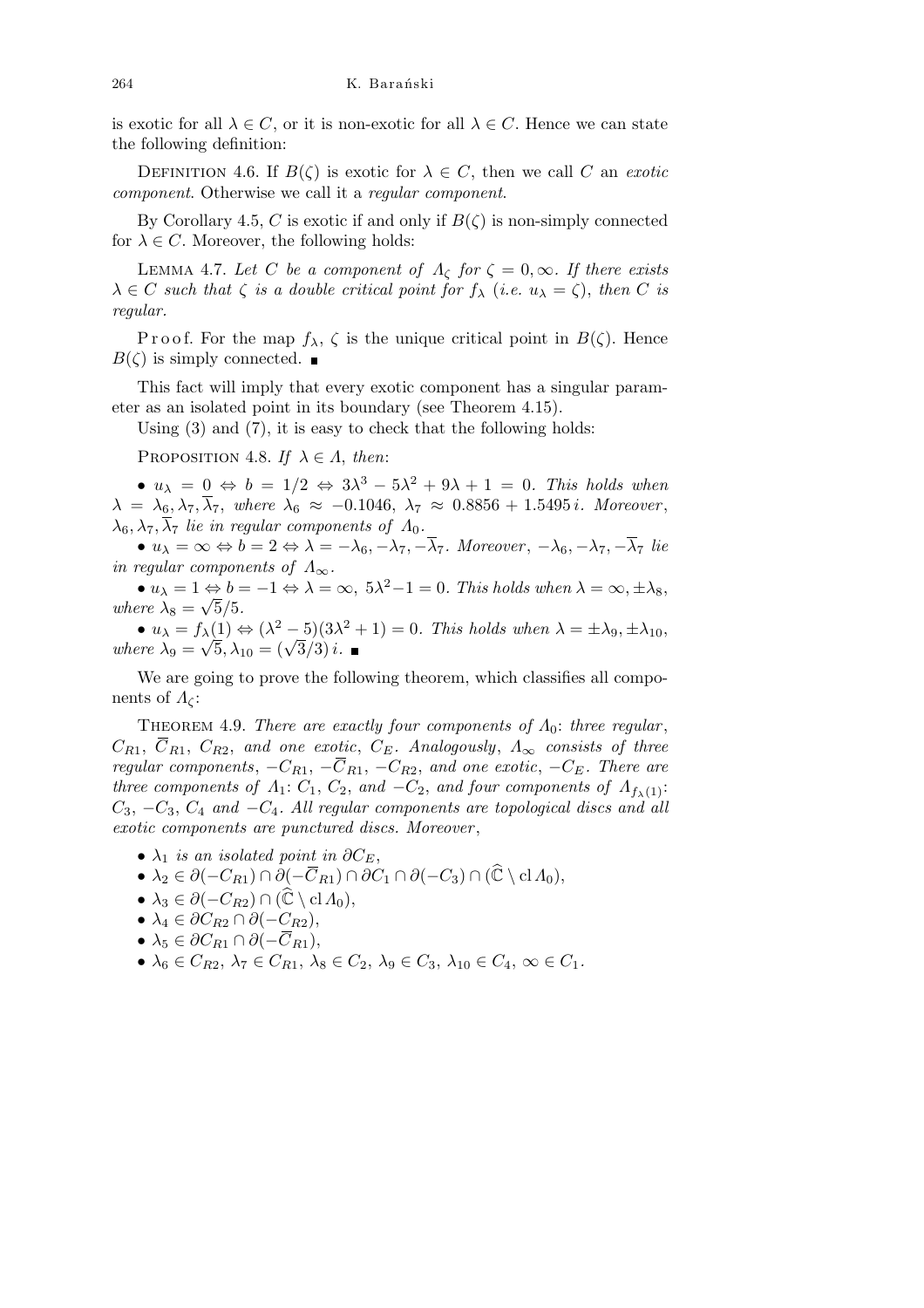*By symmetry*,  $-\lambda_1, \ldots, -\lambda_{10}, \overline{\lambda}_7, -\overline{\lambda}_7$  have analogous properties. See Figs. 2 *and* 3.

First we describe the behaviour of  $u_{\lambda}$  for  $\lambda$  in the neighbourhoods of the singular parameters  $\pm \lambda_1, \ldots, \pm \lambda_5$ .

**4.2.** *Singular parameters*

PROPOSITION 4.10.  $\lambda_1$  ( $resp. -\lambda_1$ ) *is an isolated point of*  $\partial C_E$  *(resp.*  $\partial(-C_E)$ , *where*  $C_E$  *is an exotic component of*  $\Lambda_0$  *and*  $-C_E$  *is an exotic component of*  $\Lambda_{\infty}$ *.* 

P r o o f. Consider parameters  $\lambda$  in a small neighbourhood of  $\lambda_1 = -1$ . By (9), we have  $|f_{\lambda}(u_{\lambda})| < c|\lambda - \lambda_1|^2$  for some constant *c* independent of  $\lambda$ . On the other hand, (8) implies that if  $|z| < c|\lambda - \lambda_1|^2$ , then  $|f_\lambda(z)| < c_1|z|^2$ for  $c_1$  independent of  $\lambda$ . Hence for  $\lambda$  close to  $\lambda_1$ ,  $f_\lambda(u_\lambda)$  is in  $B(0)$ . By Corollary 4.5,  $u_{\lambda} \in B(0)$ . Hence  $\lambda_1$  is an isolated point of  $\partial C$  for some component *C* of  $\Lambda_0$ .

To see that *C* is exotic consider real parameters  $\lambda$  slightly less than *λ*<sub>1</sub>. Then  $f_{\lambda}(1) = (\lambda + 1)/(\lambda - 1)$  is a small positive real number. Let  $x = f_{\lambda}^{-1}(0) \setminus \{0\}$ . By (2),  $x = 2 - 1/b$ , so by (7), *x* is a real number close to 2. Hence  $f_{\lambda}(1)$  lies between 0 and *x*. Moreover,  $0, x \in B(0), f_{\lambda}(1), \infty \notin B(0)$ and  $B(0)$  is symmetric with respect to the real axis. This implies that  $B(0)$ is not simply connected, so *C* is exotic (we denote it by  $C_E$ ).

The second part follows from  $(10)$ .



Fig. 4. A fragment of the *λ*-parameter plane near *λ*<sup>3</sup> (left) and a fragment of the filled-in Julia set of  $\frac{1+\sqrt{5}}{2}z(2-z)$  near 0 (right)

Recall that near the singular values  $\pm \lambda_2, \ldots, \pm \lambda_5$  the map  $f_{\lambda}$  tends to some map of degree two with a supersink (hence conformally conjugate to a polynomial). Moreover, Corollary 4.1 implies that the convergence is uniform outside small neighbourhoods of resp. 0, 1 or  $\infty$ . This is the reason the *λ*-parameter plane near the singular values  $\pm \lambda_2, \ldots, \pm \lambda_5$  looks like the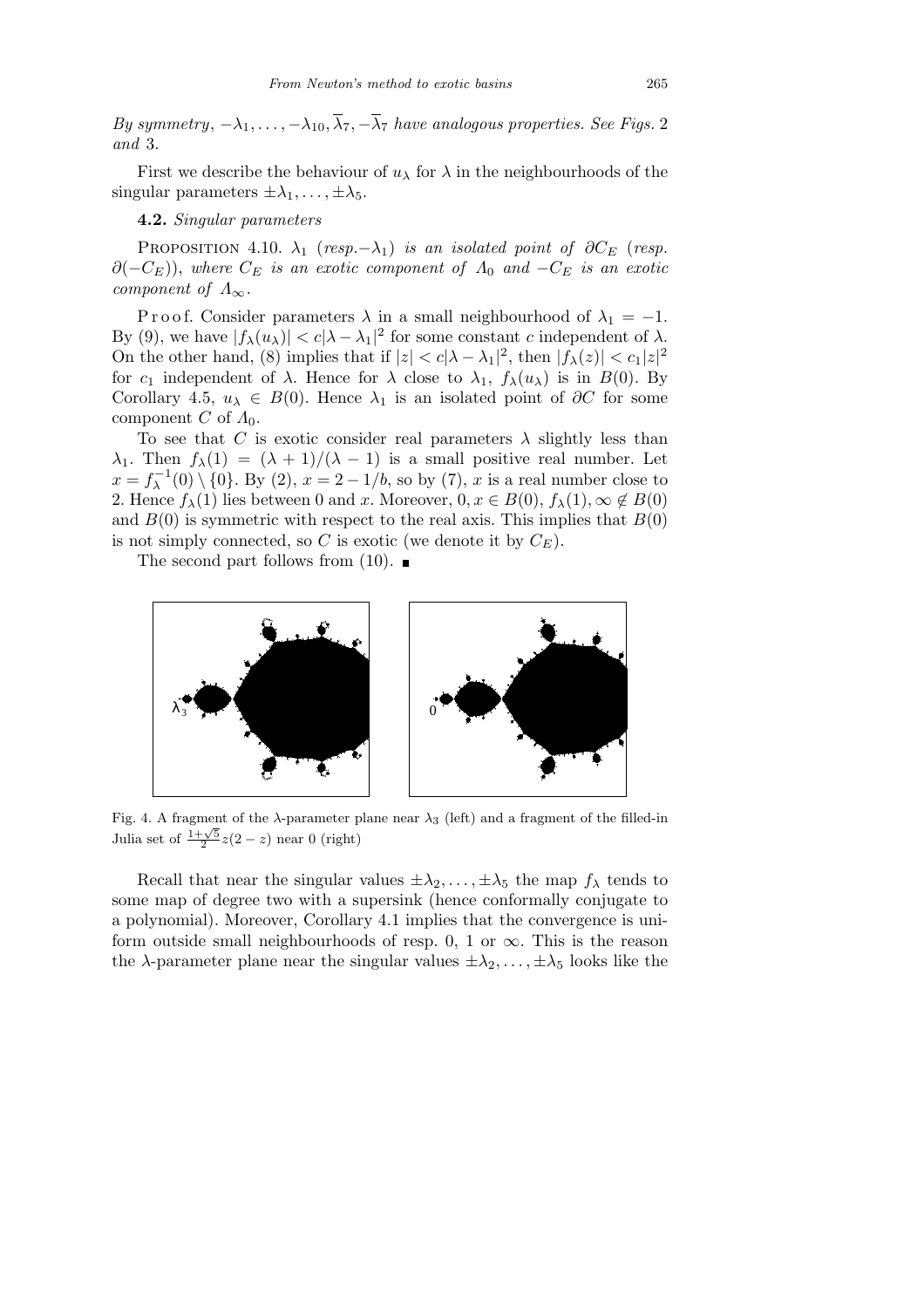dynamical plane in the neighbourhoods of some points in the Julia sets of appropriate polynomials of degree two. In particular,  $\lambda_2$  corresponds to 0 for the polynomial <sup>1</sup>*<sup>−</sup> √* 5  $\frac{2\sqrt{5}}{2}z(2-z)$  and  $\lambda_3$  corresponds to 0 for  $\frac{1+\sqrt{5}}{2}$ 2 *z*(2 *− z*) (see Fig. 4). Both these polynomials are conformally conjugate to  $z^2 - 1$ . Furthermore,  $\lambda_4$  corresponds to 1 for  $z^2$ , and  $\lambda_5$  corresponds to 1 for  $\frac{-1+\sqrt{3}i}{2}$  $\frac{1-\sqrt{3}i}{2}z^2$ (the latter polynomial is conjugate to  $z^2$ ). By this similarity, we are able to describe the plane *Λ* near the singular parameters.

PROPOSITION 4.11.  $\lambda_2 \in \partial(-C_{R1}) \cap \partial(-\overline{C}_{R1}) \cap \partial C_1 \cap \partial(-C_3) \cap (\mathbb{C} \backslash \text{cl } A_0),$ *where*  $-C_{R1}$ ,  $-\overline{C}_{R1}$  *are regular components of*  $\Lambda_{\infty}$ ,  $C_1$  *is a component of Λ*<sub>1</sub> *and*  $-C_3$  *is a component of*  $\Lambda_{f_{\lambda}(1)}$ *. Moreover, there exist*  $r_0 > 0$  *and*  $0 < \alpha < \pi/2$  such that for  $\lambda = \lambda_2 + re^{i\theta}$  and  $0 < r < r_0$ .

- *if*  $\pi/2 \alpha < \theta < \pi/2 + \alpha$ , *then*  $\lambda \in -\overline{C}_{R1}$ ,
- *if*  $-\pi/2 \alpha < \theta < -\pi/2 + \alpha$ , *then*  $\lambda \in -C_{R1}$ ,
- *• if −α < θ < α*, *then λ ∈ −C*3,
- *if*  $\pi \alpha < \theta < \pi + \alpha$ , *then*  $\lambda \in C_1$ .

*By symmetry*, *−λ*<sup>2</sup> *has analogous properties.*

P r o o f. Since (7) implies

$$
\frac{1}{b} = \frac{-15 + 7\sqrt{5}}{8}(\lambda - \lambda_2) + \mathcal{O}((\lambda - \lambda_2)^2)
$$

as  $\lambda \to \lambda_2$ , we will make estimates replacing  $\lambda - \lambda_2$  for  $\lambda \to \lambda_2$  by 1/b for  $b \to \infty$  (this will simplify the calculations). Using (2) and (7), one can compute that for any fixed  $x \in \mathbb{C}$ , *√*

(11) if 
$$
z = x/b + \mathcal{O}(1/b^2)
$$
, then  $f_{\lambda}(z) = \frac{(1 - \sqrt{5}) x^2}{x + 1} \cdot \frac{1}{b} + \mathcal{O}(1/b^2)$ .

Since for  $|x| > 2 + \sqrt{5} + \varepsilon$  ( $\varepsilon > 0$ ) we have

$$
\left| \frac{(1-\sqrt{5})x^2}{x+1} \right| > q|x|,
$$

where  $q > 1$ , this implies that for  $\lambda$  sufficiently close to  $\lambda_2$ ,

(12) if  $z = x/b + \mathcal{O}(1/b^2)$  for  $|x| > 2 + \sqrt{5} + \varepsilon$ , then  $|f_{\lambda}(z)| > q|z|$ , where  $q > 1$  is a constant independent of x, z, b. By (3) and (7), for  $\lambda$  close to  $\lambda_2$ ,

(13) 
$$
f_{\lambda}(u_{\lambda}) = 4(\sqrt{5} - 1)/b + \mathcal{O}(1/b^{2}).
$$

Since  $4(\sqrt{5}-1) > 2+\sqrt{5}$ , the assumption of (12) is satisfied for  $z = f_{\lambda}(u_{\lambda})$ . Moreover<sub>1</sub> (11) implies that  $f_{\lambda}^3(u_{\lambda}) = A/b + \mathcal{O}(1/b^2)$  for *A* real and greater Moreover, (11) implies that  $f_{\lambda}(u_{\lambda}) = A/b + O(1/b^{2})$  for A real and greater than  $4(\sqrt{5}-1)$ . Hence if we connect  $f_{\lambda}(u_{\lambda})$  with  $f_{\lambda}^{3}(u_{\lambda})$  by a straight line segment *I*, then the assumption of (12) is satisfied for every point in *I*.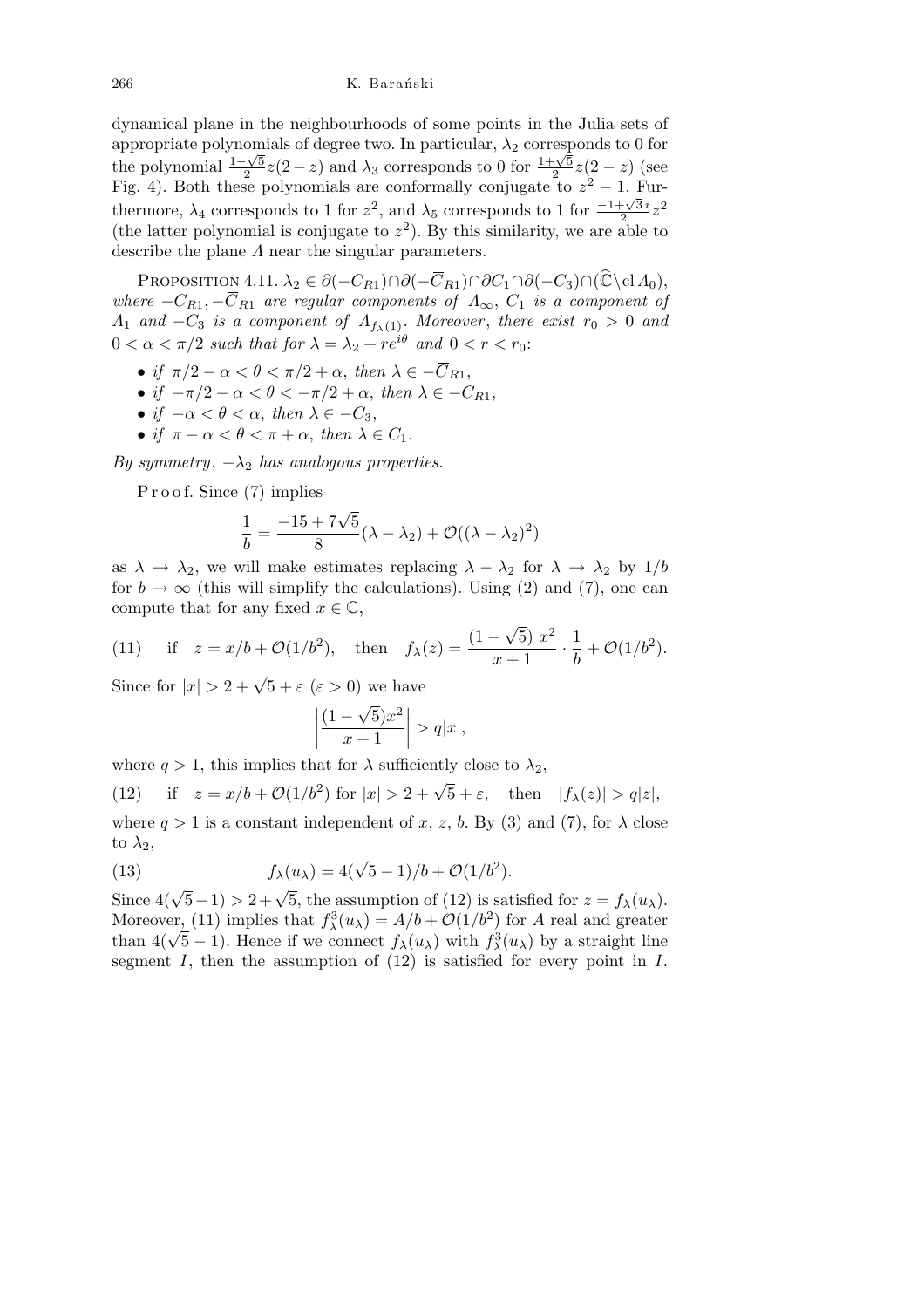Proceeding by induction, we show that for every large *M >* 0 and small  $\delta > 0$  there exists  $n_0$  such that for  $z \in I$ ,

$$
f_{\lambda}^{n_0}(z) = C(z)/b + \mathcal{O}(1/b^2),
$$

where  $|C(z)| > M$  and  $|\text{Im}(C(z))| < \delta$ . By the compactness of *I*, there exists a neighbourhood *U* of  $\lambda_2$  such that for every  $\lambda \in U \cap \Lambda$  and for every  $z \in I$ ,

(14) 
$$
|f_{\lambda}^{n_0}(z)| > M/|b|
$$
 and  $|\text{Arg}(f_{\lambda}^{n_0}(z)) - \text{Arg}(1/b)| < \delta$ .

Let  $g(z) = \frac{1+\lambda_2}{1-\lambda_2}z(2-z) = \frac{1-\sqrt{5}}{2}$  $\frac{2\sqrt{5}}{2}z(2-z)$ . Recall that  $f_{\lambda} \to g$  as  $\lambda \to \lambda_2$ and *g* is conformally conjugate to  $z^2 - 1$ .

We now deal with the case  $\lambda \in \Lambda_{\infty}$  (the cases  $\lambda \in \Lambda_1$  and  $\lambda \in \Lambda_{f_{\lambda}(1)}$ ) can be proved analogously). Denote by  $B_q(\infty)$  the basin of attraction to  $\infty$  for *g*. Note that 0 is the landing point of external rays in *B<sub>g</sub>*( $\infty$ ) with arguments 1*/*3 and 2*/*3. Let

$$
S_{\alpha} = \{ z \in \mathbb{C} \setminus \{0\} : \pi/2 - \alpha < |\text{Arg}(z)| < \pi/2 + \alpha \}.
$$

It is known that there exists  $0 < \alpha < \pi/2$  such that  $S_\alpha \subset B_\alpha(\infty)$  (this follows e.g. from the fact that 0 is a repelling fixed point for  $g$ ). Assume that this  $\alpha$ is maximal. We show that for each  $0 < \beta < \alpha$  there exists a neighbourhood *U* of  $\lambda_2$  such that  $u_\lambda \in B_{f_\lambda}(\infty)$  for  $\lambda \in U \cap S_\beta$ . Note that by Corollary 4.5, it suffices to show  $f_{\lambda}(u_{\lambda}) \in B_{f_{\lambda}}(\infty)$ . Fix  $0 < \beta < \alpha$ . Take a small number  $a > 0$ . Then for every *z*, if  $z \in S_\beta$  and  $|z| > a$ , then dist $(z, J(g)) > d(a)$ . Let  $\Phi_{\infty}: B_q(\infty) \to \mathbb{D}$  be the Böttcher coordinates on  $B_q(\infty)$  and for  $0 < r < 1$ let  $P_r$  be equipotential curves in  $B_g(\infty)$ , i.e.  $P_r = \Phi_{\infty}^{-1}(\{z : |z| = r\})$ . Recall that  $g(P_r) = P_{r^2}$ . Since  $dist(P_r, J(g)) \to 0$  as  $r \to 1$ , there exists  $r_0 < 1$ such that  $\{z : \text{dist}(z, J(g)) > d(a)\} \subset \bigcup_{r \leq r_0} P_r$ . Let

$$
d_0 = \inf_{r \le r_0} \text{dist}(P_r, P_{r^2}).
$$

By definition,  $d_0 > 0$ . Now we prove that for  $\lambda$  sufficiently close to  $\lambda_2$ ,

(15) if 
$$
z \in S_\beta
$$
 and  $|z| > a$ , then  $z \in B_{f_\lambda}(\infty)$ .

The idea is that *z* is in  $B_q(\infty)$  and  $f_\lambda$  is so close to *g* that the "error" will be too small to compensate for the attraction to  $\infty$ . Define Err<sub> $\lambda$ </sub>(*z*) =  $f_{\lambda}(z) - g(z)$ . Then by (2) and (7),

$$
|\text{Err}_{\lambda}(z)| < c \left| \frac{z}{(2 - b)z - 1} \right|
$$

for some constant *c* independent of  $\lambda$  and *z* provided  $|z| < R$  for some large fixed *R* (this assumption does not cause any problems because if *|z|* is large, then obviously  $z \in B_{f_\lambda}(\infty)$ . Therefore there exist constants  $c_1, c_2$ , independent of  $\lambda$  close to  $\lambda_2$ , such that

(16) if 
$$
c_1/|b| < |z| < R
$$
, then  $|\text{Err}_{\lambda}(z)| < c_2/|b|$ .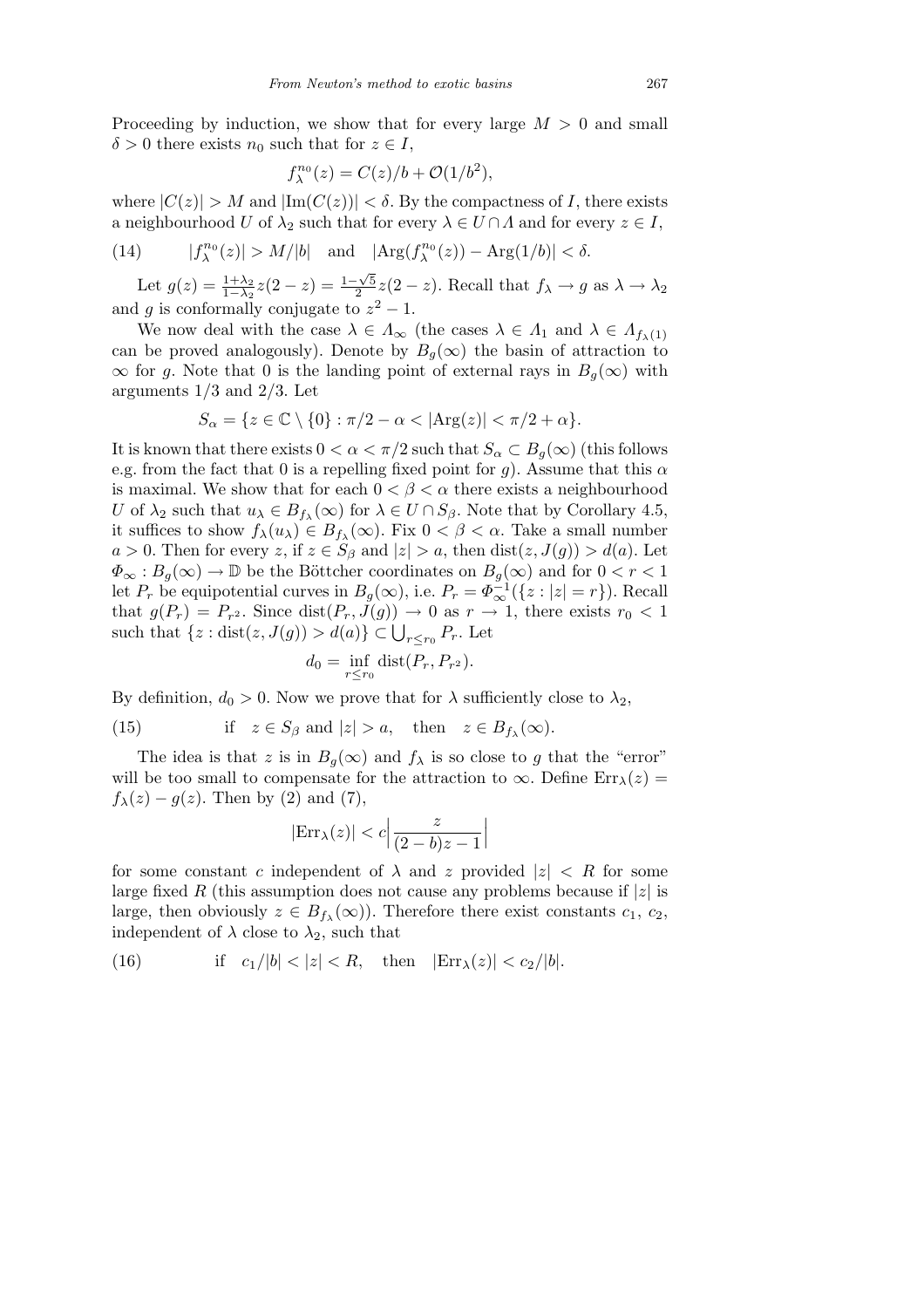Take  $\lambda$  so close to  $\lambda_2$  that  $c_1/|b| < a$  and  $c_2/|b| < d_0$ . Then (16) and the definition of  $d_0$  give  $\sqrt{1}$  $\mathbf{r}$ 

$$
\mathrm{cl}\, f_\lambda \Big( \bigcup_{r \le r_0} P_r \Big) \subset \bigcup_{r \le r_0} P_r.
$$

Therefore  $\bigcup_{r \leq r_0} P_r$  is contained in  $B_{f_\lambda}(\infty)$ . In this way we have proved  $(15).$ 

Now we show that for any fixed  $0 < \beta' < \beta$ , there exists a small  $a > 0$ and a large *M* such that for every  $\lambda$  sufficiently close to  $\lambda_2$ ,

(17) if 
$$
z \in S_{\beta'}
$$
 and  $M/|b| < |z| < a$ , then  $f_{\lambda}^{n_1}(z) \in S_{\beta}$  and  $|f_{\lambda}^{n_1}(z)| > a$  for some  $n$ .

for some  $n_1$ .

Since 0 is a repelling fixed point for *g*, there exist  $a > 0$  and  $q > 1$  such that for every *z*, if  $|z| < a$ , then

$$
(18) \t\t |g(z)| > q|z|.
$$

Moreover, if  $|z| < a$ , then

(19) 
$$
||Arg(g(z))| - |Arg(z)|| = |Arg(2 - z)| \le c_3 |z|.
$$

Take a large fixed number *M*. By (16), (18) and trigonometry, if  $M/|b|$  $|z| < a$ , then

(20) 
$$
||Arg(f_{\lambda}(z))| - |Arg(g(z))|| \le \frac{c_4}{|b| \cdot |z|}.
$$

Take an arbitrary *z* such that  $M/|b| < |z| < a$ . By (16) and (18), there exists a minimal  $n_1$  such that  $|f_{\lambda}^{n_1}| > a$ . Moreover, if *M* is sufficiently large, then for every  $k = 0, \ldots, n_1 - 1$ ,

(21) 
$$
q^k \frac{M}{|b|} < |f^k_\lambda(z)| < \frac{a}{q^{n_1 - 1 - k}}.
$$

Therefore, using (19) and (20), we obtain

$$
||\text{Arg}(f_{\lambda}^{n_1}(z))| - |\text{Arg}(z)|| \le \sum_{k=0}^{n_1 - 1} ||\text{Arg}(f_{\lambda}^{k+1}(z))| - |\text{Arg}(f_{\lambda}^{k}(z))||
$$
  

$$
\le c_3 \sum_{k=0}^{n_1 - 1} |f_{\lambda}^{k+1}(z)| + \frac{c_4}{|b|} \sum_{k=0}^{n_1 - 1} \frac{1}{|f_{\lambda}^{k+1}(z)|} = I + II.
$$

By (21),

$$
I < c_3 a \sum_{k=0}^{n_1 - 1} \frac{1}{q^{n_1 - 1 - k}} < c_3 a \frac{q}{q - 1},
$$
\n
$$
II < \frac{c_4}{M} \sum_{k=0}^{n_1 - 1} \frac{1}{q^k} < \frac{c_4}{M} \cdot \frac{q}{q - 1}.
$$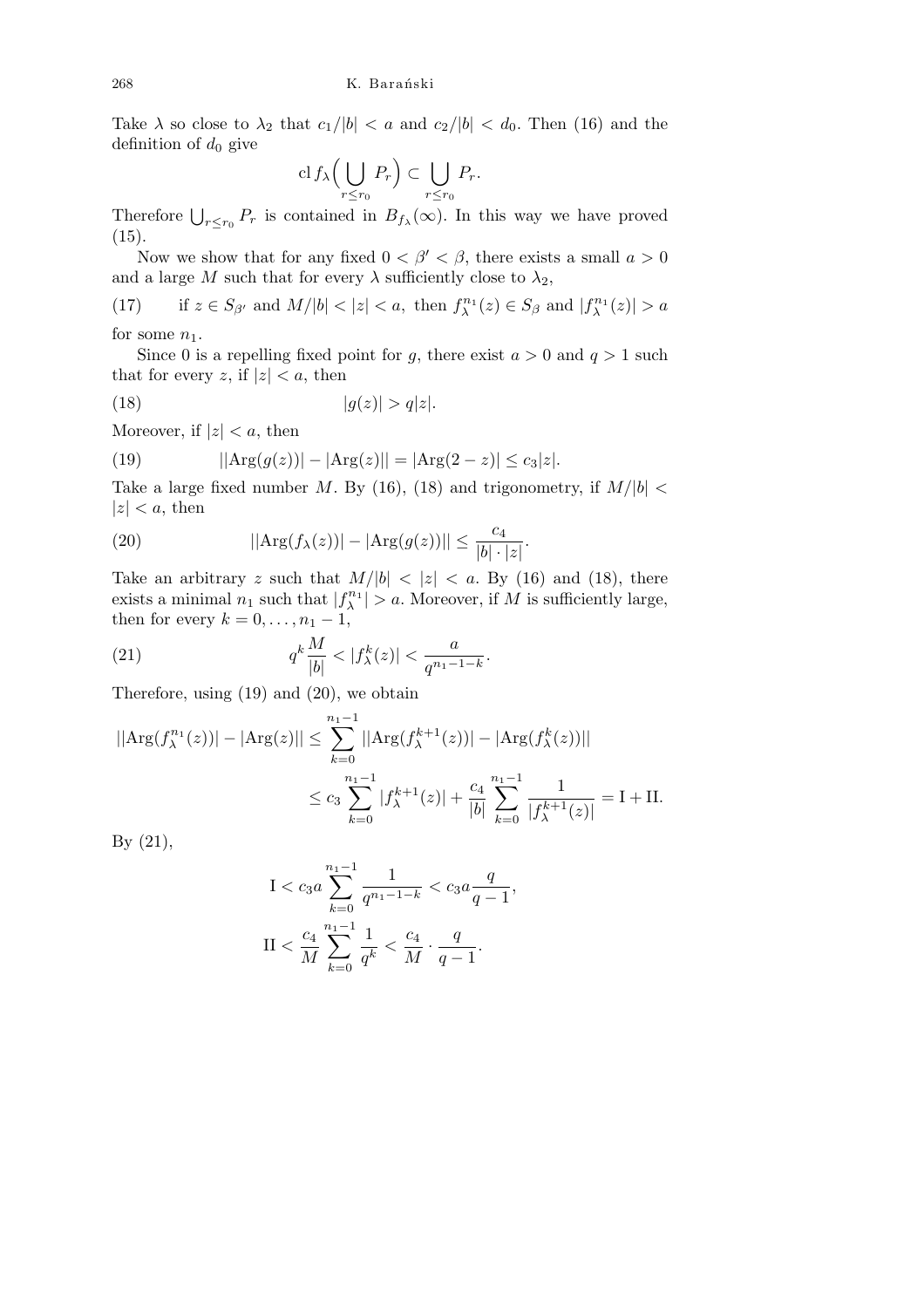Hence for sufficiently small *a* and large  $M$ ,  $||Arg(f_{\lambda}^{n_1}(z))| - |Arg(z)||$  is less than  $\beta - \beta'$ , so  $f_{\lambda}^{n_1}(z) \in S_{\beta}$ . In this way we have proved (17).

By (14), if  $\lambda$  is close to  $\lambda_2$  and  $\lambda \in S_{\beta''}$  for  $\beta''$  slightly less than  $\beta'$ , then the assumption of (17) is satisfied for all points from  $f^{n_0}(I)$ . Hence (17) and (15) give  $f^{n_0+n_1}(I) \subset B_{f_\lambda}(\infty)$ , so  $f_\lambda(u_\lambda)$  can be connected to points from  $B_{f_\lambda}(\infty)$  by a curve contained in the basin of  $\infty$ . This gives  $f_\lambda(u_\lambda) \in B_{f_\lambda}(\infty)$ so  $\lambda \in A_{\infty}$ .

It remains to show that  $\lambda$  is in a regular component of  $\Lambda_{\infty}$ , i.e.  $B_{f_{\lambda}}(\infty)$ is simply connected. This will be done in Corollary 4.16.

We have proved the case  $\lambda \in \Lambda_{\infty}$ . As one can easily see, the proofs of the cases  $\lambda \in A_1$  and  $\lambda \in A_{f_{\lambda}(1)}$  can be done in a similar way. We omit the details.

It remains to prove that  $\lambda_2 \in \hat{\mathbb{C}} \setminus \text{cl } \Lambda_0$ . This means that for  $\lambda$  near  $\lambda_2$ , *u*<sub> $\lambda$ </sub> cannot be in  $B_{f_{\lambda}}(0)$ . To prove this, suppose that  $u_{\lambda} \in B_{f_{\lambda}}(0)$ . Connect *f*<sub>*λ*</sub>(*u*<sub>*λ*</sub>) to *f*<sub>*λ*</sub><sup>2</sup>(*u*<sub>*λ*</sub>) by a simple curve  $\gamma_0 \subset B_{f_\lambda}(0)$  parameterized by  $t \in [0, 1]$ and define a curve  $\gamma : [0, \infty) \to B_{f_\lambda}(0)$  setting  $\gamma(t) = f_\lambda^{[t]}$  $\lambda^{[t]}(\gamma(t-[t]))$ . By definition,  $\gamma$  connects  $f_{\lambda}(u_{\lambda})$  and 0. Fix a small  $\varepsilon > 0$  and let

$$
\mathcal{T} = \{t \ge 0 : |\gamma(t)| = (2 + \sqrt{5} + \varepsilon)/|b|\}, \quad t_0 = \sup \mathcal{T}.
$$

By (13), if  $\lambda$  is sufficiently close to  $\lambda_2$ , then  $t = 0$  belongs to  $\mathcal T$  so  $\mathcal T \neq \emptyset$ . By the definition of  $\gamma$ ,  $t_0$  cannot be infinite. But (12) implies that  $t_0 + 1$  also belongs to  $\mathcal T$ , which is a contradiction.

PROPOSITION 4.12.  $\lambda_3 \in \partial(-C_{R2}) \cap (\hat{\mathbb{C}} \setminus \text{cl } A_0)$ , where  $-C_{R2}$  is a regular *component of*  $\Lambda_{\infty}$ *. Moreover, there exist*  $r_0 > 0$  *and*  $0 < \alpha < \pi/2$  *such that for*  $\lambda = \lambda_3 + re^{i\theta}$  *and*  $0 < r < r_0$ ,

• *if*  $\alpha < \theta < 2\pi - \alpha$ , *then*  $\lambda \in -C_{R2}$ .

*By symmetry*, *−λ*<sup>3</sup> *has analogous properties.*

P r o o f. We only sketch the proof, since it proceeds as the previous one. If  $\lambda \to \lambda_3$ , then  $f_{\lambda} \to g$ ,  $g(z) = \frac{1+\sqrt{5}}{2}$ 2 *z*(2*−z*) and *g* is conformally conjugate to  $z^2 - 1$ . The point 0 is the landing point of the external ray in  $B_g(\infty)$  with argument 0. Moreover, there exists  $0 < \alpha < \pi/2$  such that

$$
B_g(\infty) \supset \{z \in \mathbb{C} \setminus \{0\} : \alpha < \text{Arg}(z) < 2\pi - \alpha\}.
$$

By (2) and (7), for  $\lambda$  close to  $\lambda_3$ , we have

$$
\frac{1}{b} = \frac{-15 - 7\sqrt{5}}{8} (\lambda - \lambda_3) + \mathcal{O}((\lambda - \lambda_3)^2),
$$
  
if  $z = x \cdot \frac{1}{b} + \mathcal{O}(1/b^2)$ , then  $f_{\lambda}(z) = \frac{(1 + \sqrt{5}) x^2}{x + 1} \cdot \frac{1}{b} + \mathcal{O}(1/b^2)$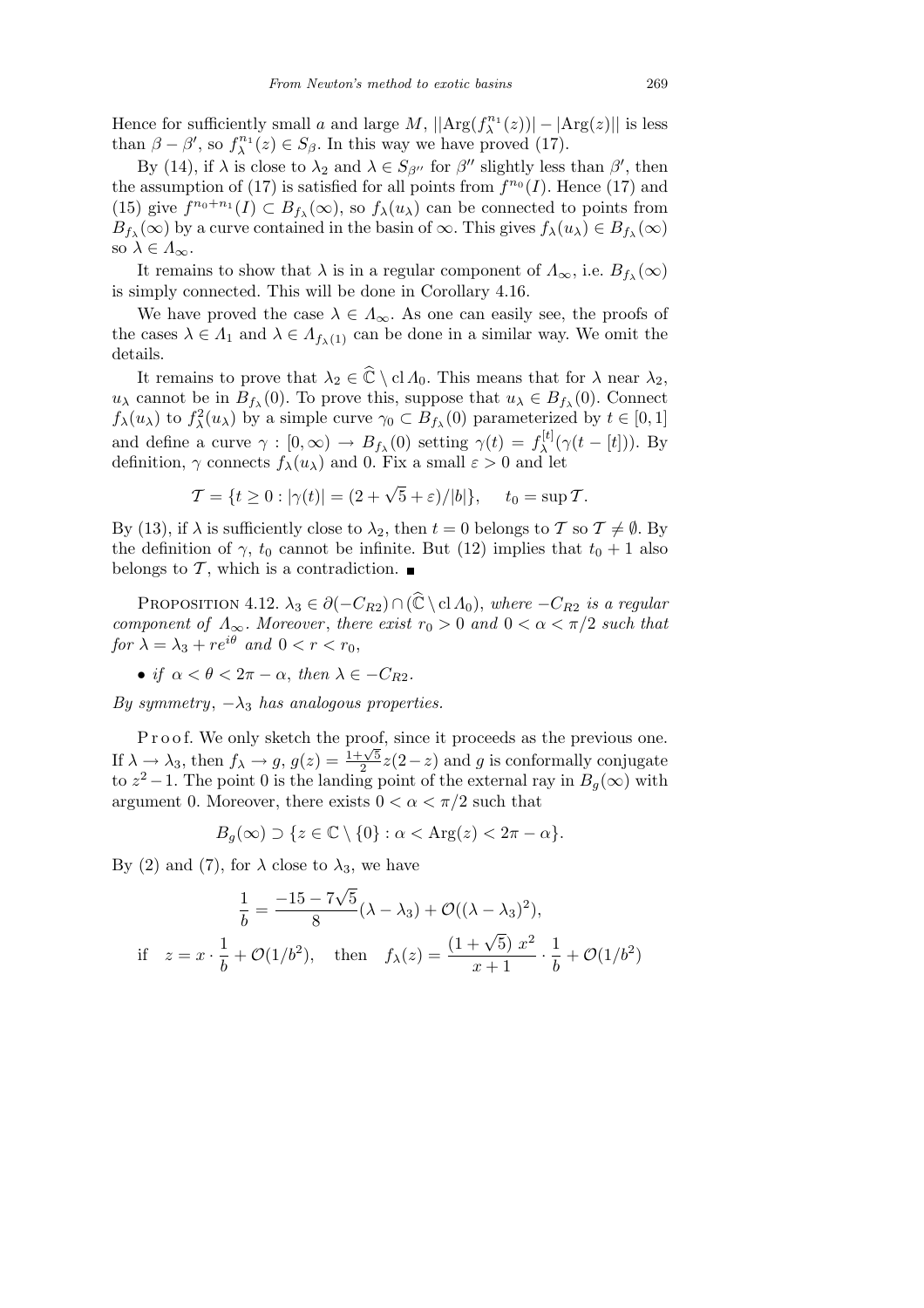and

if 
$$
z = x \cdot \frac{1}{b} + \mathcal{O}(1/b^2)
$$
 for  $|x| > \frac{\sqrt{5}}{5} + \varepsilon$ , then  $|f_{\lambda}(z)| > q |z|$ .

Furthermore, by (3) and (7),

$$
u_{\lambda} = -2 \cdot \frac{1}{b} + \mathcal{O}(1/b^2), \quad f_{\lambda}(u_{\lambda}) = -4(1+\sqrt{5})\frac{1}{b} + \mathcal{O}(1/b^2).
$$

The rest of the proof is the same as for Proposition 4.11.  $\blacksquare$ 

PROPOSITION 4.13.  $\lambda_4 \in \partial C_{R2} \cap \partial (-C_{R2})$  and  $\lambda_5 \in \partial C_{R1} \cap \partial (-\overline{C}_{R1}),$ *where*  $C_{R1}$ ,  $C_{R2}$  *are regular components of*  $\Lambda_0$  *and*  $-\overline{C}_{R1}$ ,  $-C_{R2}$  *are regular components of*  $\Lambda_{\infty}$ *. Moreover, for every*  $\pi/2 < \theta < 3\pi/2$  (*resp.*  $-\pi/2 < \theta$ )  $\theta < \pi/2$ ) *there exists*  $r_0 > 0$  *such that*:

- *• if*  $\lambda = \lambda_4 + re^{i\theta}$  *and*  $0 < r < r_0$ , *then*  $\lambda \in C_{R2}$  (*resp.*  $\lambda \in -C_{R2}$ ),
- $\bullet$  *if*  $\lambda = \lambda_5 + re^{i\theta}$  *and*  $0 < r < r_0$ , *then*  $\lambda \in -\overline{C}_{R1}$  (*resp.*  $\lambda \in C_{R1}$ )*.*

*By symmetry*,  $-\lambda_5$  *has analogous properties.* 

P r o o f. Consider  $\lambda$  close to  $\lambda_4 = 0$ . Here  $f_{\lambda} \to g$ , where  $g(z) = z^2$ . Since by (7),  $b-1=6\lambda+\mathcal{O}(\lambda^2)$ , we replace  $\lambda$  close to 0 by *b* close to 1. As previously, define  $\text{Err}_{\lambda}(z) = f_{\lambda}(z) - g(z)$ . By (2) and (7), we have

$$
|\text{Err}_{\lambda}(z)| < c \frac{|z-1|\cdot|b-1|}{|(2-b)z-1|}
$$

provided  $|z|$   $\lt R$  for some large fixed R. Hence,

(22) if 
$$
c_1|b-1| < |z-1| < R
$$
, then  $|\text{Err}_{\lambda}(z)| < c_2|b-1|$ 

for some constant  $c_1$  independent of  $\lambda$  and  $z$ . Furthermore, by (2) and (7), for a fixed number  $x \in \mathbb{C}$  and  $\lambda$  near  $\lambda_4$ , if  $z = 1 + x(b-1) + \mathcal{O}((b-1)^2)$ , then

$$
f_{\lambda}(z) = 1 + \frac{2x^2}{x - 1}(b - 1) + \mathcal{O}((b - 1)^2).
$$

Therefore, if  $z = 1 + x(b-1) + \mathcal{O}((b-1)^2)$  for  $|x| > 1 + \varepsilon$ , then

$$
|f_\lambda(z)-1|>q|z-1|
$$

for  $q > 1$ . Moreover, by (3) and (7),

$$
u_{\lambda} = 1 + 2(b - 1) + \mathcal{O}((b - 1)^{2}), \quad f_{\lambda}(u_{\lambda}) = 1 + 8(b - 1) + \mathcal{O}((b - 1)^{2}).
$$

Let  $\pi/2 < \theta < 3\pi/2$  and take  $\lambda$  close to  $\lambda_4$  such that  $Arg(\lambda) = \theta$ . Connect  $u_{\lambda}$  to  $f_{\lambda}(u_{\lambda})$  by a straight line segment *I*. Then there exists  $n_0$ such that for every  $z \in I$ ,

$$
f_{\lambda}^{n_0}(z) = 1 + C(z)(b-1) + \mathcal{O}((b-1)^2),
$$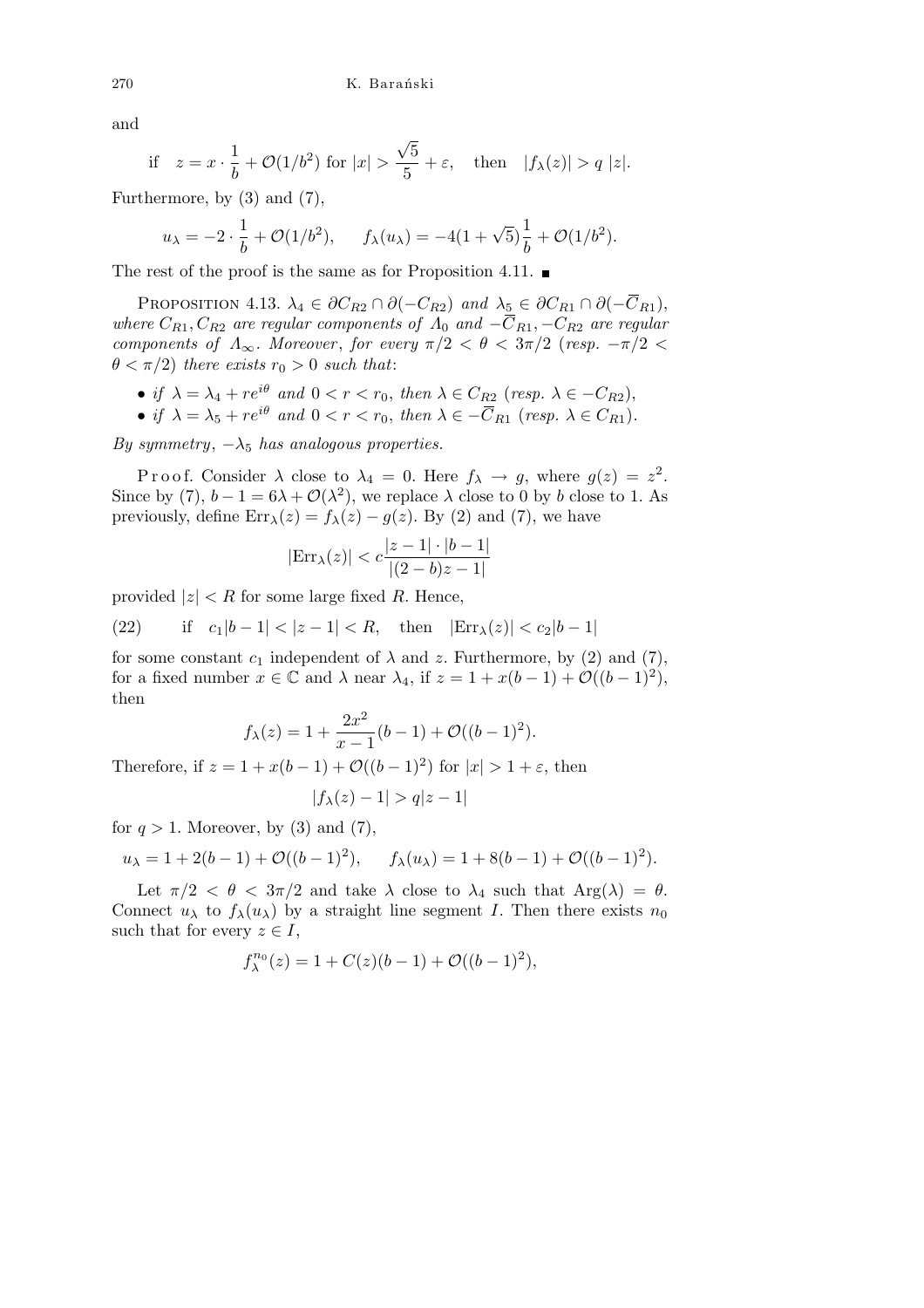where  $|C(z)| > M$  for a large *M* and  $|\text{Im}(C(z))| < \delta$  for a small  $\delta$ . Hence for every  $z \in I$ ,

$$
\theta - \varepsilon < \text{Arg}(f_{\lambda}^{n_0}(z) - 1) < \theta + \varepsilon
$$

for a small  $\varepsilon$ . Therefore, if we take  $\lambda$  sufficiently close to  $\lambda_4$ , then for all *z ∈ I*,

$$
|f_\lambda^{n_0}(z)|<1-M'|b-1|
$$

for a large  $M'$ . By  $(22)$ ,

$$
\mathrm{cl}\, f_{\lambda}(\mathbb{D}_{1-M'|b-1|}) \subset \mathbb{D}_{1-M'|b-1|},
$$

so  $f_{\lambda}^{n_0}(I) \subset B_{f_{\lambda}}(0)$ . This implies  $u_{\lambda} \in B_{f_{\lambda}}(0)$ .

We skip the proof of the remaining cases, since they are very similar to the previous ones.

Note that in Propositions 4.11–4.13 we have not proved which component is regular and which is exotic. Moreover, we have not proved that the components denoted by  $C_{R1}$ ,  $C_{R2}$  etc. in different propositions are the same. All these facts will be shown in Corollary 4.16.

**4.3.** *Hyperbolic components in Λ*. Now we prove that every regular component of  $\Lambda_0$ ,  $\Lambda_\infty$  is a topological disc and every exotic component is a punctured topological disc with a singular parameter as the isolated point of its boundary. Let  $\zeta = 0$ ,  $\infty$ . Denote by  $\Phi_{\lambda}$  the Böttcher coordinates in the neighbourhood of  $\zeta$ . Recall that  $\Phi_{\lambda}$  is a biholomorphic map from a neighbourhood *U* of  $\zeta$  onto some neighbourhood *V* of 0 such that  $\Phi_{\lambda}(\zeta) = 0$  and the diagram

$$
U \xrightarrow{f_{\lambda}} U
$$
  
\n
$$
\varphi_{\lambda} \downarrow \qquad \qquad \downarrow \varphi_{\lambda}
$$
  
\n
$$
V \xrightarrow{z \mapsto z^{2}} V
$$

commutes (in the case when  $u_{\lambda} = \zeta$ , i.e.  $\zeta$  is a double critical point, one should replace  $z \mapsto z^2$  by  $z \mapsto z^3$ ). If  $\zeta = 0$ , then  $\Phi_{\lambda}$  can be defined as

$$
\Phi_{\lambda}(z) = \lim_{n \to \infty} \sqrt[2^n]{f_{\lambda}^n(z)}
$$

for suitable branches of the root (for  $\zeta = \infty$  one should take the inverse of this limit). The sequence is uniformly convergent in the neighbourhood of  $\zeta$ . If  $\zeta$  is a simple critical point, then  $\Phi_{\lambda}$  is uniquely determined and if *ζ* is a double critical point, then *Φ<sup>λ</sup>* is determined uniquely up to multiplication by  $\pm 1$ . Moreover,  $\Phi_{\lambda}$  depends holomorphically on the map  $f_{\lambda}$ . If  $u_{\lambda} \notin B(\zeta)$ , then we can extend biholomorphically  $\Phi_{\lambda}$  to  $B(\zeta)$  by putting  $\Phi_{\lambda}(z) = 2\sqrt[n]{\Phi_{\lambda}(f_{\lambda}^n(z))}$  for the appropriate branch of the root. In this case *Φ*<sub>*λ*</sub> is a Riemann mapping from *B*(*ζ*) onto the unit disc. If  $u_\lambda \in B(\zeta)$ , then we can proceed with the extension without difficulties until we meet  $u_\lambda$ .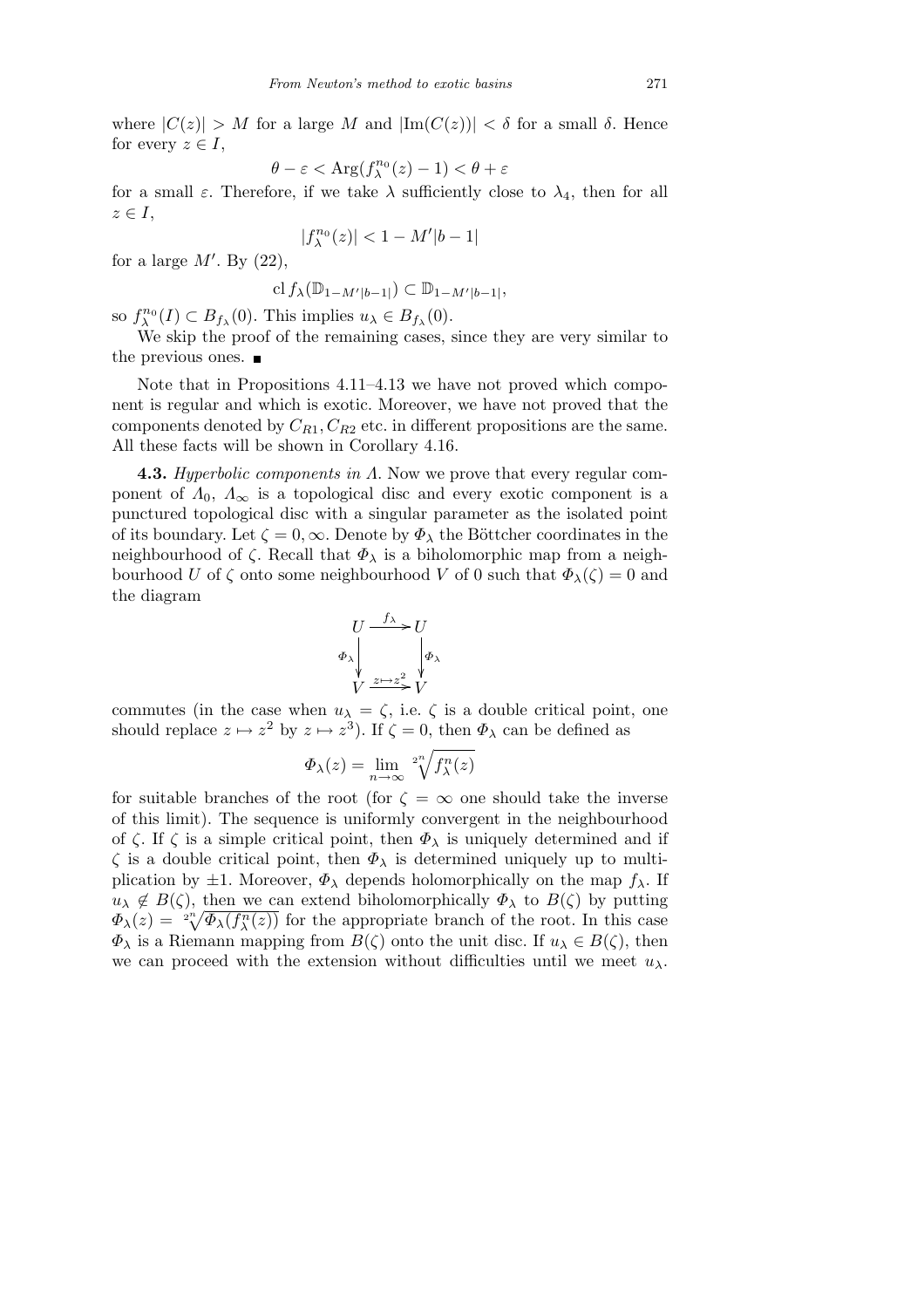Strictly speaking,  $\Phi_{\lambda}$  can be extended biholomorphically to some topological disc  $\Omega_{\lambda} = \Phi_{\lambda}^{-1}(\mathbb{D}_r)$  for some  $r < 1$  such that  $u_{\lambda} \in \partial \Omega_{\lambda}$ .

Let *C* be a component of  $\Lambda_{\zeta}$ ,  $\zeta = 0$ ,  $\infty$ . By symmetry, we can consider only components of  $\Lambda_0$ . Assume first that *C* is regular, i.e. for  $f_\lambda$ ,  $\lambda \in C$ , the immediate basin  $B(0)$  is simply connected. The standard way to parameterize a hyperbolic component is to map a point  $\lambda \in C$  to  $\Phi_{\lambda}(f_{\lambda}(u_{\lambda})) \in \mathbb{D}$ . However, since *C* is regular, we can define  $\Phi_{\lambda}(u_{\lambda})$  and parameterize *C* mapping  $\lambda$  to  $\Phi_{\lambda}(u_{\lambda})$ . In this way we obtain more information about the dynamics. This can be done since in this case the Böttcher coordinates  $\Phi_{\lambda}$ extend diffeomorphically to cl  $\Omega_{\lambda}$  (<sup>1</sup>). To see this it is enough to notice that if we define  $\Gamma = \Phi_{\lambda}^{-1}(\{|z| = r_0\})$  for  $r_0$  such that  $f_{\lambda}(u_{\lambda}) \in \Gamma$  (i.e.  $\Gamma$  is the equipotential curve in  $\Omega_{\lambda}$  containing  $f_{\lambda}(u_{\lambda})$ , then  $\partial \Omega_{\lambda} = f_{\lambda}^{-1}(\Gamma) \cap \text{cl } \Omega_{\lambda}$ forms a Jordan curve (see Fig. 5).



Fig. 5. The set  $\Omega_{\lambda}$  in the regular case

Therefore, for every regular component *C* of *Λ*<sup>0</sup> we can define

$$
\Psi: C \to \mathbb{D}, \quad \Psi(\lambda) = \Phi_{\lambda}(u_{\lambda}).
$$

Theorem 4.14. *Every regular component C is a topological disc and*  $\Psi : C \to \mathbb{D}$  *is a surjective holomorphic mapping of degree two with one critical point*  $\lambda_c \in C$  *such that*  $\Psi(\lambda_c) = 0$ .

P r o o f. The mapping  $(z, \lambda) \mapsto \Phi_{\lambda}(z)$  is holomorphic for  $z \in \Omega_{\lambda}$ . More-*P* r o o *t*. The mapping  $(z, λ)$  →  $Φ_λ(z)$  is holomorphic for  $z ∈ Ω_λ$ . Moreover,  $Ψ(λ) = Φ_λ(u_λ)$  can be defined as  $\sqrt{Φ_λ(f_λ(u_λ))}$  for a branch of the square root depending continuously on  $\lambda$ . Hence  $\Psi$  is holomorphic.

Now we show that  $\Psi$  is a proper map onto  $\mathbb{D}$ . Take a sequence  $\lambda_n$  converging to some  $\lambda_0 \in \partial C$ . We now show that  $\Psi(\lambda_n)$  converges to  $\partial \mathbb{D}$ . Suppose the converse. Taking a subsequence, we can assume  $\Psi(\lambda_n) \to z_0 \in \mathbb{D}$ . Note that by Propositions 4.10–4.12, we have  $-\lambda_1, \lambda_2, \lambda_3 \notin \text{cl } A_0$ , so  $\lambda_0 \neq -\lambda_1, \lambda_2, \lambda_3$ . We also have  $\lambda_0 \neq \lambda_1$ , because  $\lambda_1$  is an isolated point of the boundary of an exotic component.

 $(1)$  This idea is due to Tan Lei.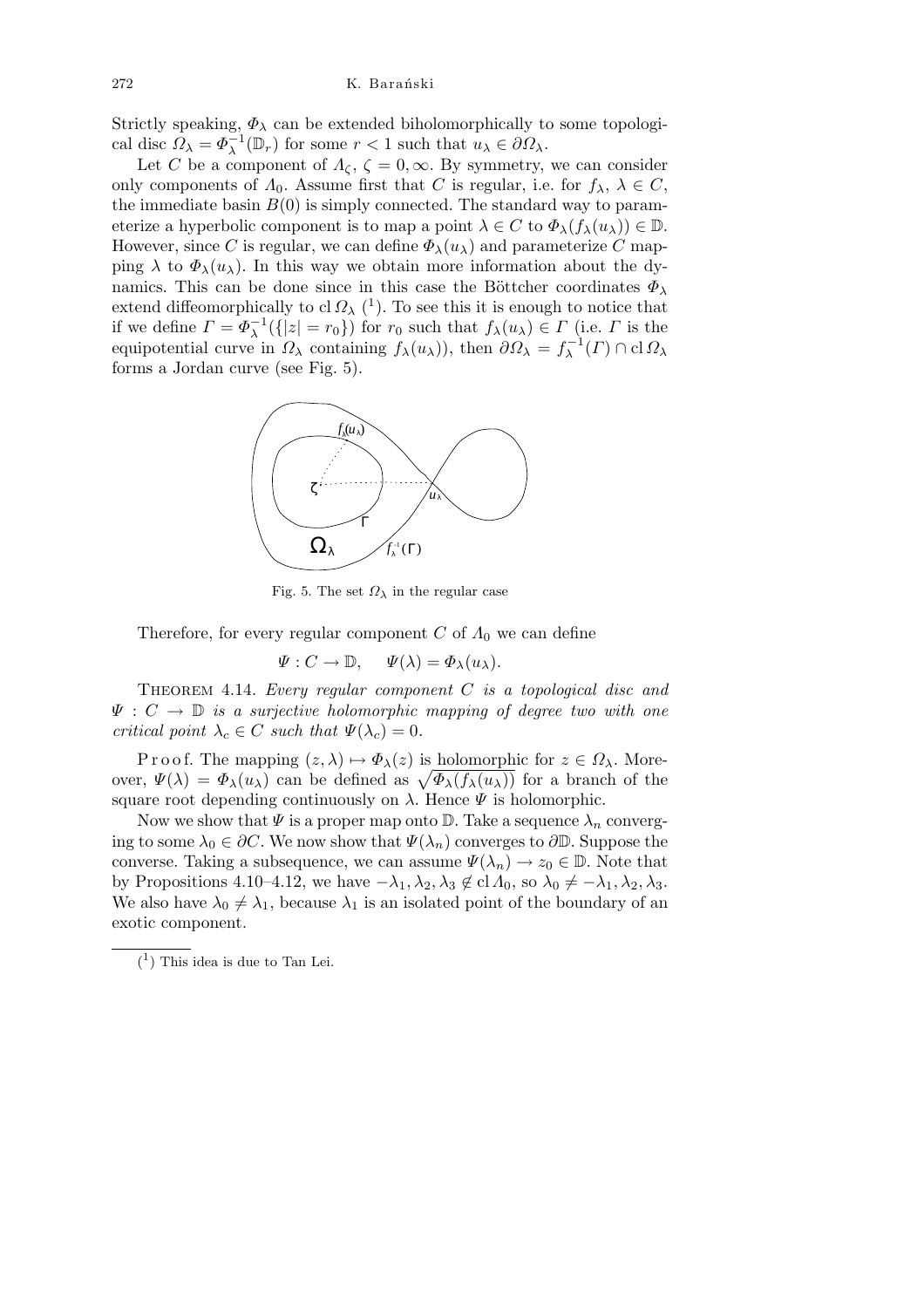By (2), Lemma 2.2 and Corollary 4.1, the parameters  $\pm \lambda_1, \lambda_2, \lambda_3$  are the only parameters where the basin of 0 degenerates. Hence for every  $\lambda \in \mathbb{C} \setminus \{\pm \lambda_1, \lambda_2, \lambda_3\}$ , the map  $\Phi_{\lambda}$  is defined in some neighbourhood  $U_{\lambda}$ of 0. Moreover,  $(\lambda, z) \mapsto \Phi_{\lambda}(z)$  is continuous and holomorphic for  $\lambda \in$  $\mathbb{C}\setminus \{\pm\lambda_1, \lambda_2, \lambda_3\}, z\in U_\lambda.$ 

Since  $\lambda_0 \neq \pm \lambda_1, \lambda_2, \lambda_3$ , there exists  $\delta > 0$  and a small neighbourhood *U* of  $\lambda_0$  such that for  $\lambda \in \mathcal{U}$  the map  $\Phi_{\lambda}$  is defined on  $\mathbb{D}_{\delta}$ . Hence there exists  $\delta' > 0$  such that for  $\lambda \in \mathcal{U}$  the map  $\Phi_{\lambda}^{-1}$  is defined on  $\mathbb{D}_{\delta'}$  and  $\Phi_{\lambda}^{-1}(\mathbb{D}_{\delta'}) \subset \mathbb{D}_{\delta}$ .

Of course,  $\lambda_n \in \mathcal{U}$  for large *n*. As  $\Psi(\lambda_n) \to z_0 \in \mathbb{D}$ , there exists a positive integer *k* such that

$$
|(\varPhi_{\lambda_n}(f_{\lambda_n}(u_{\lambda_n})))^{2^k}| < \delta'
$$
 for sufficiently large  $n$ . But  $(\varPhi_{\lambda_n}(z))^{2^k} = \varPhi_{\lambda_n}(f_{\lambda_n}^k(z))$ , so

$$
|\varPhi_{\lambda_n}(f_{\lambda_n}^{k+1}(u_{\lambda_n}))|<\delta'.
$$

Thus,

(23) 
$$
|f_{\lambda_n}^{k+1}(u_{\lambda_n})| < \delta.
$$

Note that by repeating the proofs of Propositions 4.11–4.12, one can easily show that if  $\lambda_n$  is close enough to  $-\lambda_2$  or  $-\lambda_3$ , then  $f_{\lambda_n}^{k+1}(u_{\lambda_n})$  is close to  $\infty$  (cf. e.g. (11), (13)). Similarly, if  $\lambda_n$  is close enough to  $\lambda_4$  or  $\pm \lambda_5$ , then  $f_{\lambda_n}^{k+1}(u_{\lambda_n})$  is close to 1 (proof of Proposition 4.13). This implies that  $\lambda_0 = -\lambda_2, -\lambda_3, \lambda_4, \pm \lambda_5$  contradicts (23). As already mentioned,  $\lambda_0$  cannot be equal to  $\pm \lambda_1, \lambda_2, \lambda_3$ . We are left with the case  $\lambda_0 \in \Lambda$ . But then by (23) and continuity, we have

$$
|f_{\lambda_0}^{k+1}(u_{\lambda_0})| \le \delta,
$$

which means that for  $f_{\lambda_0}$ , the critical point  $u_{\lambda_0}$  is in the basin of 0. This clearly contradicts  $\lambda_0 \in \partial C$ . In this way we have proved that  $\Psi$  is a proper map from *C* onto D.

Now we show that  $\Psi$  has no critical point at any  $\lambda_0 \in C$ , provided  $\Psi(\lambda_0) \neq 0$ . Note that it is sufficient to show that  $\lambda \mapsto (\Psi(\lambda))^4$  has no critical point at  $\lambda_0$ . For simplicity, define

$$
\varrho(\lambda) = (\Psi(\lambda))^4 = \Phi_{\lambda}(f_{\lambda}^2(u_{\lambda})).
$$

Set also  $\varrho_0 = \varrho(\lambda_0)$ . The proof is similar to the Douady–Hubbard–Sullivan proof of the fact that for  $z^2 + c$  each hyperbolic island in the Mandelbrot set corresponding to an attracting periodic orbit is biholomorphically parameterized by the multiplier of this orbit. To show that  $\lambda \mapsto \varrho(\lambda)$  has no critical point at  $\lambda_0$ , we construct an inverse continuous mapping  $\rho \mapsto \lambda(\rho)$ in the neighbourhood of  $\rho_0$ .

Define

$$
A = \Phi_{\lambda_0}^{-1}(\{z : \sqrt{|{\varrho}_0|} - \varepsilon < |z| < \sqrt{|{\varrho}_0|} + \varepsilon\})
$$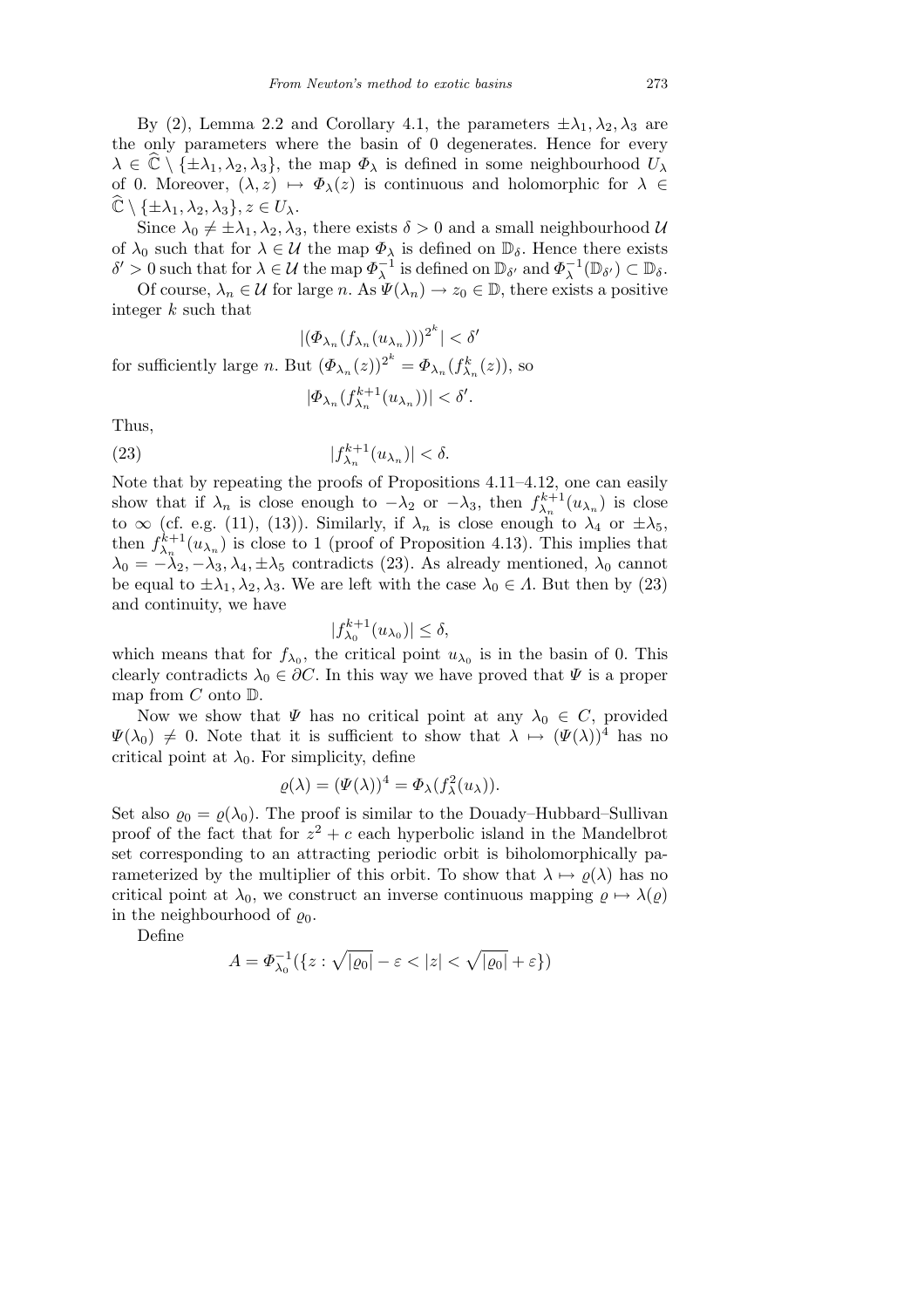for a small  $\varepsilon > 0$ . Then *A* is a topological annulus in  $\Omega_{\lambda_0}$ ,  $f_{\lambda_0}(u_{\lambda_0}) \in A$ ,  $u_{\lambda_0}, f_{\lambda_0}^2(u_{\lambda_0}) \notin A$  and  $f_{\lambda_0}|_A$  is a cover of degree two. Take  $\varrho$  in a small neighbourhood of  $\varrho_0$ . It is easy to define a smooth cover  $F_{\varrho}$  : cl *A*  $\xrightarrow{\text{onto}}$ cl  $f_{\lambda_0}(A)$  of degree two such that  $F_{\varrho} = f_{\lambda_0}$  on  $\partial A$  and  $F_{\varrho}(f_{\lambda_0}(u_{\lambda_0}))$  =  $\Phi_{\lambda_0}^{-1}(\varrho)$ . We also require that *F*<sub>*&*</sub> depends continuously on  $\varrho$  and  $\widetilde{F}_{\varrho_0}$  =  $f_{\lambda_0}|_{\text{cl }A}$ . Now we define

$$
g_{\varrho} = \begin{cases} f_{\lambda_0} & \text{on } \widehat{\mathbb{C}} \setminus A, \\ F_{\varrho} & \text{on } A. \end{cases}
$$

By construction,  $g_{\varrho}$  is a branched covering of  $\widehat{\mathbb{C}}$ , holomorphic outside cl *A*. Moreover,  $g_{\varrho}$  depends continuously on  $\varrho$  and  $g_{\varrho_0} = f_{\lambda_0}$ . Let  $\mu_0$  be the standard conformal structure on  $\hat{\mathbb{C}}$ . Define a continuous family of conformal structures  $\mu_{\rho}$ :

$$
\mu_{\varrho} = \begin{cases} \mu_0 & \text{on } \Phi_{\lambda_0}^{-1}(\mathbb{D}_{\sqrt{|{\varrho}_0|}-\varepsilon}), \\ (g_{\varrho}^n)^*(\mu_{\varrho}) & \text{on } g_{\varrho}^{-n}(\Phi_{\lambda_0}^{-1}(\mathbb{D}_{\sqrt{|{\varrho}_0|}-\varepsilon})), \\ \mu_0 & \text{else.} \end{cases}
$$

Then  $g_{\varrho}$  preserves  $\mu_{\varrho}$  almost everywhere on  $\hat{\mathbb{C}}$ . Moreover, for any point in  $\hat{\mathbb{C}}$  its forward trajectory under  $g_{\rho}$  hits at most once the annulus *A*, where  $g_{\varrho}$  is not holomorphic. Since  $g_{\varrho}$  is smooth on cl *A*,  $\mu_{\varrho}$  is changed on *A* only by a bounded factor. This implies that  $\mu_{\rho}$  is bounded. Using the measurable Riemann theorem we can integrate  $\mu_{\varrho}$  to obtain a continuous family of quasiconformal homeomorphisms  $H_{\varrho}$  such that  $H_{\varrho}(0) = 0$ ,  $H_{\varrho}(1) = 1, H_{\varrho}(\infty) = \infty$  and  $H_{\varrho}g_{\varrho}H_{\varrho}^{-1}$  is a rational map. By construction,  $H_{\varrho}g_{\varrho}H_{\varrho}^{-1}$  has supersinks at 0 and  $\infty$  and 1 is a critical point of period two. Hence  $H_{\varrho}g_{\varrho}H_{\varrho}^{-1} = f_{\lambda(\varrho)}$  for some  $\lambda(\varrho)$ . Since  $\varrho \mapsto f_{\lambda(\varrho)}$  is continuous and  $f_{\lambda}(1) = (1 + \lambda)/(1 - \lambda)$ , the map  $\varrho \mapsto \lambda(\varrho)$  is continuous. By construction,  $\lambda(\varrho_0) = \lambda_0$  and  $\lambda(\varrho) \in C$ .

To show that  $\rho \mapsto \lambda(\rho)$  is the inverse mapping of  $\lambda \mapsto \rho(\lambda)$ , note that since a conjugation maps critical points to critical points, we have  $u_{\lambda(\rho)} =$  $H_{\varrho}(u_{\lambda_0}),$  so

(24) 
$$
f_{\lambda(\varrho)}^2(u_{\lambda(\varrho)}) = H_{\varrho}(g_{\varrho}^2(u_{\lambda_0})).
$$

Moreover, the map  $\Phi_{\lambda_0} \circ H_{\varrho}^{-1}$  conformally conjugates  $f_{\lambda(\varrho)}$  to  $z \mapsto z^2$  on  $H_{\varrho}(\Phi_{\lambda_0}^{-1}(\mathbb{D}_{\sqrt{|\varrho_0|}-\varepsilon}))$  and  $f_{\lambda(\varrho)}^2(u_{\lambda(\varrho)}) \in H_{\varrho}(\Phi_{\lambda_0}^{-1}(\mathbb{D}_{\sqrt{|\varrho_0|}-\varepsilon}))$ . Hence, by the uniqueness of the Böttcher coordinates, we have

(25) 
$$
\Phi_{\lambda(\varrho)}(f_{\lambda(\varrho)}^2(u_{\lambda(\varrho)})) = \Phi_{\lambda_0}(H_{\varrho}^{-1}(f_{\lambda(\varrho)}^2(u_{\lambda(\varrho)}))).
$$

By definition,

$$
\varrho(\lambda(\varrho)) = \Phi_{\lambda(\varrho)}(f_{\lambda(\varrho)}^2(u_{\lambda(\varrho)})),
$$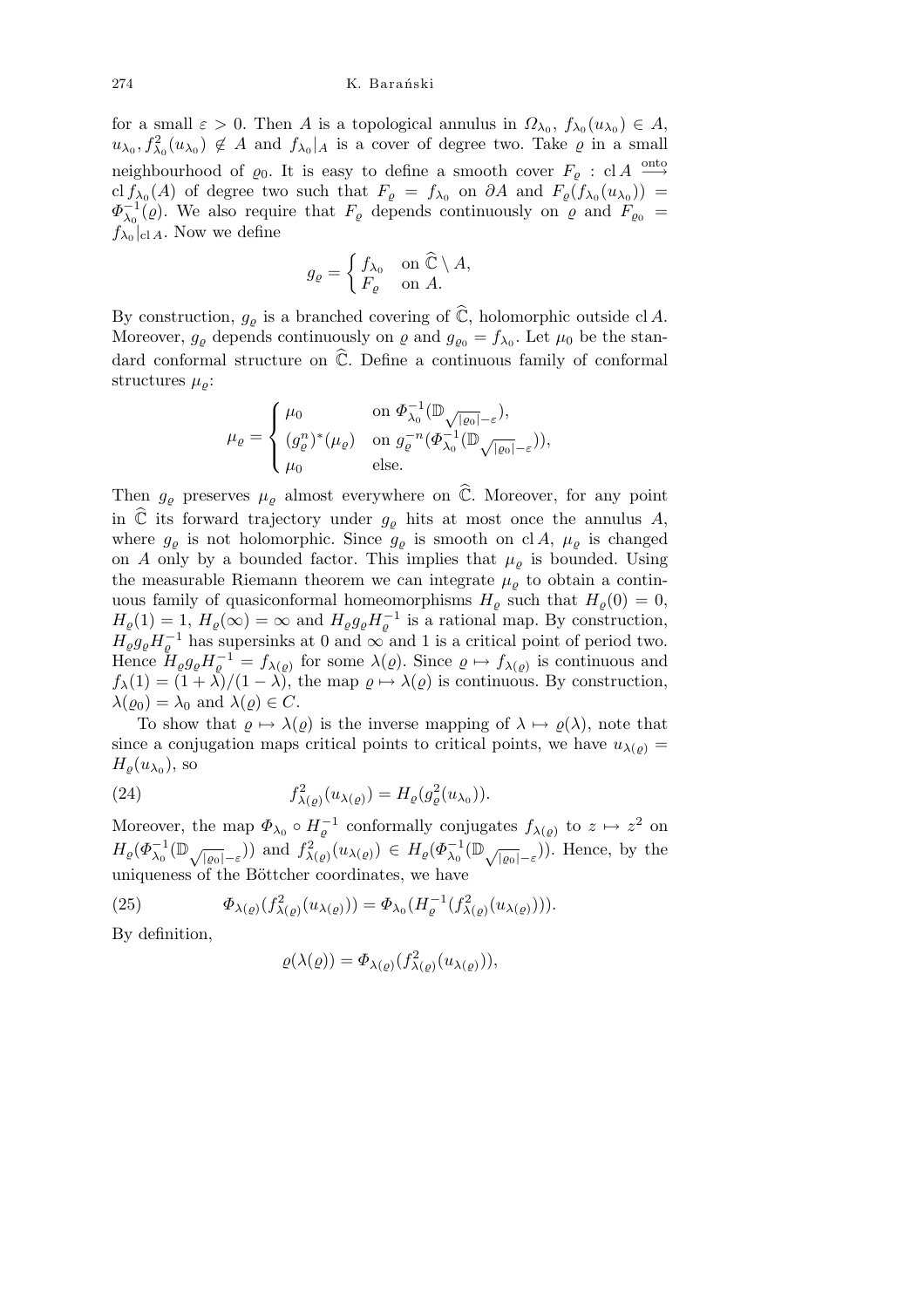so by  $(25)$ ,  $(24)$  and the definition of  $g_{\rho}$  we obtain

$$
\varrho(\lambda(\varrho)) = \Phi_{\lambda_0}(g_{\varrho}^2(u_{\lambda_0})) = \varrho.
$$

Hence  $\varrho \mapsto \lambda(\varrho)$  is the inverse mapping of  $\lambda \mapsto \varrho(\lambda)$ , which ends the proof that  $\Psi$  has no critical point at  $\lambda_0$  provided  $\Psi(\lambda_0) \neq 0$ .

By the Riemann–Hurwitz formula, this implies that *C* is a topological disc and there exists a unique point  $\lambda_c \in C$  such that  $\Psi(\lambda_c) = 0$ . Now we show that  $\lambda_c$  is a simple *Ψ*-critical point. By (8),

(26) 
$$
f_{\lambda}(z) = z^2 h_{\lambda}(z)
$$

for

$$
h_{\lambda}(z) = \frac{\lambda + 1}{\lambda - 1} \cdot \frac{(\lambda - 1)(\lambda^2 - 4\lambda - 1)z - (3\lambda^3 - 5\lambda^2 + 9\lambda + 1)}{(3\lambda^3 + 5\lambda^2 + 9\lambda - 1)z - (\lambda + 1)(\lambda^2 + 4\lambda - 1)}.
$$

The condition  $\Psi(\lambda_c) = 0$  means that  $u_{\lambda_c} = 0$ , so by Proposition 4.8,  $\lambda_c$  is a simple root of the polynomial  $3\lambda^3 - 5\lambda^2 + 9\lambda + 1$ . This together with (26) implies that for every constant  $c > 0$  there exists a neighbourhood *U* of  $\lambda_c$ and constants  $c_1, c_2 > 0$  such that for  $\lambda \in U$  and every *z*,

(27) if  $|z| < c |\lambda - \lambda_c|^2$ , then  $c_1 |\lambda - \lambda_c| < |h_\lambda(z)| < c_2 |\lambda - \lambda_c|$ . Then by  $(26)$ ,

$$
c_1|\lambda - \lambda_c| \cdot |z|^2 < |f_\lambda(z)| < c_2|\lambda - \lambda_c| \cdot |z|^2
$$

and induction gives

$$
(c_1|\lambda-\lambda_c|)^{2^n-1}|z|^{2^n} < |f_\lambda^n(z)| < (c_2|\lambda-\lambda_c|)^{2^n-1}|z|^{2^n}.
$$

By (9), there exist constants  $c_3, c_4 > 0$  such that for  $\lambda$  close to  $\lambda_c$ ,

$$
c_3|\lambda-\lambda_c|^3<|f_\lambda(u_\lambda)|
$$

so the assumption of (27) holds for  $z = f_{\lambda}(u_{\lambda})$ . Therefore,

$$
c_1^{-1}(c_1c_3)^{2^{n-1}}|\lambda - \lambda_c|^{2^{n+1}-1} < |f_\lambda^n(u_\lambda)| < c_2^{-1}(c_2c_4)^{2^{n-1}}|\lambda - \lambda_c|^{2^{n+1}-1}
$$

for  $\lambda$  in some neighbourhood *U* of  $\lambda_c$ . Recall that in the regular case

$$
\Psi(\lambda) = \lim_{n \to \infty} \sqrt[2^n]{f_{\lambda}^n(u_{\lambda})}.
$$

Hence there exists a constant  $c_5 > 0$  such that for every  $\lambda \in U$ ,

$$
c_5^{-1}|\lambda - \lambda_c|^2 < |\Psi(\lambda)| < c_5|\lambda - \lambda_c|^2.
$$

This implies that  $\lambda_c$  is a simple  $\Psi$ -critical point.

Consider now the case when *C* is an exotic component. Then the boundary of *Ω<sup>λ</sup>* is not a Jordan curve and we cannot extend *Φ<sup>λ</sup>* to cl *Ω<sup>λ</sup>* (the situation is the same as for the basin of infinity for  $z^2 + c$ ,  $c \notin M$ ). Hence, for every exotic component *C* we define

$$
\Psi: C \to \mathbb{D}, \quad \Psi(\lambda) = \Phi_{\lambda}(f_{\lambda}(u_{\lambda})).
$$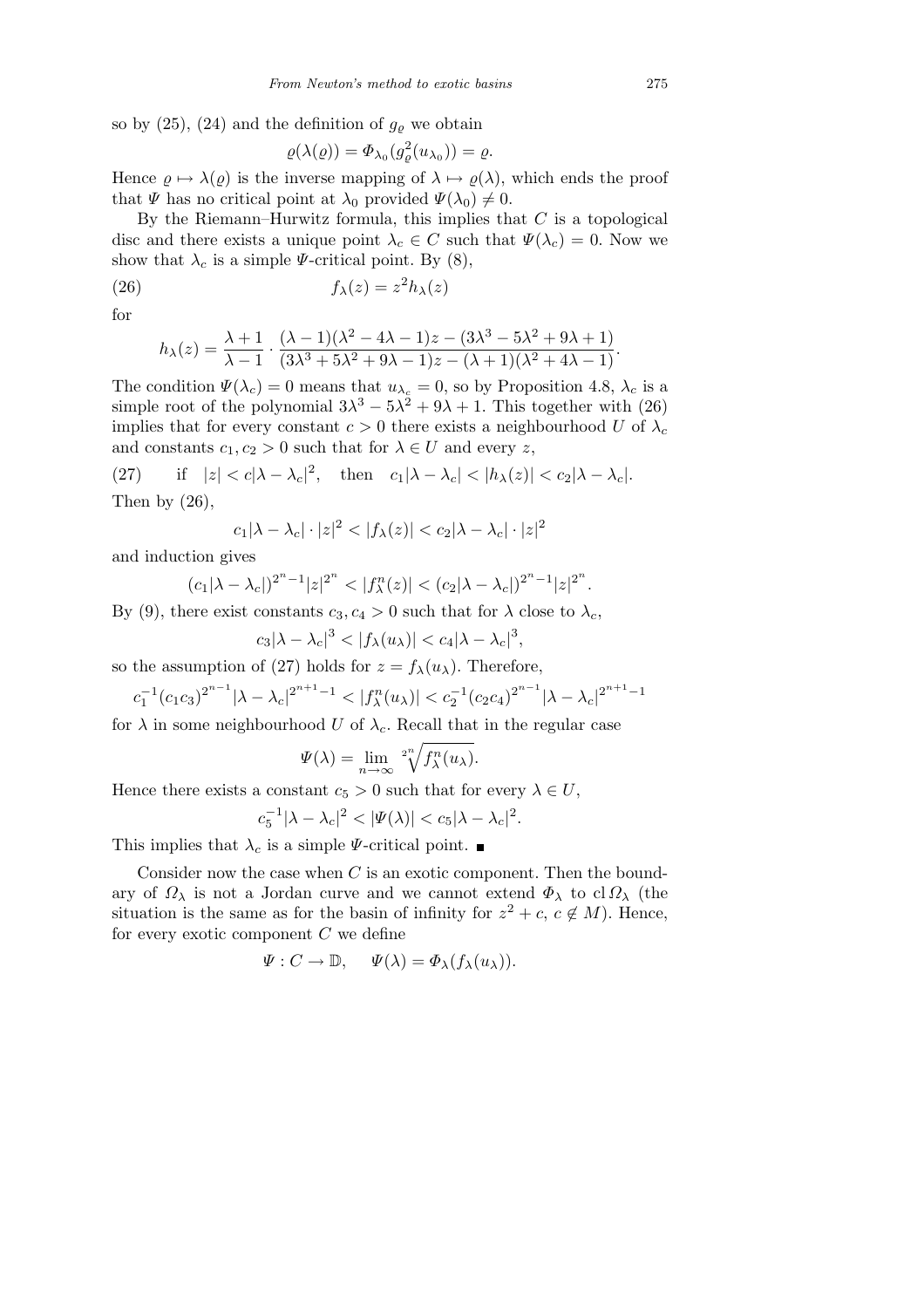*Ψ* is holomorphic, since  $(z, λ)$   $\mapsto$   $Φ_λ(z)$  is holomorphic for  $z ∈ Ω_λ$ . If C is the exotic component for which  $\lambda_1$  is an isolated point of the boundary (see Proposition 4.10), we extend  $\Psi$  holomorphically to  $C \cup \{\lambda_1\}$ . Write for simplicity  $\widetilde{C} = C \cup \{\lambda_1\}$  if  $\lambda_1 \in \partial C$  and  $\widetilde{C} = C$  otherwise (in fact, the proof will show that the second case does not occur, but a priori we do not know this).

THEOREM 4.15. *For every exotic component*  $C, \Psi : \widetilde{C} \to \mathbb{D}$  *is a surjective holomorphic mapping of degree two with one simple critical point*  $\lambda_c$  *such that*  $\Psi(\lambda_c) = 0$ *.* 

Proof. The proof that  $\Psi$  is a proper holomorphic map onto  $\mathbb D$  is the same as for the regular case. The surjectivity of  $\Psi$  implies that there exists exactly one exotic component  $C_E$  of  $\Lambda_0$ ,  $\lambda_c = \lambda_1$  is an isolated point of  $\partial C_E$ and  $\Psi(\lambda_1) = 0$ . The same proof as for the regular case shows that  $\Psi$  has no critical points in  $C_E = \tilde{C} \setminus {\lambda_1}$ . Therefore,  $C_E$  is a punctured topological disc.

To show that  $\lambda_c = \lambda_1 = -1$  is a simple *Ψ*-critical point, consider the behaviour of *Ψ* in the neighbourhood of *−*1. We proceed as previously. By  $(26)$ , one can easily compute that for every constant  $c > 0$  there exists a neighbourhood *U* of  $-1$  such that for  $\lambda \in U$ ,

$$
\text{if} \quad |z| < c|\lambda + 1|^2, \quad \text{then} \quad 1 < |h_\lambda(z)| < 3.
$$

This gives

$$
|z|^2 < |f_{\lambda}(z)| < 3|z|^2
$$

and by induction,

$$
|z|^{2^n} < |f_\lambda^n(z)| < 3^{2^n - 1} |z|^{2^n}
$$

*.*

Using (9), we check that  $f_{\lambda}(u_{\lambda}) = 2(\lambda + 1)^2 + \mathcal{O}((\lambda + 1)^3)$  for  $\lambda \to -1$ . Therefore for  $\lambda$  near  $-1$ ,

$$
|\lambda + 1|^2 < |f_\lambda(u_\lambda)| < 3|\lambda + 1|^2,
$$

so

$$
|\lambda + 1|^{2^n} < |f_{\lambda}^n(u_\lambda)| < 3^{2^n - 1} |\lambda + 1|^{2^n}.
$$

Recall that in the exotic case

$$
\Psi(\lambda) = \lim_{n \to \infty} \sqrt[2^n]{f_{\lambda}^n(f_{\lambda}(u_{\lambda}))} = \lim_{n \to \infty} \sqrt[2^{n-1}]{f_{\lambda}^n(u_{\lambda})}.
$$

Hence, for every  $\lambda \in U$ ,

$$
|\lambda + 1|^2 < |\Psi(\lambda)| < 9|\lambda + 1|^2.
$$

This implies that  $\lambda_1 = -1$  is a simple critical point for  $\Psi$ .

COROLLARY 4.16.  $\Lambda_0$  consists of three regular components:  $C_{R1}$ ,  $C_{R1}$ ,  $C_{R2}$ , and one exotic,  $C_{E}$ . Moreover,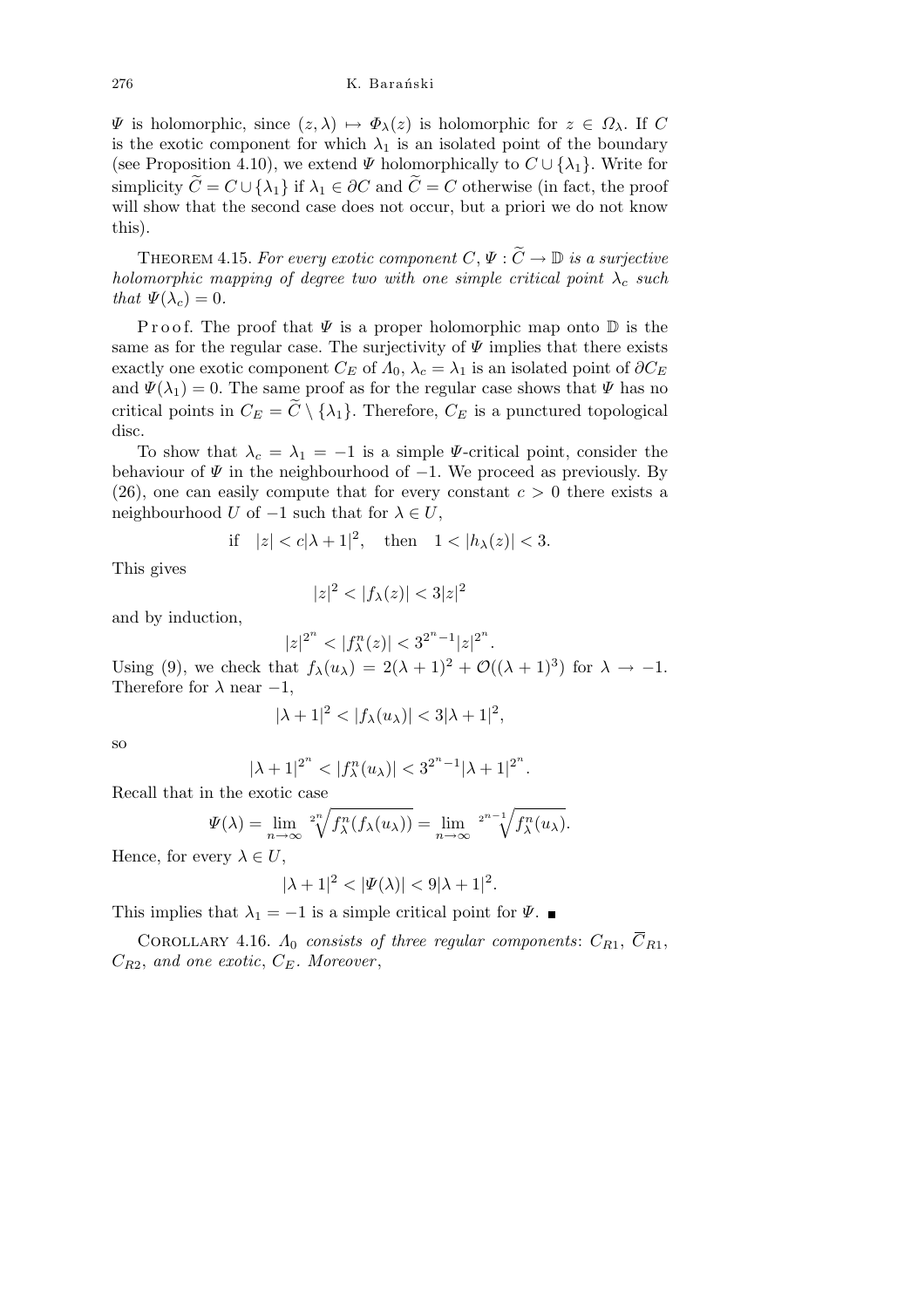- *• CR*<sup>1</sup> *is a topological disc in the right upper quarter of the plane*,
- $\lambda_7 \in C_{R1}$  *and*  $-\lambda_2, \lambda_5 \in \partial C_{R1}$ ,
- $\overline{C}_{R1}$  *is a topological disc in the right lower quarter of the plane*,
- $\overline{\lambda}_7 \in \overline{C}_{R1}$  *and*  $-\lambda_2, -\lambda_5 \in \partial \overline{C}_{R1}$ ,
- $C_{R2}$  *is a topological disc in the left half plane, and*  $-\lambda_3, \lambda_4 \in \partial C_{R2}$ ,
- $C_E \cup \{\lambda_1\}$  *is a topological disc in the left half plane.*

*By symmetry*, *Λ<sup>∞</sup> has analogous properties.*

P r o o f. By Proposition 4.8, for  $\Lambda_0$  there are exactly four parameters  $\lambda$ such that  $\Psi(\lambda) = 0$ :  $\lambda_1, \lambda_6, \lambda_7$  and  $\lambda_7$ . In Theorems 4.14 and 4.15 we have shown that each of these points is a "centre point" of a component of *Λ*0. Hence there are exactly four components of *Λ*0: three regular and one exotic; moreover, the regular ones are topological discs and the exotic one is a punctured topological disc. By Proposition 4.8,  $\lambda_6, \lambda_7, \overline{\lambda}_7$  lie in regular components. Let  $C_{R1}$  be the component containing  $\lambda_7$ ,  $\overline{C}_{R1}$  be the component containing  $\overline{\lambda}_7$  and  $C_{R2}$  be the component containing  $\lambda_6$ . Note that by (10), the imaginary axis is disjoint from  $\Lambda_0$ . Moreover,  $\text{Re}(\lambda_1)$ ,  $\text{Re}(\lambda_6) < 0$  and  $\text{Re}(\lambda_7), \text{Im}(\lambda_7) > 0.$  Hence (10) implies that the right half of the real axis is disjoint from  $\Lambda_0$ . Thus  $C_{R1}$  lies in the right upper quarter of the plane,  $C_{R1}$ in the lower right quarter and  $C_{R2}$  in the left half plane. Denote by  $C_E$  the unique exotic component. Then by Proposition 4.10,  $\lambda_1$  is an isolated point in the boundary of  $C_E$  so  $C_E$  lies in the left half plane.

By Propositions 4.11 and 4.13,  $-\lambda_2$  and  $\lambda_5$  are in the boundaries of components of *Λ*<sup>0</sup> which are contained in the right upper quarter of the plane, hence they must be in  $\partial C_{R1}$ . Similarly,  $-\lambda_2, \lambda_5 \in \partial C_{R1}$ .

Consider now the components of  $\Lambda_0$  in the left half plane. By Propositions 4.12 and 4.13,  $-\lambda_3$  and  $\lambda_4$  are in the boundaries of components of  $\Lambda_0$ in the left half plane, and the points from the real axis slightly greater than *−λ*<sub>3</sub> or slightly less than  $λ$ <sub>4</sub> do not belong to  $Λ$ <sub>0</sub>. Knowing that  $C_{R2}$  and  $C_E \cup \{\lambda_1\}$  are topological discs symmetric with respect to the real axis and  $\lambda_1$  *< −* $\lambda_3$  *<*  $\lambda_6$  *<*  $\lambda_4$  one can easily conclude that  $-\lambda_3$ ,  $\lambda_4$   $\in \partial C_{R_2}$ . ■

The above corollary ends the proof of the classification of the components of  $\Lambda_0$  and  $\Lambda_\infty$  stated in Theorem 4.9. In the same way one can deal with the components of  $\Lambda_1$ ,  $\Lambda_{f_{\lambda}(1)}$ . We omit the details.

DEFINITION 4.17. Let *C* be a component of  $Λ_\zeta$  for  $\zeta = 0, \infty$ . By the previous theorems, we can define internal rays in *C* setting

$$
\mathcal{R}_C(\theta) = \Psi^{-1}(\{re^{i\theta} : 0 \le r < 1\}).
$$

Note that for given  $\theta$  there are two internal rays in  $C$  corresponding to *θ*. In particular, we will prove that two 0-rays in *CR*<sup>1</sup> end at parabolic maps connected with Newton's method (see Fig. 2). The same holds for  $C_F$ .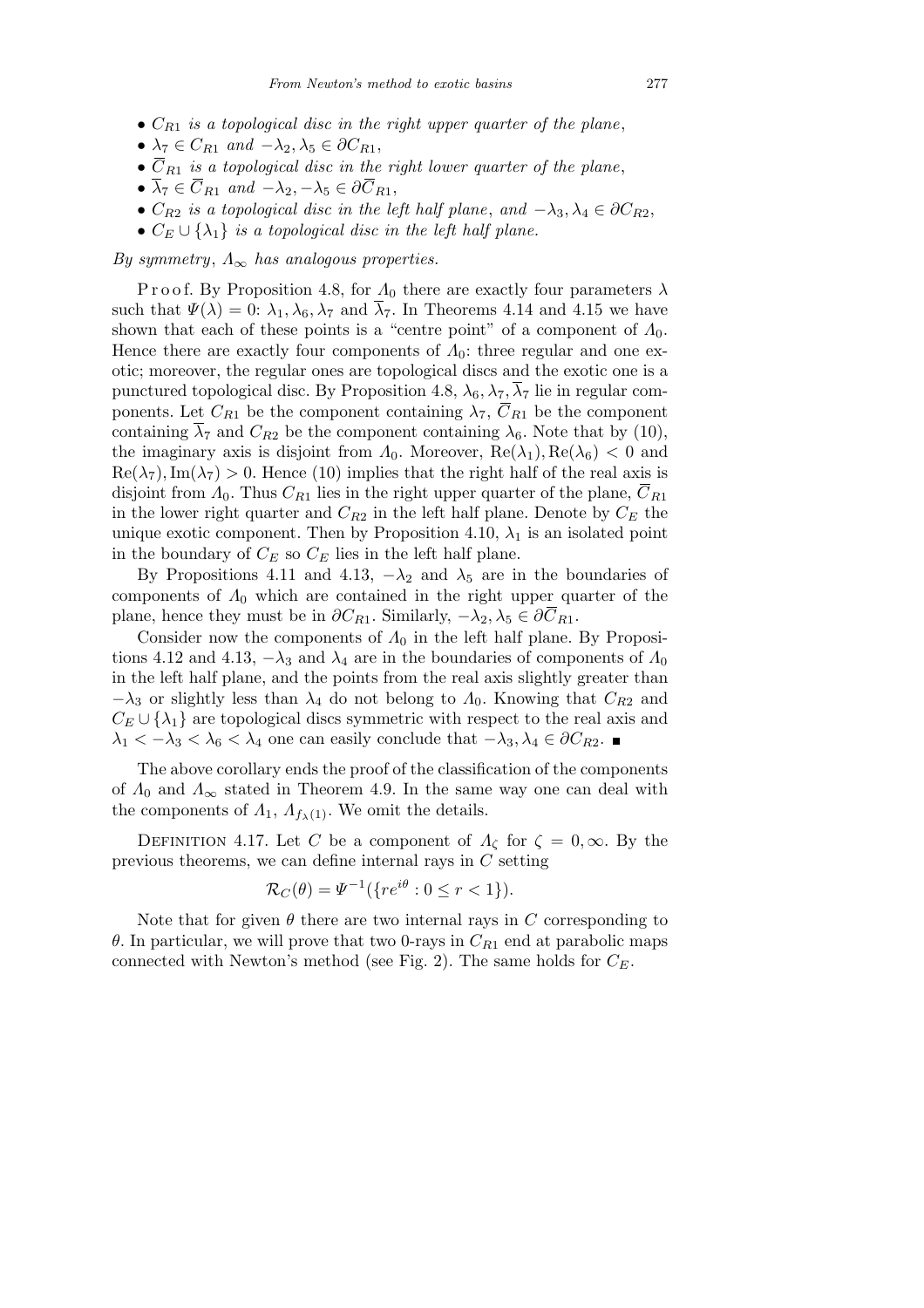**4.4.** *Combinatorics of Newton maps*. Let *N* be a cubic Newton map. By a conformal change of coordinates, we can assume that  $N \in \mathcal{F}$  and *N* has supersinks at  $0, u, \infty$ . First we consider the general case, i.e. we do not assume that  $N \in \mathcal{F}_2$ . Denote by  $B(\zeta)$  the immediate basin of attraction of  $\zeta$  for  $\zeta = 0, u, \infty$ . In the entire subsection we assume that the "free" critical point 1 is not in  $B(0) \cup B(u) \cup B(\infty)$ . Then  $B(\zeta)$  is simply connected and *N* on  $B(\zeta)$  is conformally conjugate to  $z \mapsto z^2$ . (Recall that the Julia set for any Newton map is connected—see [Sh].)

DEFINITION 4.18. Let  $R_\zeta(\theta)$  be the internal ray in  $B(\zeta)$  with angle  $\theta \in$  $[0,1]$ , i.e.  $R_\zeta(\theta) = \Phi_\zeta^{-1}(\{re^{2\pi i \theta} : r < 1\})$ , where  $\Phi_\zeta : B(\zeta) \to \mathbb{D}$  are the Böttcher coordinates in  $B(\zeta)$ .

As *N* has degree two on  $B(\zeta)$ , there exists exactly one component of  $N^{-1}(B(\zeta))$  different from  $B(\zeta)$ . Denote this component by  $\widetilde{B}(\zeta)$ . Note that  $N : \widetilde{B}(\zeta) \to B(\zeta)$  is biholomorphic. Let  $\widetilde{R}_{\zeta}(\theta) = N^{-1}(R_{\zeta}(\theta)) \cap \widetilde{B}(\zeta)$ .

Finally, for  $\zeta = 0, 1, u, \infty$  define  $l_{\zeta}(\theta)$  (resp.  $\tilde{l}_{\zeta}(\theta)$ ) to be the landing point of  $R_\zeta(\theta)$  (resp.  $\widetilde{R}_\zeta(\theta)$ ).

REMARK. In general, the rays have well-defined landing points only when the boundary is locally connected. However, according to the result proved in [Ro], for all cubic Newton maps the boundaries of the immediate basins of attractions to supersinks are locally connected.

Now we look at the combinatorics of *N*. We use the results proved in [He] and [Ta].

The map *N* has four fixed points, so there exists exactly one fixed point *p* which is not critical. Therefore, we have  $p = l_{\infty}(0) = l_0(0) = l_u(0)$ . Permuting  $0, u, \infty$  we can assume that  $R_0(0), R_u(0), R_\infty(0)$  are situated around *p* in counter-clockwise order. Consider *N <sup>−</sup>*<sup>1</sup> (*p*)*\{p}*. It consists of two points:  $p_1$  and  $p_2$ . On the other hand, it must contain the landing points of  $R_0(1/2), R_u(1/2), R_\infty(1/2)$  and the landing points of  $R_\infty(0), R_0(0), R_u(0)$ . Hence two of the points  $l_0(1/2)$ ,  $l_u(1/2)$ ,  $l_\infty(1/2)$  must coincide. Moreover, the third one cannot coincide with them because in that case *N* would change the cyclic order of the internal rays passing from  $l_0(1/2)$  to p. Permuting 0, *u*,  $\infty$  once more, we can assume that  $l_u(1/2) = l_{\infty}(1/2) = p_1$ . This  $\lim \text{p!} i \lim (1/2) = l_{\infty}(1/2) = \tilde{l}_0(0) = p_1 \text{ and } l_0(1/2) = \tilde{l}_u(0) = \tilde{l}_{\infty}(0) = p_2.$ See [He] for details. According to [Ta] and [Ro], any two different internal rays in  $B(\zeta)$  have distinct landing points (the boundary of  $B(\zeta)$  is a Jordan curve). Moreover,

$$
\partial B(u) \cap \partial B(\infty) = \{ z : z = l_u(\theta) = l_\infty(1 - \theta) \text{ for some } \theta \in [0, 1] \}
$$

is a Cantor set, forward invariant under *N*. It contains the sequence  $a_n \to p$ , where  $a_n = l_u(1 - 1/2^n) = l_\infty(1/2^n)$  for all positive integers *n*. On the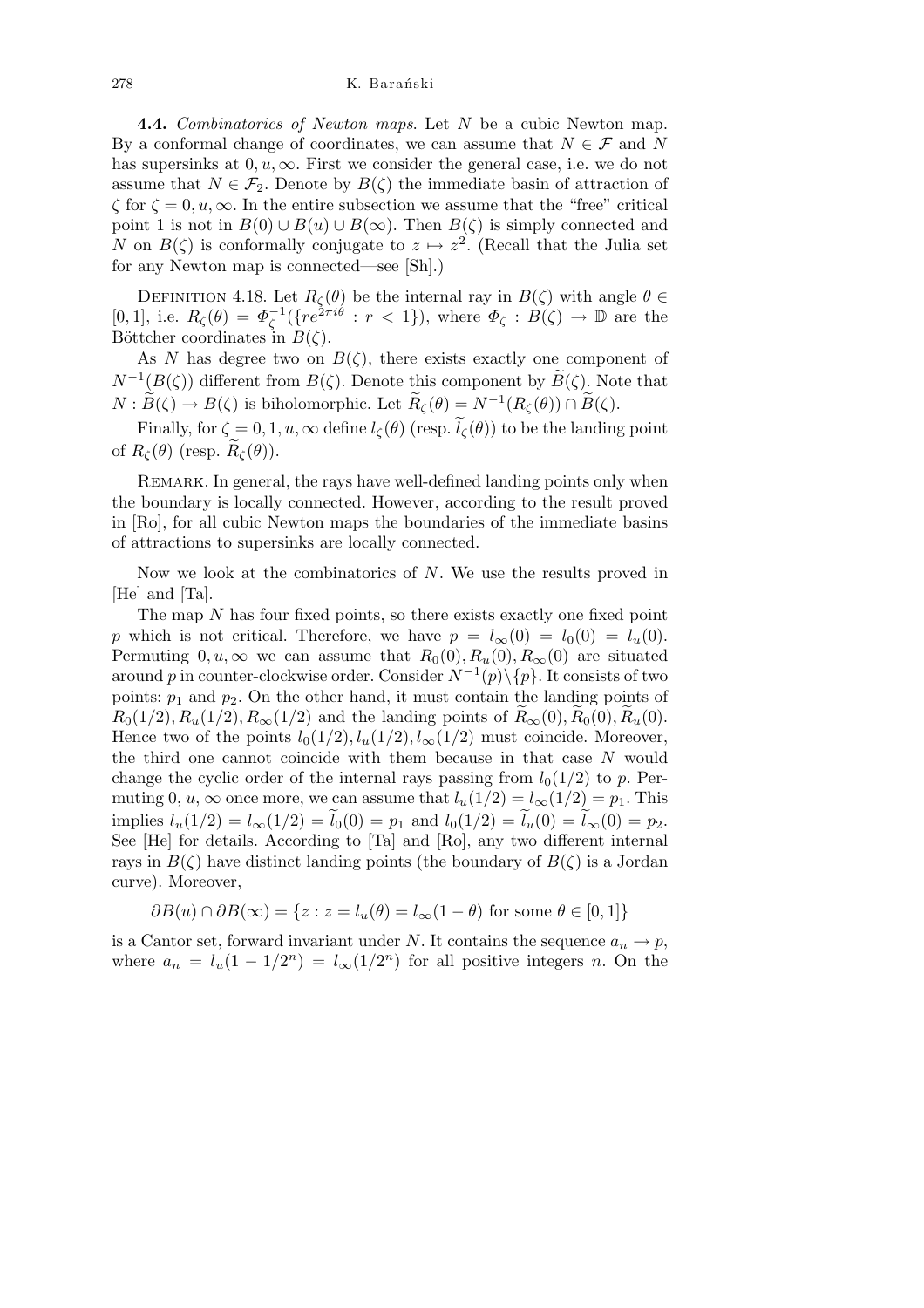other hand, there exists an angle  $0 < \alpha \leq 1/2$  (Head's angle) such that  $\alpha = \inf \{ \theta > 0 : l_u(\theta) = l_\infty(1-\theta) \}.$  Moreover,

$$
\partial B(u) \cap \partial B(\infty) = \{l_u(\theta) : \theta \in T_N\},\
$$

where

$$
T_N = \{ \theta : 2^n \theta \text{ mod } 1 \in [\alpha, 1] \text{ for every } n \ge 0 \}
$$

and

$$
\partial B(u) \cap \partial \widetilde{B}(\infty) = \{ z : z = l_u(\theta) = \widetilde{l}_{\infty}(1 - 2\theta) \text{ for some } \theta \in [0, 1] \}
$$

$$
= \{ l_u(\theta/2) : \theta \in T_N \cap [\alpha, 2\alpha] \}.
$$

The set  $\partial B(\infty) \cap \partial \overline{B}(u)$  can be described in a similar way. Moreover,

$$
\partial \widetilde{B}(u) \cap \partial \widetilde{B}(\infty) = \{ z : z = \widetilde{l}_u(\theta) = \widetilde{l}_\infty(1 - \theta) \text{ for some } \theta \in [0, 1] \}
$$

$$
= \{ \widetilde{l}_u(\theta) : \theta \in T_N \cap [2\alpha, 1] \}.
$$

Furthermore,  $\partial B(0) \cap (\partial B(u) \cup \partial B(\infty)) = \{p\}.$ 

Let

$$
\beta = \inf \{ \theta \in [0, 1] : l_u(\omega) \notin \partial \widetilde{B}(\infty) \text{ for every } \omega \in [\theta, 1] \}.
$$

The following facts were proved in [He] (see also [Ta]):

LEMMA 4.19. *For N as above, the critical point* 1 *is not equal to*  $l_u(\alpha)$ *if and only if*  $\alpha$  *is periodic mod* 1*. Moreover, if*  $\alpha = m/(2^k - 1)$  *for some positive integers*  $m, k$ , then  $\beta = m/2^k$  and there exists a topological disc U *such that*  $\text{cl } U \subset N^k(U)$  *and* 

$$
N^k|_U: U \to N^k(U)
$$

*is a polynomial-like mapping of degree two. Furthermore*, *U contains a set X* bounded by the following four simple curves:  $\{l_u(\theta) : \theta \in [\beta, \alpha]\}, \{l_\infty(\theta) : \theta \in [\beta, \alpha]\}$  $\theta \in [1-\alpha, 1-\beta]$ ,  $\{\widetilde{l}_{u}(\theta) : \theta \in [2\beta, 2\alpha]\}, \{\widetilde{l}_{\infty}(\theta) : \theta \in [1-2\alpha, 1-2\beta]\}$  and the *critical point* 1 *lies in* cl *X. In particular, the landing point*  $l_u(\alpha) = l_{\infty}(\alpha)$ *is a fixed point for*  $N^k|_U$ .

The set *U* can be constructed as a domain with boundary consisting of parts of rays and equipotentials in  $B(u)$ ,  $B(u)$ ,  $B(\infty)$  and  $B(\infty)$ .

Note that since  $2\beta > \alpha$ , we have  $2\beta \in T_N$ , so  $l_u(2\beta) = l_\infty(1 - 2\beta)$ . Moreover, the definition of  $\alpha$  easily implies that for  $j = 0, \ldots, k - 1, 2^{j} \beta \neq 0$ 0 mod 1, so  $2^{k-1}\beta = 1/2$  mod 1 and  $2^{j}\beta \neq 1/2$  mod 1 for  $j = 0, ..., k - 2$ .

Assume now that *N* is in  $\mathcal{F}_2$ . As mentioned in Section 3, this condition is equivalent to  $a = ((b-2)/(2b-1))^2$ , which gives  $9\lambda^6 + 49\lambda^4 - 13\lambda^2 + 19 = 0$ . Hence there are six such maps in  $\mathcal{F}_2$ :  $\pm N_1$ ,  $\pm \overline{N}_1$  and  $\pm N_2$ , where  $N_1 = f_\lambda$ for  $\lambda \approx 0.6175 + 0.4734 i$  and  $N_2 = f_\lambda$  for  $\lambda \approx 2.3998 i$  (see Fig. 2). Note that for  $N \in \mathcal{F}_2$ , Head's angle  $\alpha$  is equal to 1/3.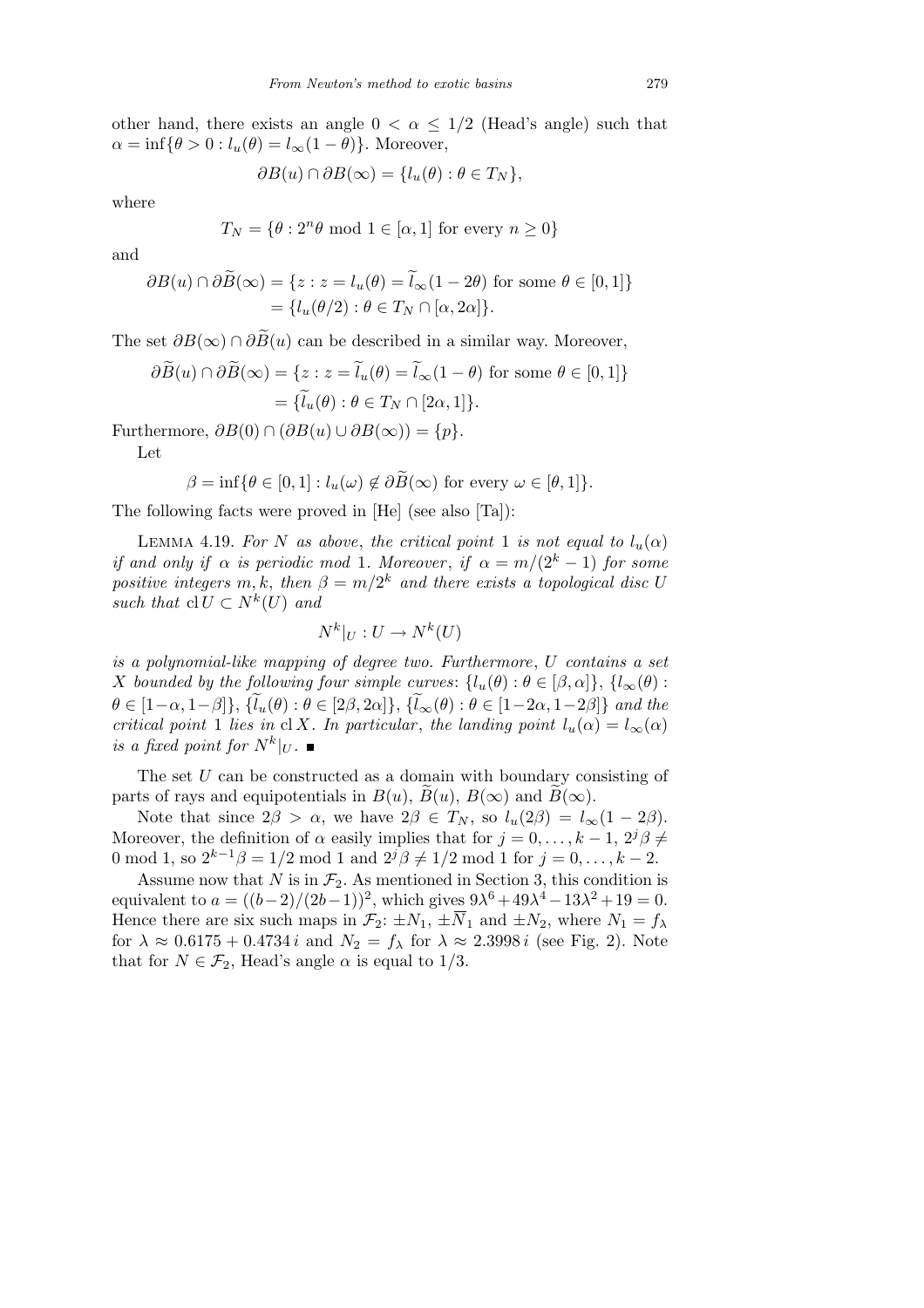

light gray: basin of *u* black: basin of 1 Fig. 6. The combinatorics of a Newton map of degree three with supersinks  $0, u, \infty$  and the fourth critical point 1 of period two

Let  $B(1)$  be the immediate basin of attraction of the periodic point 1 and define  $R_1(\theta) = \Phi_1^{-1}(\{re^{2\pi i\theta} : r < 1\})$ , where  $\Phi_1 : B(1) \to \mathbb{D}$  conjugates  $N^2$  to  $z \mapsto z^2$ . As previously, denote by  $l_1(\theta)$  the landing point of  $R_1(\theta)$ .

Consider periodic orbits of *N* of length two. There are three such orbits (there are 10 fixed points of  $N^2$  and 4 fixed points of *N*). The first orbit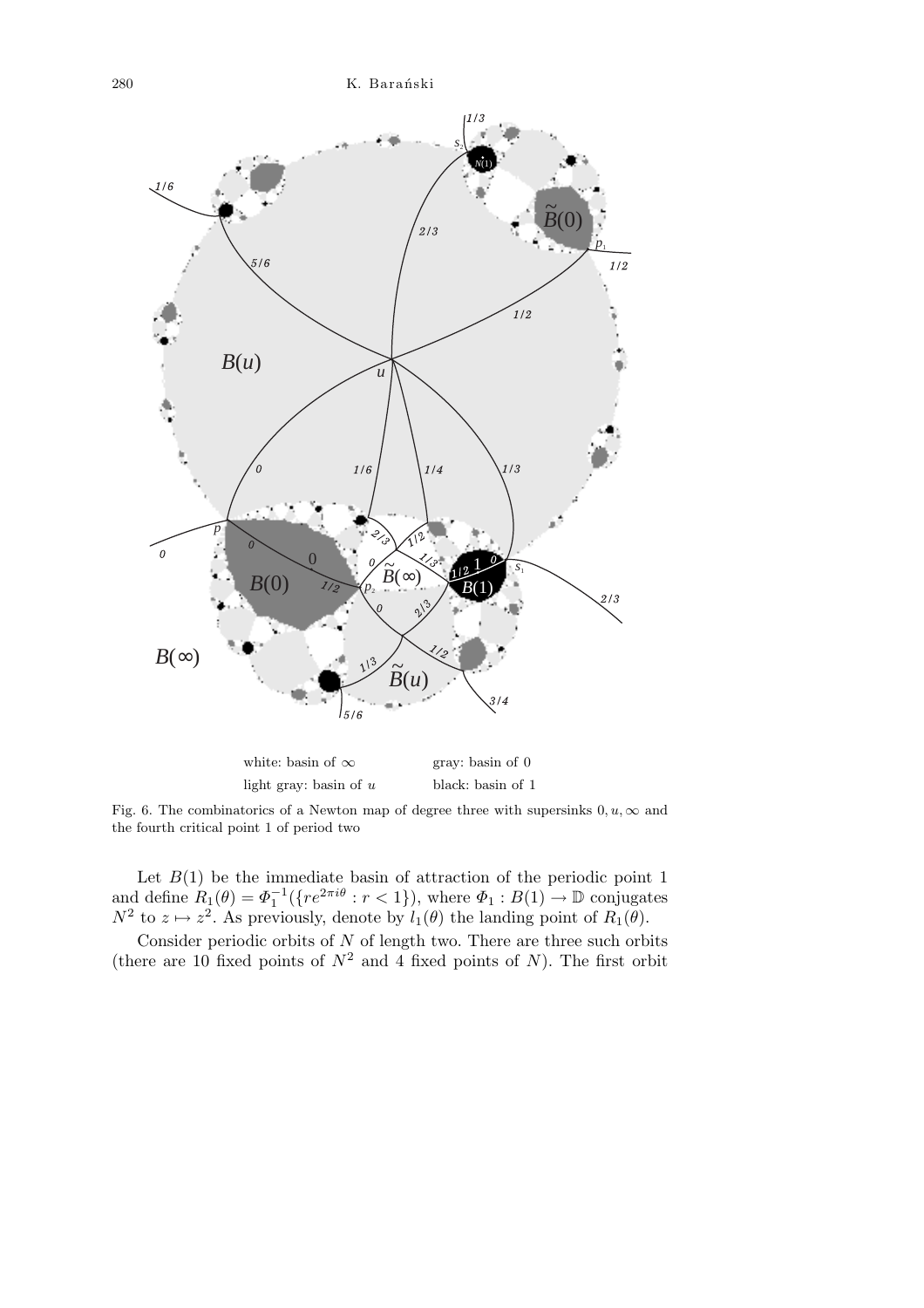consists of 1 and  $N(1)$ , and the second of  $l_0(1/3)$  and  $l_0(2/3)$ . Note that both these orbits are disjoint from  $\partial B(u) \cup \partial B(\infty)$ . Hence the third orbit consists of  $l_u(1/3) = l_\infty(2/3) = s_1$  and  $l_u(2/3) = l_\infty(1/3) = s_2$  for some  $s_1, s_2$ . The landing point of  $R_1(0)$  is periodic with period two, so it must be equal to one of the points  $s_1, s_2$ . Consider  $\hat{\mathbb{C}} \setminus (\text{cl } R_\infty(0) \cup \text{cl } R_u(0) \cup$ cl  $R$ <sup>u</sup>(1/2)∪cl  $R$ ∞(1/2)). It has two components:  $C_1$  containing  $B(0)$  and  $s_1$ , and *C*<sub>2</sub> containing  $\widetilde{B}(0)$  and  $s_2$ . We have  $N(C_2) = \widehat{\mathbb{C}} \setminus (\text{cl } R_\infty(0) \cup \text{cl } R_u(0))$ and *N* has degree 1 on  $C_2$ . Hence there are no critical points in  $C_2$ , so 1 ∈  $C_1$  and the landing point of  $R_1(0)$  is equal to  $s_1$ . Note that  $N^{-1}(s_2)$  =  ${s_1, l_1(1/2), l_\infty(1/6)}$  and only the second point lies outside  $\partial B(u) \cap \partial B(\infty)$ . Therefore  $l_1(1/2) = l_u(2/3) = l_{\infty}(1/3)$ . See Fig. 6.

**4.5.** *Parabolic bifurcation in F*2. Now we prove the existence of a parabolic bifurcation in  $\mathcal{F}_2$ . Starting from a Newton map and changing continuously the parameter  $\lambda$ , we arrive at a parabolic map which lies in the intersection of the boundary of an exotic and a non-exotic component of  $\Lambda_{\zeta}$ ,  $\zeta = 0, \infty$ .

THEOREM 4.20. Let *N* be a *Newton map in*  $\mathcal{F}_2$  *such that*  $\partial B(u) \cap \partial B(\infty)$ *is infinite. Then there exist simple open curves*  $\gamma, \gamma_0, \gamma_\infty : [0,1] \to \Lambda$  such *that*:

(a)  $f_{\gamma(0)} = N$  *and for every*  $t \in (0,1)$ , the map  $f_{\gamma(t)}$  has an attracting *fixed point*  $\xi_t \neq 0$ ,  $\infty$  *with multiplier t.* 

(b)  $\gamma(1) = \gamma_0(0) = \gamma_\infty(0)$  *and the map*  $P = f_{\gamma(1)}$  *has a parabolic fixed point with multiplier* 1*.*

(c) *For every*  $t \in (0,1]$ , *for the map*  $f_{\gamma_0(t)}$  *the critical point u is in the immediate basin B*(0), *and B*(0) *is not exotic.*

(d) *For every*  $t \in (0,1]$ , *for the map*  $f_{\gamma_{\infty}(t)}$  *the critical point u is in the immediate basin*  $B(\infty)$ *, and*  $B(\infty)$  *is exotic.* 

### *See Figs.* 7 *and* 8*.*

P r o o f. 1. *The existence of*  $\gamma$ . Take  $\lambda_N$  such that  $N = f_{\lambda_N}$ . It is obvious that after a small perturbation of  $\lambda_N$  we obtain a map with an attracting fixed point  $\xi_{\lambda}$  close to  $u_{\lambda}$  such that  $u_{\lambda} \in B(\xi_{\lambda})$ . Consider the component  $U \ni \lambda_N$  of the set of parameters  $\lambda \in \widehat{\mathbb{C}}$  such that for the map  $f_\lambda$  there exists an attracting fixed point  $\xi_{\lambda} \neq 0$ ,  $\infty$  and  $u_{\lambda} \in B(\xi_{\lambda})$ . We claim that there are no singular parameters in *U*. To see this, suppose that  $\lambda_0 \in U$ is a singular parameter. By uniform convergence (see Corollary 4.1), there exists an open neighbourhood of  $\lambda_0$  contained in *U*. But this is impossible, by the characteristics of the singular parameters (see Subsection 4.2). If  $\lambda \in \partial U \cap \Lambda$ , then  $f_{\lambda}$  has an indifferent fixed point (i.e. the multiplier has absolute value 1). Thus  $\partial U \cap \Lambda$  is piecewise analytic, with cusps at points where  $f_{\lambda}$  has a fixed point with multiplier 1.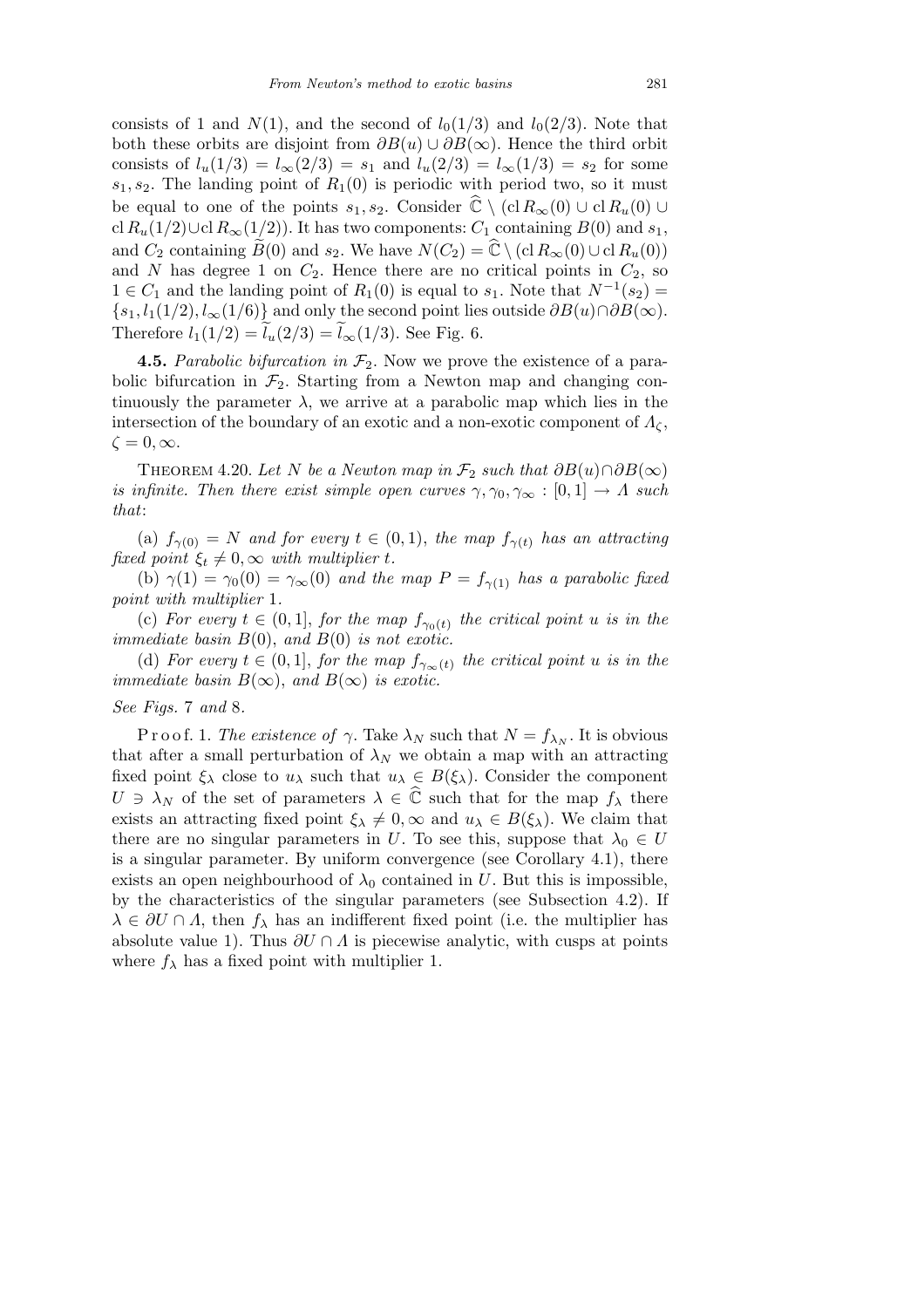

Fig. 7. Bifurcation at the parabolic map

To complete the proof of the existence of  $\gamma$  we need to show that there are no singular parameters in *∂U*. This will be done in the general case in the second part of the work. Here we show (for example) that  $\lambda_2 \notin \partial U$ . Recall that  $\lambda_2 = -2 - \sqrt{5}$  and Corollary 4.1 implies that if  $\lambda \to \lambda_2$  then  $f_{\lambda} \rightarrow g$  uniformly outside a small neighbourhood of 0, where  $g(z) = ((1 - \lambda)^2)$  $(5)/2$ <sub>2</sub> $(2-z)$ . The fixed points of *g* are 0 (with multiplier  $1-\sqrt{5}$ ) and  $(\sqrt{5})/2$  ( $2 - z$ ). The fixed points of *g* are 0 (with multiplier  $1 - \sqrt{5}$ ) and  $(5 + \sqrt{5})/2$  (with multiplier  $1 + \sqrt{5}$ ). The fixed points of  $f_{\lambda}$  are 0,  $\infty$  and two others—denote them by  $\xi_{\lambda}$ ,  $\xi_{\lambda}$ . By the implicit function theorem and uniform convergence, if  $\lambda \to \lambda_2$  then one of these points (say  $\xi_\lambda$ ) tends to uniform convergence, if  $\lambda \to \lambda_2$  then one of these points (say  $\xi_\lambda$ ) tends to  $(5+\sqrt{5})/2$  and  $f'_\lambda(\xi_\lambda)$  tends to  $1+\sqrt{5} > 1$ , so  $\xi_\lambda$  is not attracting. Moreover, by the holomorphic fixed point formula (see e.g. [Mi1]), we have

$$
\frac{1}{1 - f'_{\lambda}(\xi_{\lambda})} + \frac{1}{1 - f'_{\lambda}(\tilde{\xi}_{\lambda})} = -1.
$$

Hence  $f'_{\lambda}(\tilde{\xi}_{\lambda})$  tends to  $(9 + \sqrt{5})/4 > 1$ , so  $\tilde{\xi}_{\lambda}$  cannot be attracting either. Therefore,  $\lambda_2 \notin \text{cl } U$ .

2. *The existence of*  $\gamma_0$  *and*  $\gamma_\infty$ . We use the results concerning parabolic bifurcation proved in [DH1]. The following theorem (Theorem 1 from Lecture XI.2) was shown with the use of the "tour de valse" method.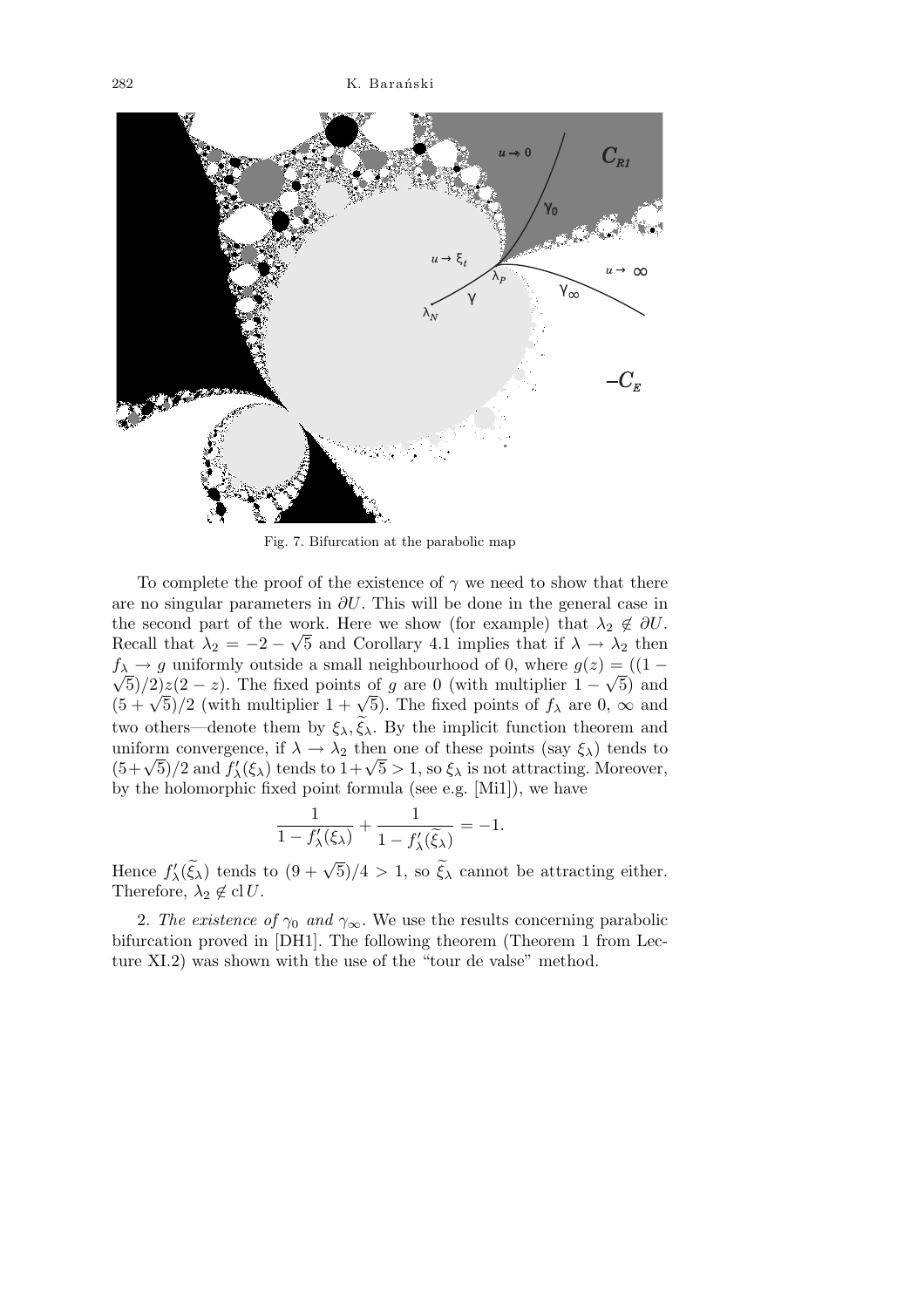

The parabolic map: *u* tends to *p*



*u* is in the exotic basin of  $\infty$  (white)  $u$  is in the non-exotic basin of 0 (gray)

Fig. 8. Bifurcation of the Julia sets

Theorem 4.21 (Douady–Sentenac). *Let Λ and V be some neighbourhoods of* 0 *in*  $\mathbb C$  *and let*  $(\lambda, z) \mapsto g_\lambda(z)$  *be a holomorphic map of*  $\Lambda \times V$  *into* C*. Suppose that*  $g_{\lambda}(0) = 0$  *for all*  $\lambda \in \Lambda$ ,  $g'_{0}(0) = \varrho_{0} = e^{2i\pi p/q}$ ,  $p/q \in \mathbb{Q}$ *and the map*  $\lambda \mapsto \varrho(\lambda) = g'_{\lambda}(0)$  *is not constant. Suppose also that*  $g_0^q$  $_0^q$  has the *form*  $z \mapsto z + b_0 z^{q+1} + \mathcal{O}(z^{q+2})$  *with*  $b_0 \neq 0$ *. Let*  $L_+$  *and*  $L_-$  *be consecutive repelling and attracting axes for*  $g^q$  *at* 0 (*i.e. the angle between*  $L_+$  *and*  $L_-$  *is equal to*  $2\pi/(2q)$ *). Denote by*  $S_+$  (*resp.*  $S_-$ *) the open angle sector symmetric with respect to*  $L_+$  (*resp.*  $L_-$ ) *and forming an angle of measure*  $2\pi/(4q)$ *.*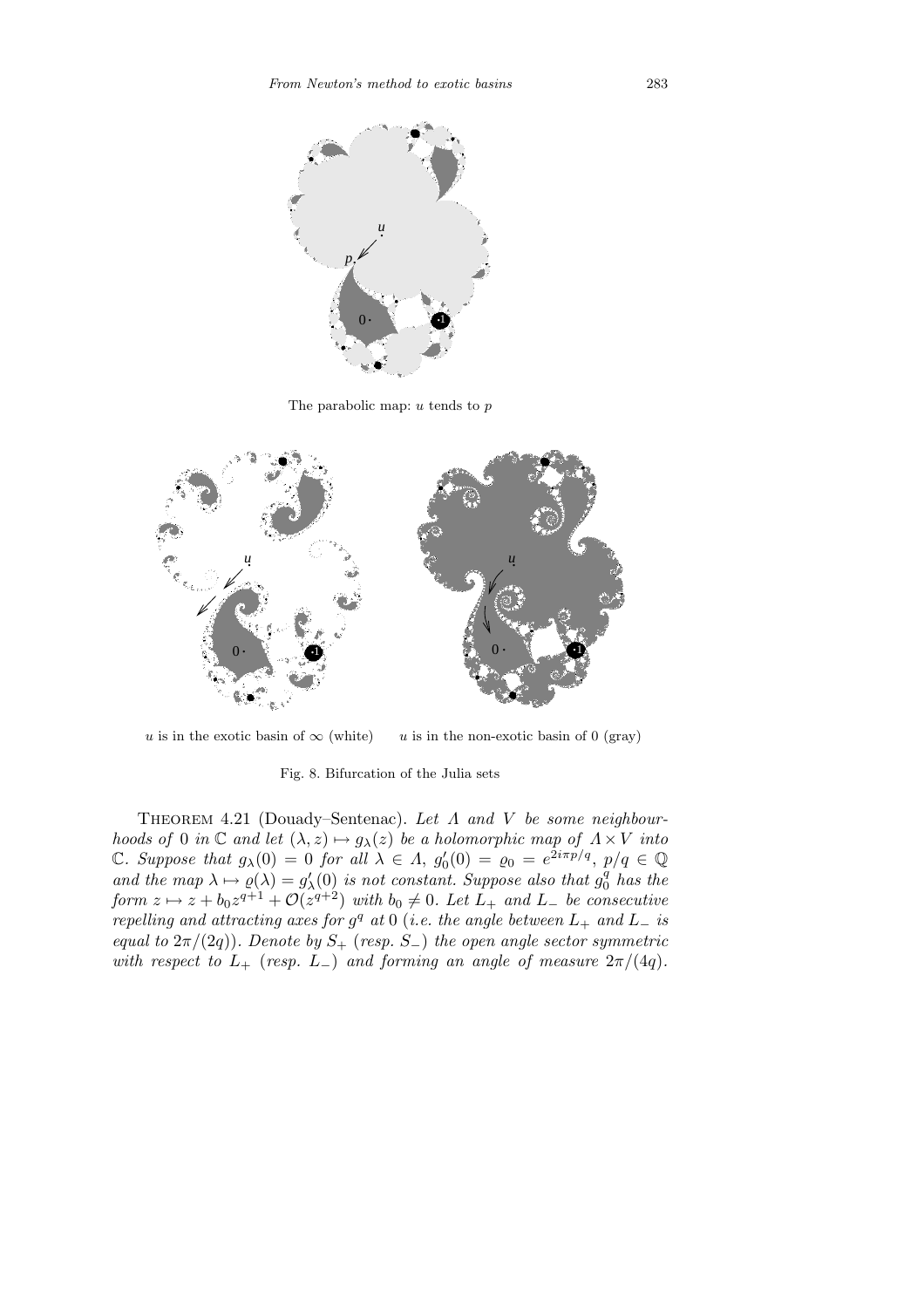*Then there exists a disc*  $\Delta$  *centred at* 0 *such that for every compact set*  $Q_+$ *in*  $\Delta ∩ S_+$ , *every compact set*  $Q_$ *− in*  $\Delta ∩ S_$ *− and every neighbourhood W of* 0 *in*  $\Lambda$  *there exists*  $N_0$  *such that for any continuous functions*  $\delta_+ : W \to Q_+$ *and*  $\delta$ <sub>−</sub> :  $W \to Q$ <sub>−</sub> *and for every*  $n \geq N_0$  *there exists*  $\lambda \in W$  *such that* 

$$
g_\lambda^{nq}(\delta_-(\lambda))=\delta_+(\lambda).
$$

REMARK. The proof of the above theorem also gives:

(a) For every  $j \leq [n/2]$  we have  $g_{\lambda}^{jq}$  $\lambda^{jq}(Q_-,)$ ,  $g_{\lambda}^{-jq}$  $\lambda^{-jq}(Q_+) \subset V$ .

(b) The parameter  $\lambda$  which exists according to the theorem tends to 0 as *n* tends to infinity (uniformly with respect to  $\delta_+$ ,  $\delta_-$ ).

In our situation  $q = 1$  and  $g_{\lambda} = f_{\lambda}$ . Take  $\lambda_P$  such that  $P = f_{\lambda_P}$  and let *p* be a fixed point of  $f_{\lambda_P}$  with multiplier 1. Consider  $z \in V$  for a small neighbourhood *V* of *p* and  $\lambda \in W$  for a small neighbourhood *W* of  $\lambda_P$ . By the square root of a holomorphic change of coordinates, we can assume  $f_{\lambda}(p) = p$  for  $\lambda \in W$ . (It is obvious that in Theorem 4.21 we can replace the fixed point 0 by *p* and the parameter  $\lambda = 0$  by  $\lambda = \lambda_P$ .) Moreover,  $f_{\lambda_P}(z) = z + b_0(z - p)^2 + \mathcal{O}((z - p)^3)$  with  $b_0 \neq 0$ , because there is only one attracting petal since there is only one "free" critical point  $u_{\lambda_P}$ . Note that the parabolic map *P* has the same combinatorics of internal rays in  $B(0)$ ,  $B(\infty)$  and  $B(1)$  as *N* (see Fig. 6).

Take  $\zeta = 0$ ,  $\infty$  and  $S_+$ ,  $S_-$ ,  $\Delta$  from the above theorem (here  $\Delta$  is centred at *p*). By the local study of the parabolic map  $f_{\lambda_P}$ , the forward trajectory of any point eventually approaching *p* is contained in a cusp containing *L<sup>−</sup>* with asymptotic behaviour like  $1/n$ . Since  $f_{\lambda_P}^n(u_{\lambda_P}) \to p$ , we can take  $n_1$  so large that

$$
\frac{|f_{\lambda_P}^{n_1+1}(u_{\lambda_P})-f_{\lambda_P}^{n_1}(u_{\lambda_P})|}{\text{dist}(f_{\lambda_P}^{n_1}(u_{\lambda_P}),\partial S_-)} < \varepsilon_1
$$

for a small  $\varepsilon_1$ . Connect  $f_{\lambda_P}^{n_1}$  $\lambda_P^{n_1}(u_{\lambda_P})$  to  $f_{\lambda_P}^{n_1+1}$  $\lambda_P^{n_1+1}(u_{\lambda_P})$  by a straight line segment *I* and let  $U = \{z : \text{dist}(z, I) \leq a \text{ diam } I\}$  for a small fixed *a* such that  $f_{\lambda}^{n_1-1}$  $\chi_{P}^{n_1-1}(u_{\lambda_P}) \notin \text{cl } U$ . Then there exists an inverse branch  $F_{\lambda_P}$  of  $f_{\lambda_P}^{-(n_1-1)}$ *λ<sup>P</sup>* defined on *U* such that  $F_{\lambda_P}(U) \ni f_{\lambda_P}(u_{\lambda_P}), f_{\lambda_P}^2(u_{\lambda_P}).$  To construct such a branch, it is sufficient to take the branch of  $f_{\lambda_P}^{-1}$  defined on the immediate basin of attraction  $B(p)$  near  $p$  and fixing  $p$ , and iterate this branch until we meet  $f_{\lambda_P}(u_{\lambda_P}).$ 

Hence for a sufficiently small neighbourhood *W* of  $\lambda_P$ , for every  $\lambda \in W$ there exists a branch  $F_{\lambda}$  of  $f_{\lambda}^{-(n_1-1)}$  $\lambda^{(-n_1-1)}$  on *U* such that  $F_\lambda(U) \ni f_\lambda(u_\lambda)$ ,  $f_\lambda^2(u_\lambda)$ . Take a closed geometric disc  $Q_$ − centred at  $f_{\lambda_P}^{n_1}$  $\chi_{P}^{n_1}(u_{\lambda_P})$  of radius slightly less than dist( $f_{\lambda}^{n_1}$  $Q_{\text{-}}$  *C S*<sub>−</sub> *∩ ∆* and *U* is contained in a disc with the same centre as  $Q$ <sub>−</sub> and diameter less than  $\varepsilon_2$  diam  $Q$ <sub>−</sub> for a small  $\varepsilon_2$ .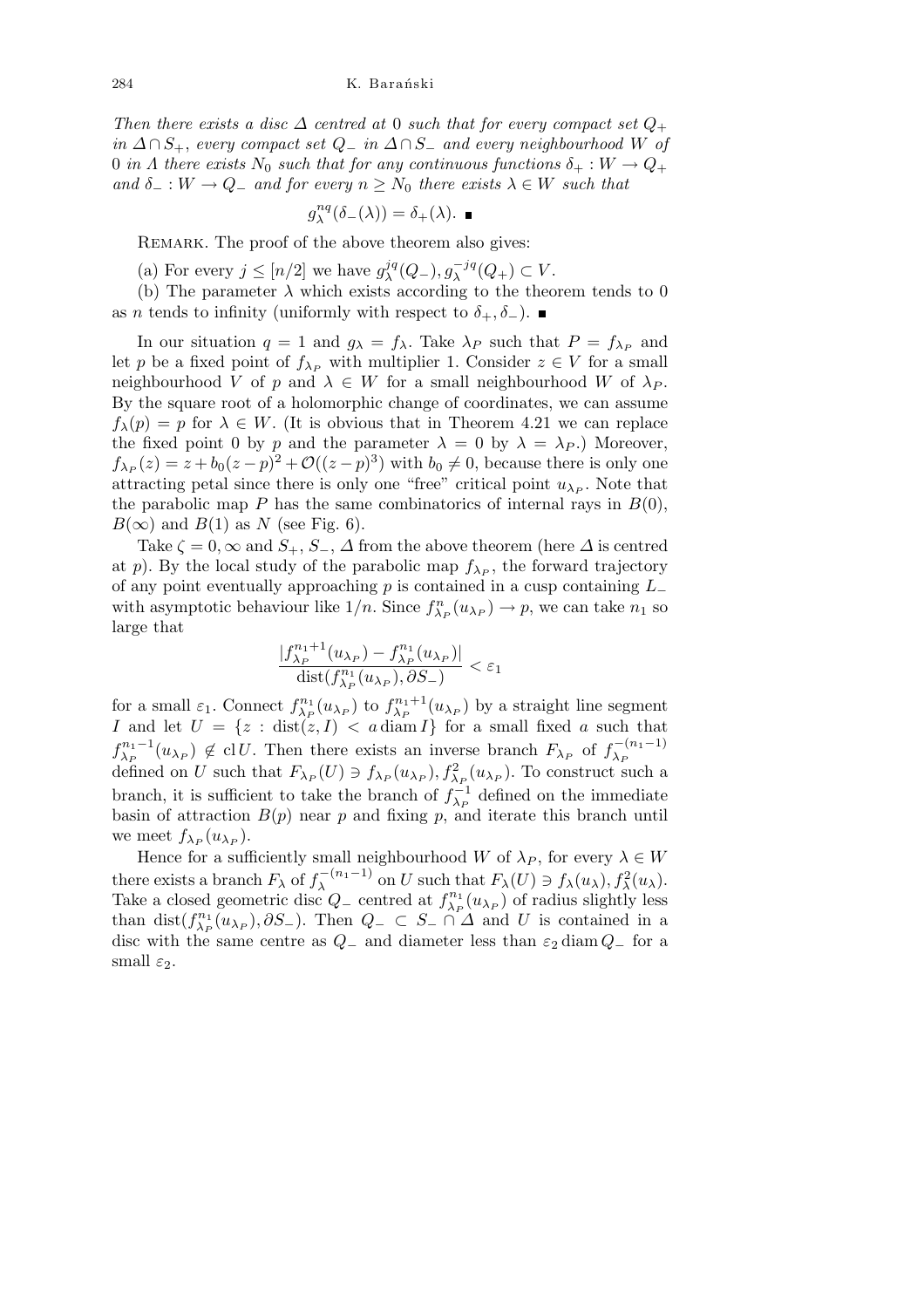Let  $\Phi_{\lambda}$  be the Böttcher coordinates on the maximal subset of  $B(\zeta)$ . Note that for the map  $f_{\lambda_P}$ ,  $\Phi_{\lambda_P}$  is defined on the entire  $B(\zeta)$  and the curve  $\Phi_{\lambda_P}^{-1}([0,1])$  is tangent to  $L_+$ . Therefore, for a fixed  $r_0 < 1$  close to 1, we can take a closed geometric disc  $Q_+ \subset S_+ \cap \Delta$  such that for every  $\lambda \in W$ , the curve  $\gamma_{\lambda} = \Phi_{\lambda}^{-1}([r_0^4, r_0])$  is contained in a disc with the same centre as  $Q_+$  and diameter less than  $\varepsilon_3$  diam  $Q_+$  for a small  $\varepsilon_3$ . Take  $r \in [r_0^2, r_0]$  and define

$$
\delta_{-}(\lambda) = f_{\lambda}^{n_1}(u_{\lambda}), \quad \delta_{+}(\lambda) = \Phi_{\lambda}^{-1}(r).
$$

By definition, *δ−*(*W*) *⊂ U ⊂ Q<sup>−</sup>* and *δ*+(*W*) *⊂ <sup>λ</sup>∈<sup>W</sup> γ<sup>λ</sup> ⊂ Q−*. By Theorem 4.21, there exists  $N_0 = N_0(W, n_1, r_0)$  such that for every *n* greater than  $N_0$  there exists  $\lambda \in W$  such that

$$
f_{\lambda}^{n_1+n}(u_{\lambda}) = \varPhi_{\lambda}^{-1}(r).
$$

Consider  $f_{\lambda}^{n-[n/2]}$  $\lambda$ <sup>*n*−[*n/*2]</sup> on *Q*<sub>−</sub> and *G*<sub> $\lambda$ </sub> on *Q*<sub>+</sub> for the inverse branch *G*<sub> $\lambda$ </sub> of  $f_{\lambda}^{-[n/2]}$ Consider  $J_{\lambda}$  on  $Q_{\lambda}$  and  $G_{\lambda}$  on  $Q_{\mu}$  for the inverse branch  $G_{\lambda}$  or  $J_{\lambda}$  specified by the forward trajectory of  $u_{\lambda}$ . Note that by Remark (a) after Theorem 4.21,  $f_{\lambda}^j$ *l*</sup><sub> $\lambda$ </sub><sup>*(Q*<sub>−</sub></sub>),  $f^j_\lambda$ (*G*<sub> $\lambda$ </sub>(*Q*<sub>+</sub>)) ⊂ *V* for *j* = 0, . . . , [*n*/2]. Therefore, the</sup> distortion of  $f_{\lambda}^{n-[n/2]}$  $\lambda$ <sup>n-[n/2]</sup> on *U* is bounded by  $c(\varepsilon_2)$  and the distortion of  $G_\lambda$  on *γ*<sub>*λ*</sub> is bounded by *c*(*ε*<sub>3</sub>), where *c*(*ε*<sub>*i*</sub>)  $\rightarrow$  1 as  $\varepsilon$ <sub>*i*</sub>  $\rightarrow$  0. Let  $z_1 = f_{\lambda}^{n_1+n-[n/2]}$  $\lambda^{\frac{n_1+n-\lfloor n/2\rfloor}{\lambda}}(u_\lambda).$ By construction, *n−*[*n/*2]

$$
z_1 \in f_{\lambda}^{n-|n/2|}(U) \cap G_{\lambda}(\gamma_{\lambda}).
$$

This implies that for sufficiently small  $\varepsilon_i$ ,  $G_{\lambda}(\gamma_{\lambda}) \subset f_{\lambda}^{n-[n/2]}$ *λ* (*Q−*), so

$$
f_{\lambda}(z_1) = G_{\lambda}(\Phi_{\lambda}^{-1}(r^2)) = G_{\lambda}(f_{\lambda}(\Phi_{\lambda}^{-1}(r))).
$$

Let *J* be the straight line segment connecting  $z_1$  to  $f_\lambda(z_1)$  and let  $K =$  $\Phi_{\lambda}^{-1}([r,r^2])$ . By bounded distortion,

$$
f_{\lambda}^{n-[n/2]}(U) \supset \{z : \text{dist}(z, J) < (a/2) \text{ diam } J\}.
$$

Note that taking  $r_0$  sufficiently close to 1, we can assume that the length of *K* is less than *q* diam *K* for a fixed  $q > 1$  arbitrarily close to 1. When  $\varepsilon_3$  is sufficiently small, the length of  $G_{\lambda}(K)$  is less than  $\tilde{q}$  diam  $G_{\lambda}(K)$  for  $\tilde{q} > 1$ arbitrarily close to 1. Since the ends of  $G_{\lambda}(K)$  are the ends of *J*,

$$
G_{\lambda}(K) \subset f_{\lambda}^{n-[n/2]}(U).
$$

Consider the inverse branch of  $f_{\lambda}^{-(n_1+n-1)}$  $\lambda^{-(n_1+n-1)}$  on *K* defined as

$$
F_{\lambda} \circ (f_{\lambda}^{n-[n/2]}|_{U})^{-1} \circ G_{\lambda}|_{K}.
$$

By construction, this branch goes along the forward trajectory of  $f_{\lambda}(u_{\lambda})$ and along the ray  $\Phi_{\lambda}^{-1}((r,1))$ . Therefore,  $f_{\lambda}(u_{\lambda}) \in B(\zeta)$  and

$$
\Phi_{\lambda}(f_{\lambda}(u_{\lambda})) = {}^{2^{n_{1}+n-1}}\sqrt{r}.
$$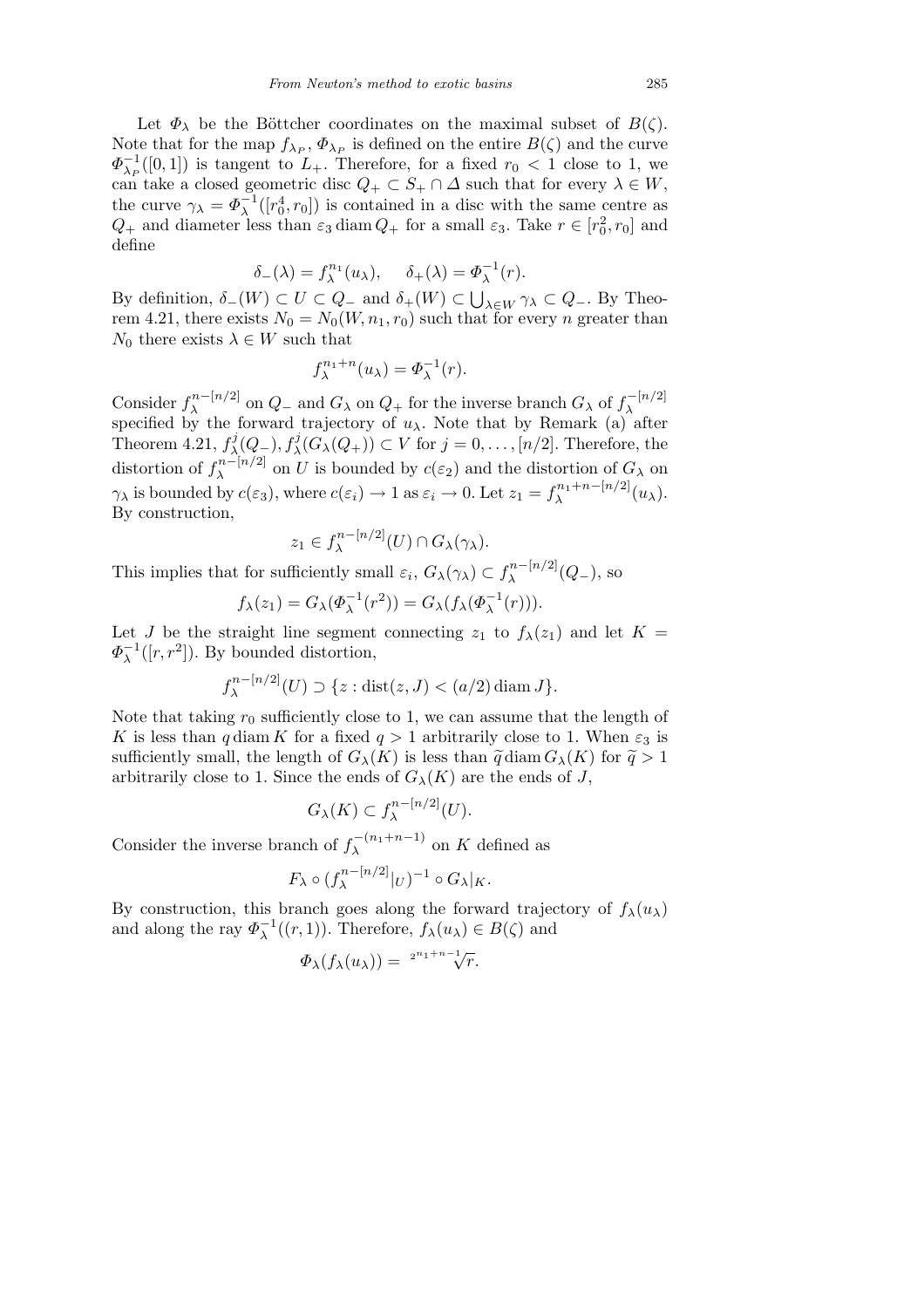By Corollary 4.5,  $u_{\lambda} \in B(\zeta)$ . Moreover,

$$
\Psi(\lambda) = \sqrt[2^{n_1+n-1}]{r}.
$$

We have proved that there exist  $N_0$ ,  $r_0$  such that for every  $r \in [r_0^2, r_0]$  and every *n* ≥ *N*<sub>0</sub> there exists  $λ = λ(r) ∈ W$  such that  $Ψ(λ) = \frac{2^{n_1+n_1-1}}{r}$  *γ*. Since  $\frac{2^k}{k}$   $\frac{r_0}{r_0} = \frac{2^{k+1}}{k} \frac{r_0^2}{r_0^2}$  for every *k*, there exists  $r_1 < 1$  such that for every  $r \in [r_1, 1)$  there exists  $\lambda(r)$  such that  $\Psi(\lambda) = r$ . Moreover, by Remark (b) after Theorem 4.21,  $\lambda(r) \to \lambda_P$  as  $r \to 1^-$ . Thus  $\lambda_P$  is the landing point of the internal ray in the parameters  $\mathcal{R}_C(0)$  for some component *C* of  $\Lambda_c$ . In this way we have proved the existence of the curves  $\gamma_0$ ,  $\gamma_\infty$ .

3.  $B(\infty)$  *is exotic*. By Corollary 4.5, it is sufficient to check that  $B(\infty)$ is not simply connected. As was proved in Subsection 4.4, for  $\lambda = \lambda_N$  the set

$$
\operatorname{cl} R_{\infty}(0) \cup \operatorname{cl} R_u(0) \cup \operatorname{cl} R_u(1/2) \cup \operatorname{cl} R_{\infty}(1/2)
$$

is a Jordan curve separating 1 and *N*(1) (see Fig. 6). We now show that for *λ* near *λ<sub>P</sub>*, if  $f_{\lambda}(u_{\lambda})$  lies on the ray  $R_{\infty}(0)$ , then there exists a Jordan curve in  $B(\infty)$  separating 1 and  $f_{\lambda}(1)$ .

Let *A* be a small open neighbourhood of cl  $R_\infty(0)$  for the map  $f_{\lambda_P}$ . Define

$$
E = A \cup \Delta \cup \bigcup_{i=0}^{n_1-1} f_{\lambda_P}^i(F_{\lambda_P}(U))
$$

for  $\Delta$ ,  $n_1$ ,  $F_{\lambda_P}$  and *U* from Part 2 of the proof. By definition, *E* is an open connected set containing  $\infty$ ,  $R_\infty(0)$ , the parabolic fixed point *p* and the critical value  $f_{\lambda_P}(u_{\lambda_P})$ . Consider  $f_{\lambda_P}^{-1}(E)$ . It consists of two components:  $E_1$  containing  $R_\infty(0)$ ,  $R_\infty(1/2)$ ,  $u_{\lambda_P}$ , and  $E_2$  containing  $\widetilde{R}_\infty(0)$ ,  $f_{\lambda_P}^{-1}(f_{\lambda_P}(u_{\lambda_P})) \setminus \{u_{\lambda_P}\}\$ . Moreover, cl  $E_1 \cap$  cl  $E_2 = \emptyset$ . Take  $\lambda$  close to  $\lambda_P$ such that  $f_{\lambda}(u_{\lambda}) \in R_{\infty}(0)$  and let *Γ* be the part of  $R_{\infty}(0)$  between  $\infty$  and *f*<sub>*λ*</sub>(*u*<sub>*λ*</sub>). By Part 2 of the proof, if  $\lambda$  is sufficiently close to  $\lambda_P$ , then  $\Gamma \subset E$ . Hence  $f_{\lambda}^{-1}(\Gamma)$  has two components:  $\Gamma_1 \subset E_1$  and  $\Gamma_2 \subset E_2$ . By construction, *Γ*<sub>1</sub> is a Jordan curve in *B*( $\infty$ ) separating 1 and *f*<sub>*λ*</sub>(1). Therefore *B*( $\infty$ ) is not simply connected.

4. *B*(0) *is not exotic*. To prove that *B*(0) is simply connected it suffices to show that  $\widehat{\mathbb{C}} \setminus B(0)$  is connected. As was proved in Subsection 4.4, for  $\lambda = \lambda_N$  the set

$$
\Gamma' = \text{cl } R_{\infty}(1/3) \cup \text{cl } R_{\infty}(2/3) \cup \text{cl } R_1(0)
$$

$$
\cup \text{cl } R_1(1/2) \cup \text{cl } \widetilde{R}_{\infty}(1/3) \cup \text{cl } \widetilde{R}_{\infty}(2/3)
$$

is connected and joins  $B(\infty)$ ,  $f_{\lambda_N}^{-1}(B(\infty))$ ,  $B(1)$  and  $f_{\lambda_N}^{-1}(B(1))$  (see Fig. 6). Note that  $\Gamma'$  consists of periodic rays and their preimages. It is easy to see that the parabolic map  $f_{\lambda_P}$  has the same combinatorics of the rays in  $B(\infty)$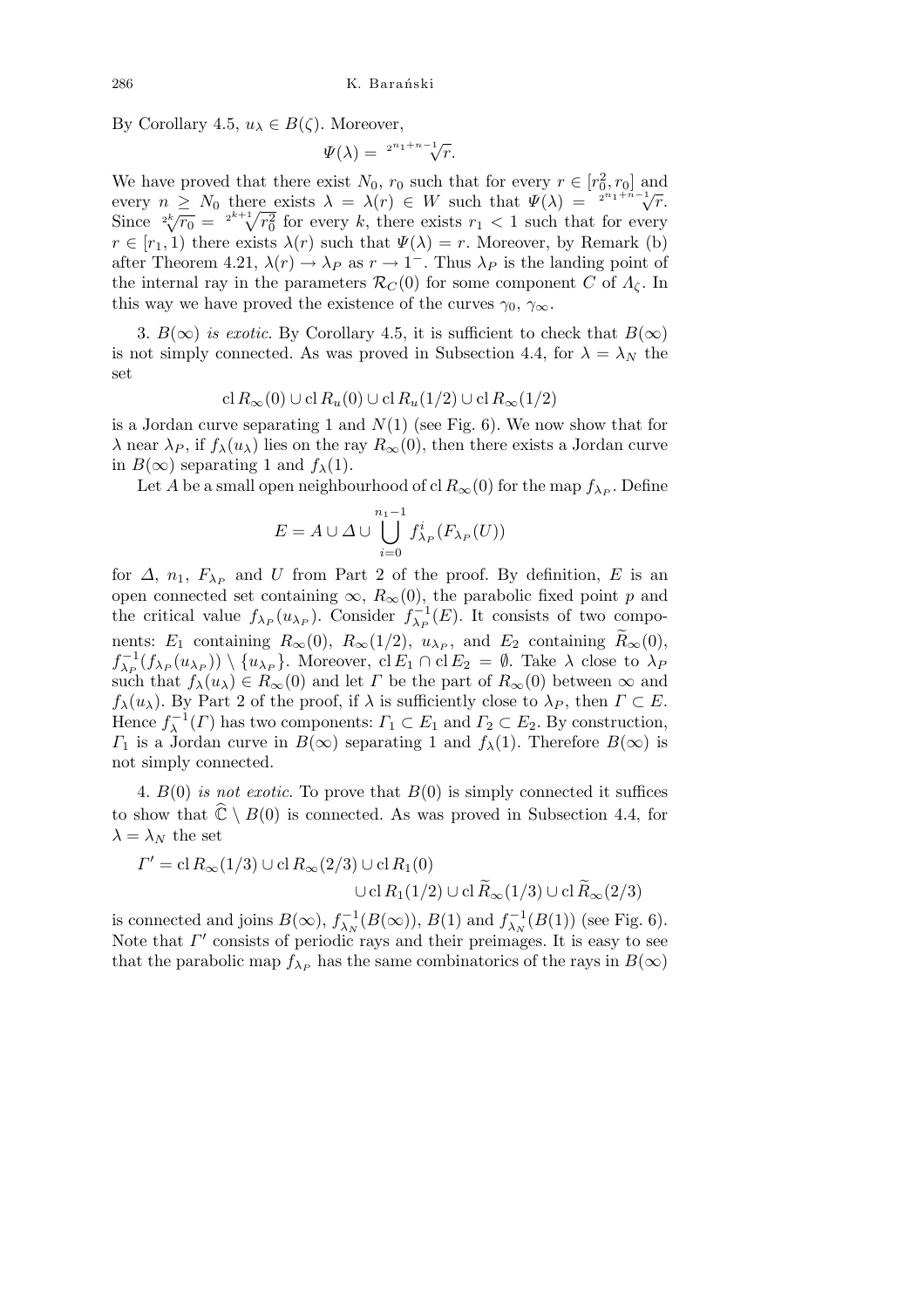and *B*(1). Hence for  $\lambda = \lambda_P$  the curve *Γ'* is still connected. The same holds after a small perturbation of  $\lambda$  near  $\lambda_P$  such that  $u_\lambda \in B(0)$ . Therefore the set  $\mathbf{r}$ 

$$
B = \bigcup_{n \ge 0} f_{\lambda}^{-n}(B(\infty) \cup B(1) \cup \Gamma')
$$

is connected, so cl *B* is connected. But cl  $B = \widehat{\mathbb{C}} \setminus B(0)$ . Hence  $B(0)$  is simply connected. ■

REMARK. In Theorem 4.20 we assumed that for *N* the set  $\partial B(u) \cap \partial B(\infty)$ is infinite. Such a situation is presented in Fig. 6. Suppose now that for the map *N*,  $\partial B(u) \cap \partial B(\infty)$  is finite (actually this means that  $\partial B(u) \cap \partial B(\infty)$ consists of one point, see Subsection 4.4). In Fig. 6 this corresponds to the exchange of 0 and *u*. Then repeating the proof of Theorem 4.20 we show the existence of a similar parabolic bifurcation, but now neither  $B(0)$  nor  $B(\infty)$  is exotic.

Considering the parameter plane *Λ* we conclude that starting from the Newton map  $N_1$  we arrive at some parabolic parameter  $\lambda_{P_1}$  which is the landing point of the parameter rays  $\mathcal{R}_{\textit{−C}_E}(0)$  and  $\mathcal{R}_{\textit{C}_{R1}}(0)$ , and starting from  $N_2$  we come to  $\lambda_{P_2}$  which is the landing point of  $\mathcal{R}_{C_{R_1}}(0)$  and *R*<sup>−</sup><sup>*C*<sub>*R*1</sub></sub>(0). See Figs. 2 and 3.</sup>

#### **References**

- [Ba] K. B a r a ń ski, *Connectedness of the basin of attraction for rational maps*, Proc. Amer. Math. Soc. (6) 126 (1998), 1857–1866.
- [BH] B. Branner and J. Hubbard, *The iteration of cubic polynomials*, *II*: Patterns *and parapatterns*, Acta Math. 169 (1992), 229–325.
- [CGS] J. H. Curry, L. Garnett and D. Sullivan, On the iteration of a rational *function: computer experiments with Newton's method*, Comm. Math. Phys. 91 (1983), 267–277.
- [DH1] A. Douady et J. H. Hubbard, *Etude dynamique des polynômes complexes*, I et II, avec la collaboration de P. Lavours, Tan Lei et P. Sentenac, Publication d'Orsay 84-02, 85-04, 1984–1985.
- [DH2] —, —, *On the dynamics of polynomial-like mappings*, Ann. Sci. École Norm. Sup. (4) 18 (1985), 287–343.
- [HP] F. von Haeseler and H.-O. Peitgen, *Newton's method and complex dynamical systems*, Acta Appl. Math. 13 (1988), 3–58.
- [He] J. Head, *The combinatorics of Newton's method for cubic polynomials*, Ph.D. thesis, Cornell University, Ithaca, 1987.
- [MSS] R. Mañé, P. Sad and D. Sullivan, *On the dynamics of rational maps*, Ann. Sci. École Norm. Sup.  $(4)$  16  $(1983)$ , 193-217.
- [Mi1] J. Milnor, *Dynamics in one complex variable: introductory lectures*, preprint, SUNY at Stony Brook, IMS  $# 1990/5$ .
- [Mi2] —, *Geometry and dynamics of quadratic rational maps*, Experiment. Math. 2 (1993), 37–83.